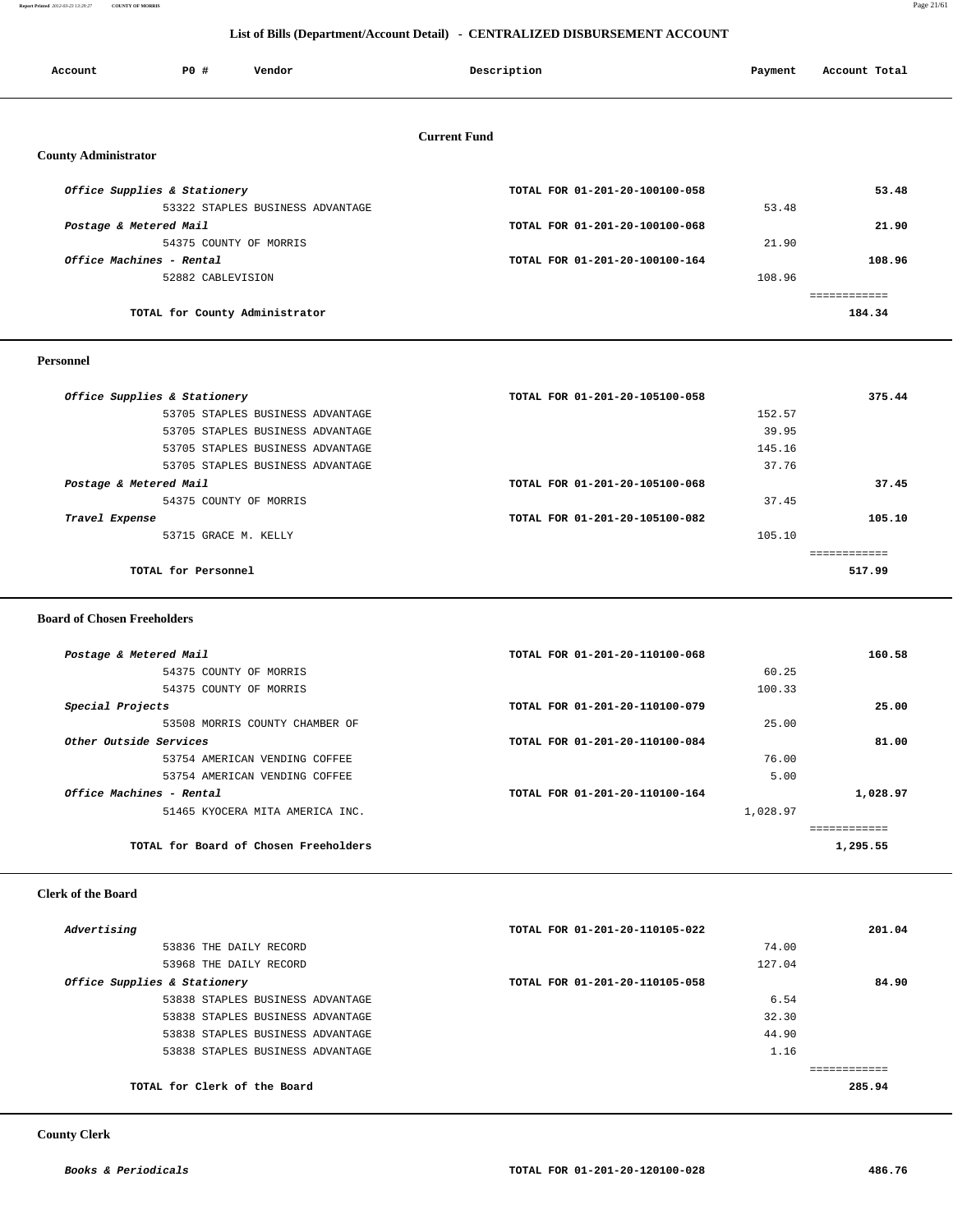**Report Printed** *2012-03-23 13:29:27* **COUNTY OF MORRIS** Page 22/61

## **List of Bills (Department/Account Detail) - CENTRALIZED DISBURSEMENT ACCOUNT**

| Account             | P0 # | Vendor | Description | Payment | Account Total |
|---------------------|------|--------|-------------|---------|---------------|
| <b>County Clerk</b> |      |        |             |         |               |

| 53400 THE STAR LEDGER        | 309.40                         |          |
|------------------------------|--------------------------------|----------|
| 51124 THE DAILY RECORD       | 177.36                         |          |
| Equipment Service Agreements | TOTAL FOR 01-201-20-120100-044 | 645.00   |
| 52511 EASTMAN KODAK COMPANY  | 645.00                         |          |
| Other General Expenses       | TOTAL FOR 01-201-20-120100-059 | 201.25   |
| 53456 THE TAB GROUP          | 201.25                         |          |
| Postage & Metered Mail       | TOTAL FOR 01-201-20-120100-068 | 2,184.60 |
| 54375 COUNTY OF MORRIS       | 2,184.60                       |          |
| Printing                     | TOTAL FOR 01-201-20-120100-069 | 5,882.75 |
| 53402 W.B. MASON COMPANY INC | 1,654.57                       |          |
| 53402 W.B. MASON COMPANY INC | 796.35                         |          |
| 53402 W.B. MASON COMPANY INC | 1,523.58                       |          |
| 53402 W.B. MASON COMPANY INC | 1,908.25                       |          |
|                              |                                |          |
| TOTAL for County Clerk       | 9,400.36                       |          |
|                              |                                |          |

 **County Board of Elections**

| Postage & Metered Mail              | TOTAL FOR 01-201-20-121100-068 | 62.10    |
|-------------------------------------|--------------------------------|----------|
| 54375 COUNTY OF MORRIS              | 62.10                          |          |
| (2011) Election Officer             | TOTAL FOR 01-203-20-121100-096 | 2,781.00 |
| 52347 DOMINION VOTING SYSTEMS       | 3,090.00                       |          |
| 52347 DOMINION VOTING SYSTEMS       | $-309.00$                      |          |
|                                     |                                |          |
| TOTAL for County Board of Elections |                                | 2,843.10 |
|                                     |                                |          |

## **Superintendent of Elections**

| National Voter Registration           | TOTAL FOR 01-201-20-121105-057 | 84.53        |
|---------------------------------------|--------------------------------|--------------|
| 53778 BRIAN HAMILTON                  | 79.00                          |              |
| 53778 BRIAN HAMILTON                  | 5.53                           |              |
| Office Supplies & Stationery          | TOTAL FOR 01-201-20-121105-058 | 149.57       |
| 53933 STAPLES BUSINESS ADVANTAGE      | 23.54                          |              |
| 53933 STAPLES BUSINESS ADVANTAGE      | 10.62                          |              |
| 53933 STAPLES BUSINESS ADVANTAGE      | 20.89                          |              |
| 53933 STAPLES BUSINESS ADVANTAGE      | 19.79                          |              |
| 53933 STAPLES BUSINESS ADVANTAGE      | 29.06                          |              |
| 53933 STAPLES BUSINESS ADVANTAGE      | 31.10                          |              |
| 53933 STAPLES BUSINESS ADVANTAGE      | 10.16                          |              |
| 53933 STAPLES BUSINESS ADVANTAGE      | 4.41                           |              |
| Postage & Metered Mail                | TOTAL FOR 01-201-20-121105-068 | 523.04       |
| 54375 COUNTY OF MORRIS                | 523.04                         |              |
| Office Machines - Rental              | TOTAL FOR 01-201-20-121105-164 | 781.65       |
| 52666 KYOCERA MITA AMERICA, INC.      | 781.65                         |              |
|                                       |                                | ------------ |
| TOTAL for Superintendent of Elections |                                | 1,538.79     |
|                                       |                                |              |

## **County Elections (Cty Clerk)**

| Equipment Service Agreements           | TOTAL FOR 01-201-20-121110-044 | 813.00 |
|----------------------------------------|--------------------------------|--------|
| 53432 SIMPLEXGRINNELL LP               | 813.00                         |        |
| Postage & Metered Mail                 | TOTAL FOR 01-201-20-121110-068 | 36.55  |
| 54375 COUNTY OF MORRIS                 | 36.55                          |        |
| Other Outside Services                 | TOTAL FOR 01-201-20-121110-084 | 50.00  |
| 53457 NET ACCESS CORP                  | 50.00                          |        |
|                                        |                                |        |
| TOTAL for County Elections (Cty Clerk) |                                | 899.55 |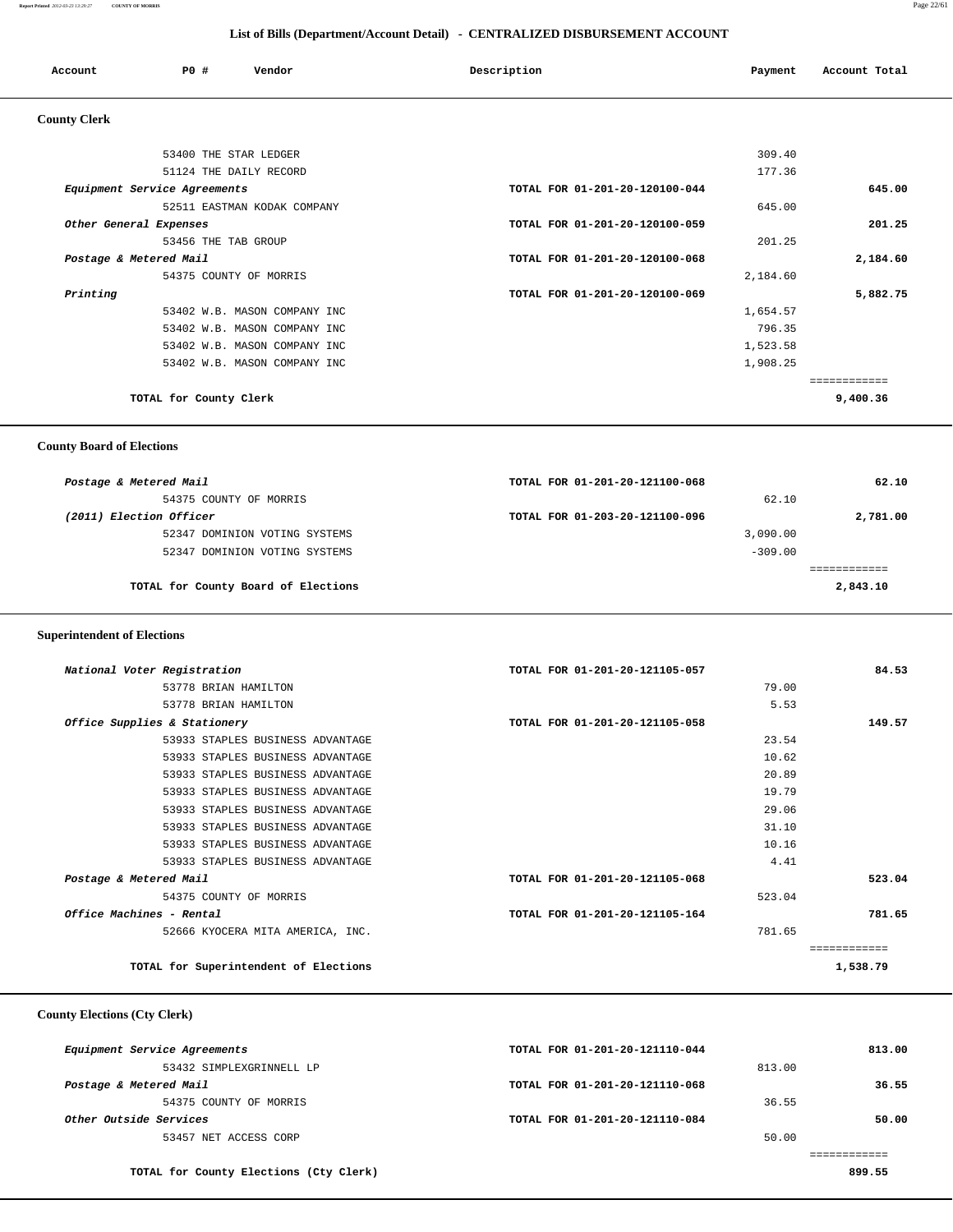**Report Printed** *2012-03-23 13:29:27* **COUNTY OF MORRIS** Page 23/61

## **List of Bills (Department/Account Detail) - CENTRALIZED DISBURSEMENT ACCOUNT**

| Account                    | PO#<br>Vendor                       | Description                    | Payment    | Account Total             |
|----------------------------|-------------------------------------|--------------------------------|------------|---------------------------|
| <b>County Treasurer</b>    |                                     |                                |            |                           |
|                            | Outside Salaries & Wages            | TOTAL FOR 01-201-20-130100-016 |            | 3,028.20                  |
|                            | 53337 ACCOUNTEMPS                   |                                | 865.20     |                           |
|                            | 53310 ACCOUNTEMPS                   |                                | 1,081.50   |                           |
|                            | 53291 ACCOUNTEMPS                   |                                | 1,081.50   |                           |
|                            | Postage & Metered Mail              | TOTAL FOR 01-201-20-130100-068 |            | 26.15                     |
|                            | 54375 COUNTY OF MORRIS              |                                | 26.15      |                           |
|                            |                                     |                                |            | ============              |
|                            | TOTAL for County Treasurer          |                                |            | 3,054.35                  |
| <b>Purchasing Division</b> |                                     |                                |            |                           |
|                            | Postage & Metered Mail              | TOTAL FOR 01-201-20-130105-068 |            | 103.44                    |
|                            | 54375 COUNTY OF MORRIS              |                                | 103.44     |                           |
|                            | (2011) Equipment Service Agreements | TOTAL FOR 01-203-20-130105-044 |            | 18,782.86                 |
|                            | 53265 ATLANTIC TOMORROWS OFFICE     |                                | 18,782.86  |                           |
|                            | TOTAL for Purchasing Division       |                                |            | ============<br>18,886.30 |
| <b>Office Services</b>     |                                     |                                |            |                           |
|                            | Office Supplies & Stationery        | TOTAL FOR 01-201-20-130110-058 |            | 0.90                      |
|                            | 54375 COUNTY OF MORRIS              |                                | 0.90       |                           |
|                            | Postage & Metered Mail              | TOTAL FOR 01-201-20-130110-068 |            | 16.95                     |
|                            | 54375 COUNTY OF MORRIS              |                                | 16.95      |                           |
| Printing                   |                                     | TOTAL FOR 01-201-20-130110-069 |            | 15,333.34                 |
|                            | 54139 COUNTY COLLEGE OF MORRIS      |                                | 15, 333.34 |                           |
|                            | Office Machines - Rental            | TOTAL FOR 01-201-20-130110-164 |            | 4,936.81                  |
|                            | 54123 RICOH AMERICAS CORPORATION    |                                | 970.58     |                           |
|                            | 54123 RICOH AMERICAS CORPORATION    |                                | 831.57     |                           |
|                            | 54123 RICOH AMERICAS CORPORATION    |                                | 1,044.42   |                           |
|                            | 54123 RICOH AMERICAS CORPORATION    |                                | 1,128.52   |                           |
|                            | 54123 RICOH AMERICAS CORPORATION    |                                | 480.86     |                           |

**TOTAL for Office Services 20,288.00**

### **Medical Services**

| TOTAL FOR 01-201-20-130115-049 | 780.43                                                                                        |
|--------------------------------|-----------------------------------------------------------------------------------------------|
|                                |                                                                                               |
|                                |                                                                                               |
| TOTAL FOR 01-201-20-130115-059 | 92.45                                                                                         |
|                                |                                                                                               |
|                                |                                                                                               |
|                                |                                                                                               |
| TOTAL FOR 01-201-20-130115-068 | 1.35                                                                                          |
|                                |                                                                                               |
| TOTAL FOR 01-201-20-130115-084 | 2,877.00                                                                                      |
|                                |                                                                                               |
|                                |                                                                                               |
|                                |                                                                                               |
|                                |                                                                                               |
|                                |                                                                                               |
|                                | 3,751.23                                                                                      |
|                                | 615.89<br>164.54<br>48.00<br>27.50<br>16.95<br>1.35<br>625.00<br>398.25<br>337.50<br>1,516.25 |

54123 RICOH AMERICAS CORPORATION 480.86

============

### **Information Technology Div**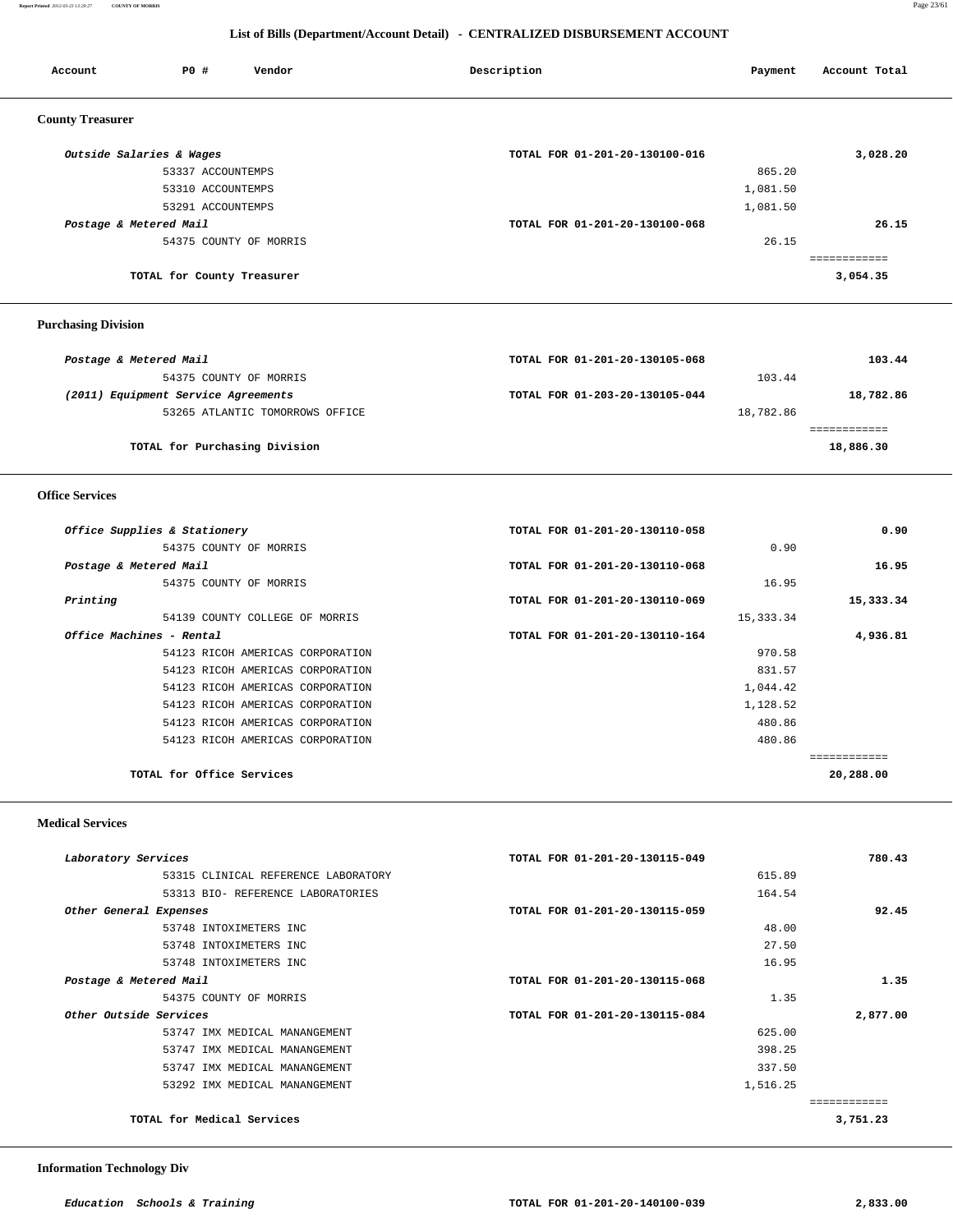### **Report Printed** *2012-03-23 13:29:27* **COUNTY OF MORRIS** Page 24/61

|                                   | List of Bills (Department/Account Detail) - CENTRALIZED DISBURSEMENT ACCOUNT |                                |          |               |
|-----------------------------------|------------------------------------------------------------------------------|--------------------------------|----------|---------------|
| Account                           | PO#<br>Vendor                                                                | Description                    | Payment  | Account Total |
| <b>Information Technology Div</b> |                                                                              |                                |          |               |
|                                   | 47493 LEARNING TREE INTL                                                     |                                | 2,833.00 |               |
| Microfilming                      |                                                                              | TOTAL FOR 01-201-20-140100-054 |          | 1,605.25      |
|                                   | 52782 ALTERNATIVE MICROGRAPHICS INC                                          |                                | 1,605.25 |               |
|                                   | Office Supplies & Stationery                                                 | TOTAL FOR 01-201-20-140100-058 |          | 36.60         |
|                                   | 54262 DEER PARK                                                              |                                | 36.60    |               |
|                                   | Records Managment Services                                                   | TOTAL FOR 01-201-20-140100-073 |          | 7,471.12      |
|                                   | 53871 C.C. CORPORATE STORAGE                                                 |                                | 7,471.12 |               |
|                                   | Other Operating&Repair Supply                                                | TOTAL FOR 01-201-20-140100-098 |          | 773.00        |
|                                   | 53321 ADVANCED MICRO DISTRIBUTION                                            |                                | 280.00   |               |
|                                   | 52040 CIRCLE COMPUTER INC                                                    |                                | 28.00    |               |
|                                   | 52040 CIRCLE COMPUTER INC                                                    |                                | 13.00    |               |
|                                   | 53320 EREVIVAL LLC                                                           |                                | 377.00   |               |
|                                   | 53320 EREVIVAL LLC                                                           |                                | 75.00    |               |
|                                   | (2011) Education Schools & Training                                          | TOTAL FOR 01-203-20-140100-039 |          | 2,317.00      |
|                                   | 47493 LEARNING TREE INTL                                                     |                                | 2,317.00 |               |

 ============ **TOTAL for Information Technology Div 15,035.97**

### **O.L.I.S.**

| Office Supplies & Stationery | TOTAL FOR 01-201-20-140105-058 | 14.63 |
|------------------------------|--------------------------------|-------|
| 53060 DEER PARK              | 14.63                          |       |
|                              |                                |       |
| TOTAL for O.L.I.S.           |                                | 14.63 |
|                              |                                |       |

## **County Board of Taxation**

| Postage & Metered Mail             | TOTAL FOR 01-201-20-150100-068 | 160.08 |
|------------------------------------|--------------------------------|--------|
| 54375 COUNTY OF MORRIS             | 160.08                         |        |
|                                    |                                |        |
| TOTAL for County Board of Taxation |                                | 160.08 |

## **County Counsel**

| Law Books              |                                         | TOTAL FOR 01-201-20-155100-050 | 566.48       |
|------------------------|-----------------------------------------|--------------------------------|--------------|
|                        | 53165 WEST PAYMENT CENTER               | 82.93                          |              |
|                        | 53163 WEST PAYMENT CENTER               | 483.55                         |              |
| Legal                  |                                         | TOTAL FOR 01-201-20-155100-051 | 22,354.96    |
|                        | 53875 INGLESINO, PEARLMAN,              | 313.00                         |              |
|                        | 53875 INGLESINO, PEARLMAN,              | 2,129.16                       |              |
|                        | 53875 INGLESINO, PEARLMAN,              | 295.30                         |              |
|                        | 53909 KNAPP TRIMBOLI & PRUSINOWSKI, LLC | 952.50                         |              |
|                        | 53909 KNAPP TRIMBOLI & PRUSINOWSKI, LLC | 96.00                          |              |
|                        | 53909 KNAPP TRIMBOLI & PRUSINOWSKI, LLC | 60.00                          |              |
|                        | 53865 KNAPP TRIMBOLI & PRUSINOWSKI, LLC | 60.00                          |              |
|                        | 53865 KNAPP TRIMBOLI & PRUSINOWSKI, LLC | 624.00                         |              |
|                        | 53865 KNAPP TRIMBOLI & PRUSINOWSKI, LLC | 240.00                         |              |
|                        | 53865 KNAPP TRIMBOLI & PRUSINOWSKI, LLC | 348.00                         |              |
|                        | 53865 KNAPP TRIMBOLI & PRUSINOWSKI, LLC | 168.00                         |              |
|                        | 53865 KNAPP TRIMBOLI & PRUSINOWSKI, LLC | 168.00                         |              |
|                        | 53865 KNAPP TRIMBOLI & PRUSINOWSKI, LLC | 240.00                         |              |
|                        | 53864 O'MULLAN & BRADY P.C.             | 16,601.00                      |              |
|                        | 53861 THE LAW OFFICE OF                 | 60.00                          |              |
| Postage & Metered Mail |                                         | TOTAL FOR 01-201-20-155100-068 | 9.45         |
|                        | 54375 COUNTY OF MORRIS                  | 9.45                           |              |
|                        |                                         |                                | ============ |
|                        | TOTAL for County Counsel                |                                | 22,930.89    |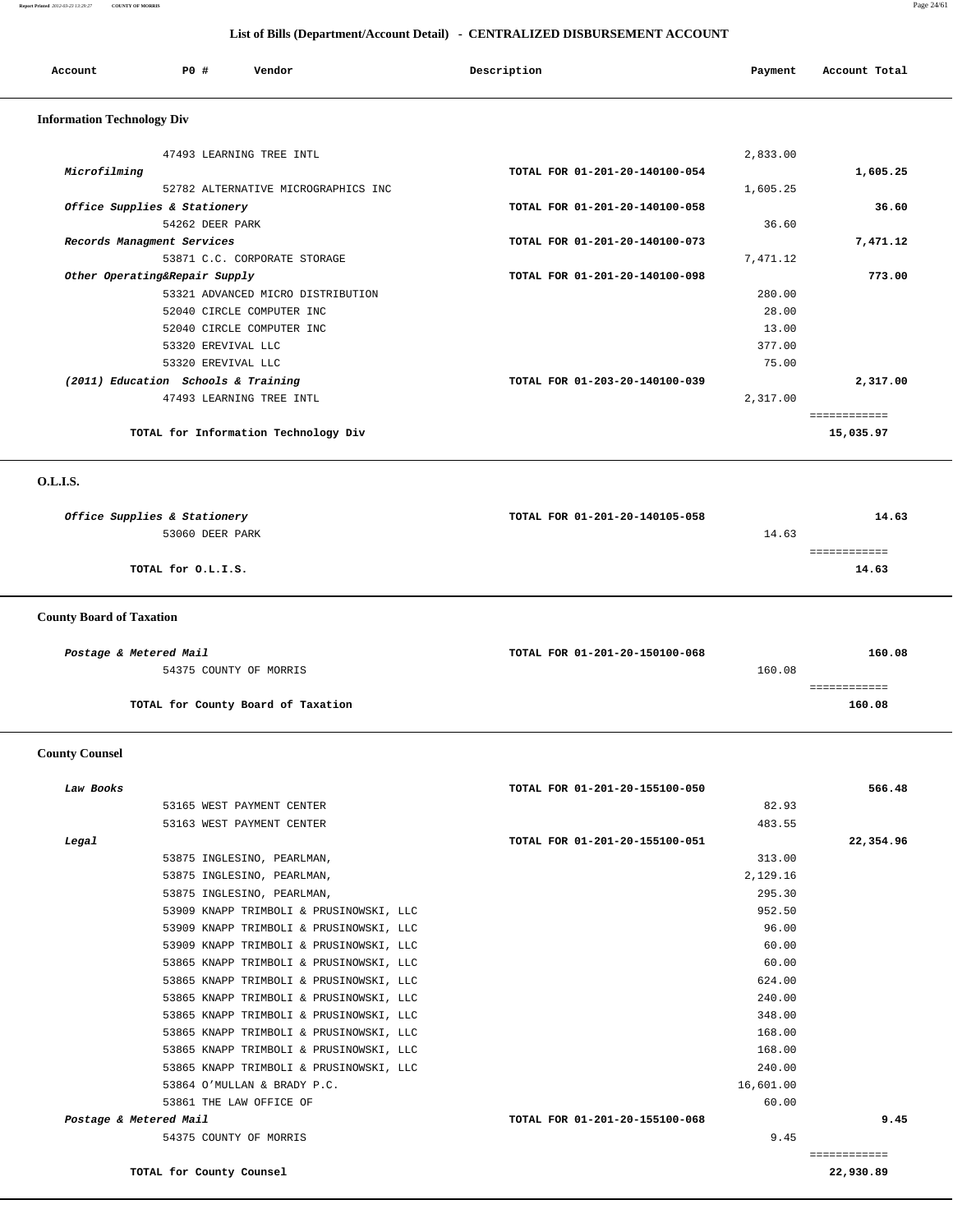### **Report Printed** *2012-03-23 13:29:27* **COUNTY OF MORRIS** Page 25/61

|                                     |                     |                                  | List of Bills (Department/Account Detail) - CENTRALIZED DISBURSEMENT ACCOUNT |          |               |
|-------------------------------------|---------------------|----------------------------------|------------------------------------------------------------------------------|----------|---------------|
| Account                             | PO#                 | Vendor                           | Description                                                                  | Payment  | Account Total |
| <b>County Surrogate</b>             |                     |                                  |                                                                              |          |               |
| Equipment Service Agreements        |                     |                                  | TOTAL FOR 01-201-20-160100-044                                               |          | 1,879.00      |
|                                     |                     | 52727 IMAGE ACCESS CORP          |                                                                              | 1,879.00 |               |
| Postage & Metered Mail              |                     |                                  | TOTAL FOR 01-201-20-160100-068                                               |          | 280.73        |
|                                     |                     | 54375 COUNTY OF MORRIS           |                                                                              | 280.73   |               |
| Travel Expense                      |                     |                                  | TOTAL FOR 01-201-20-160100-082                                               |          | 30.10         |
|                                     |                     | 54314 CHARLES COLLINS            |                                                                              | 30.10    |               |
| Other Administrative Supplies       |                     |                                  | TOTAL FOR 01-201-20-160100-095                                               |          | 1,026.24      |
|                                     | 52797 DEER PARK     |                                  |                                                                              | 17.47    |               |
|                                     |                     | 52725 GOVERNMENT TECHNOLOGIES    |                                                                              | 936.00   |               |
|                                     | 54163 JOHN PECORARO |                                  |                                                                              | 72.77    |               |
| (2011) Education Schools & Training |                     |                                  | TOTAL FOR 01-203-20-160100-039                                               |          | 80.00         |
|                                     |                     | 54159 CHRISTOPHER P. LUONGO      |                                                                              | 80.00    |               |
| (2011) Office Supplies & Stationery |                     |                                  | TOTAL FOR 01-203-20-160100-058                                               |          | 762.98        |
|                                     |                     | 52823 STAPLES BUSINESS ADVANTAGE |                                                                              | 323.00   |               |
|                                     |                     | 52823 STAPLES BUSINESS ADVANTAGE |                                                                              | 219.99   |               |

52823 STAPLES BUSINESS ADVANTAGE 219.99

============

**TOTAL for County Surrogate 4,059.05**

## **Engineering**

| Postage & Metered Mail | TOTAL FOR 01-201-20-165100-068 | 23.01  |
|------------------------|--------------------------------|--------|
| 54375 COUNTY OF MORRIS | 4.50                           |        |
| 54375 COUNTY OF MORRIS | 18.51                          |        |
| Travel Expense         | TOTAL FOR 01-201-20-165100-082 | 80.00  |
| 53818 CLIFF WOLFE      | 80.00                          |        |
| Chemicals & Sprays     | TOTAL FOR 01-201-20-165100-225 | 327.69 |
| 53191 RESIDEX, LLC     | 18.13                          |        |
| 53183 RESIDEX, LLC     | 79.26                          |        |
| 53183 RESIDEX, LLC     | 18.13                          |        |
| 53183 RESIDEX, LLC     | 131.73                         |        |
| 53183 RESIDEX, LLC     | 56.96                          |        |
| 53183 RESIDEX, LLC     | 23.48                          |        |
|                        |                                |        |
| TOTAL for Engineering  |                                | 430.70 |
|                        |                                |        |

### **Heritage Commission**

| Associations and Memberships         | TOTAL FOR 01-201-20-175100-023 |          | 30.00    |
|--------------------------------------|--------------------------------|----------|----------|
| 52741 LEAGUE OF HISTORICAL SOCIETIES |                                | 30.00    |          |
| Postage & Metered Mail               | TOTAL FOR 01-201-20-175100-068 |          | 1.90     |
| 54375 COUNTY OF MORRIS               |                                | 1.90     |          |
| (2011) Special Projects              | TOTAL FOR 01-203-20-175100-079 |          | 3,349.89 |
| 49349 U-LINE SHIPPING SUPPLY         |                                | 1,895.00 |          |
| 49349 U-LINE SHIPPING SUPPLY         |                                | 758.00   |          |
| 49349 U-LINE SHIPPING SUPPLY         |                                | 136.40   |          |
| 53714 STAPLES BUSINESS ADVANTAGE     |                                | 560.49   |          |
|                                      |                                |          |          |
| TOTAL for Heritage Commission        |                                |          | 3,381.79 |
|                                      |                                |          |          |

## **Planning Board**

| Education Schools & Training     | TOTAL FOR 01-201-20-180100-039 |       | 35.00 |
|----------------------------------|--------------------------------|-------|-------|
| 53610 M. C. ECONOMIC DEVELOPMENT |                                | 35.00 |       |
| Postage & Metered Mail           | TOTAL FOR 01-201-20-180100-068 |       | 70.94 |
| 54375 COUNTY OF MORRIS           |                                | 70.94 |       |
|                                  |                                |       |       |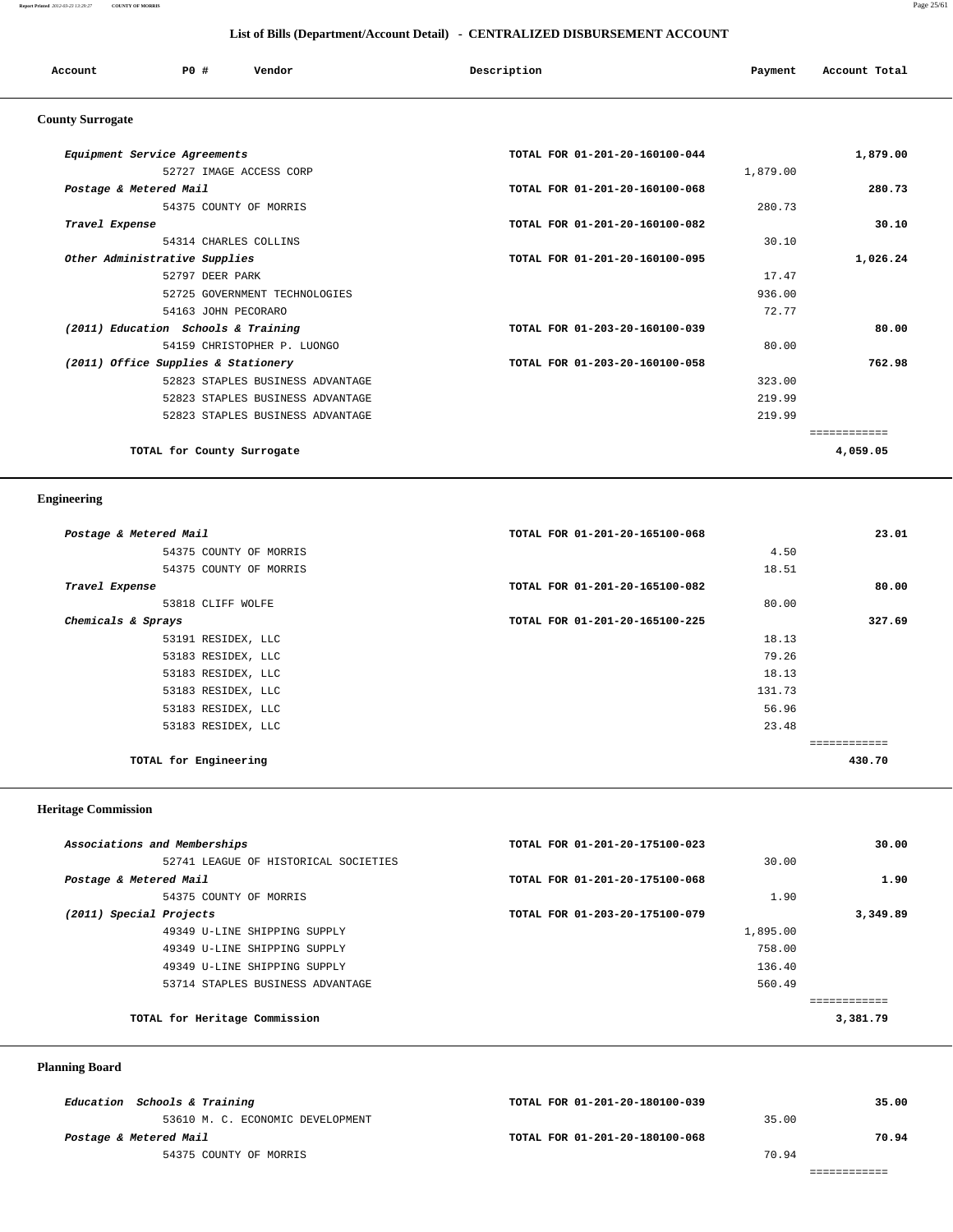**Report Printed** *2012-03-23 13:29:27* **COUNTY OF MORRIS** Page 26/61

## **List of Bills (Department/Account Detail) - CENTRALIZED DISBURSEMENT ACCOUNT**

| Account                          | PO#                                 | Vendor                              | Description                    | Payment | Account Total |
|----------------------------------|-------------------------------------|-------------------------------------|--------------------------------|---------|---------------|
| <b>Planning Board</b>            |                                     |                                     |                                |         |               |
|                                  | TOTAL for Planning Board            |                                     |                                |         | 105.94        |
| <b>Transportation Management</b> |                                     |                                     |                                |         |               |
|                                  | (2011) Office Supplies & Stationery |                                     | TOTAL FOR 01-203-20-180105-058 |         | 99.91         |
|                                  |                                     | 46835 C D W GOVERNMENT, INC.        |                                | 50.00   |               |
|                                  |                                     | 46835 C D W GOVERNMENT, INC.        |                                | 40.00   |               |
|                                  |                                     | 46835 C D W GOVERNMENT, INC.        |                                | 9.91    |               |
|                                  |                                     |                                     |                                |         | ============  |
|                                  |                                     | TOTAL for Transportation Management |                                |         | 99.91         |
| <b>PDT</b> - General Admin       |                                     |                                     |                                |         |               |
|                                  | Office Machines - Rental            |                                     | TOTAL FOR 01-201-20-180115-164 |         | 921.04        |
|                                  |                                     | 53282 KYOCERA MITA AMERICA, INC.    |                                | 460.52  |               |
|                                  |                                     | 53282 KYOCERA MITA AMERICA, INC.    |                                | 460.52  |               |
|                                  | (2011) Office Machines - Rental     |                                     | TOTAL FOR 01-203-20-180115-164 |         | 1,842.08      |
|                                  |                                     | 53282 KYOCERA MITA AMERICA, INC.    |                                | 921.04  |               |
|                                  |                                     | 53282 KYOCERA MITA AMERICA, INC.    |                                | 921.04  |               |
|                                  |                                     |                                     |                                |         | ============  |
|                                  | TOTAL for PDT - General Admin       |                                     |                                |         | 2,763.12      |

 **County Weights & Measures**

| Postage & Metered Mail |                                      | TOTAL FOR 01-201-22-201100-068 |          | 8.00        |
|------------------------|--------------------------------------|--------------------------------|----------|-------------|
|                        | 54375 COUNTY OF MORRIS               |                                | 8.00     |             |
| Other Outside Services |                                      | TOTAL FOR 01-201-22-201100-084 |          | 1,164.14    |
|                        | 53662 EMPLOYMENT HORIZONS, INC.      |                                | 829.00   |             |
|                        | 53709 WASTE MANAGEMENT OF NEW JERSEY |                                | 335.14   |             |
| Electricity            |                                      | TOTAL FOR 01-201-22-201100-137 |          | 1,186.61    |
|                        | 54248 JERSEY CENTRAL POWER & LIGHT   |                                | 1,186.61 |             |
| Gas Purchases          |                                      | TOTAL FOR 01-201-22-201100-140 |          | 735.95      |
|                        | 54287 ALLIED OIL                     |                                | 735.95   |             |
| Natural Gas            |                                      | TOTAL FOR 01-201-22-201100-141 |          | 1,241.42    |
|                        | 54315 PSE&G CO                       |                                | 1,241.42 |             |
| Equipment              |                                      | TOTAL FOR 01-201-22-201100-258 |          | 702.81      |
|                        | 53272 KYOCERA MITA AMERICA, INC.     |                                | 702.81   |             |
|                        |                                      |                                |          | =========== |
|                        | TOTAL for County Weights & Measures  |                                |          | 5,038.93    |
|                        |                                      |                                |          |             |

## **Employee Group Insurance**

| Employee Group Insurance Expenditures    | TOTAL FOR 01-201-23-220100-090 | 25,000.00  |
|------------------------------------------|--------------------------------|------------|
| 53693 RHM BENEFITS, INC.                 |                                | 12,500.00  |
| 53693 RHM BENEFITS, INC.                 |                                | 12,500.00  |
| (2011) Employee Group Insurance Expendit | TOTAL FOR 01-203-23-220100-090 | 125,586.17 |
| 53692 PHYLLIS KELLEY                     |                                | 1,156.80   |
| 53700 VIRGINIA FORTE                     |                                | 578.40     |
| 54208 MARIE MAGLOIRE                     |                                | 308.40     |
| 54207 MARGARET FORBES                    |                                | 577.00     |
| 54205 STEPHEN BEECHER                    |                                | 1,156.80   |
| 54206 FAY TEIXEIRA                       |                                | 578.40     |
| 54479 HORIZON BLUE CROSS BLUE SHIELD     |                                | 121,230.37 |
|                                          |                                |            |
| TOTAL for Employee Group Insurance       |                                | 150,586.17 |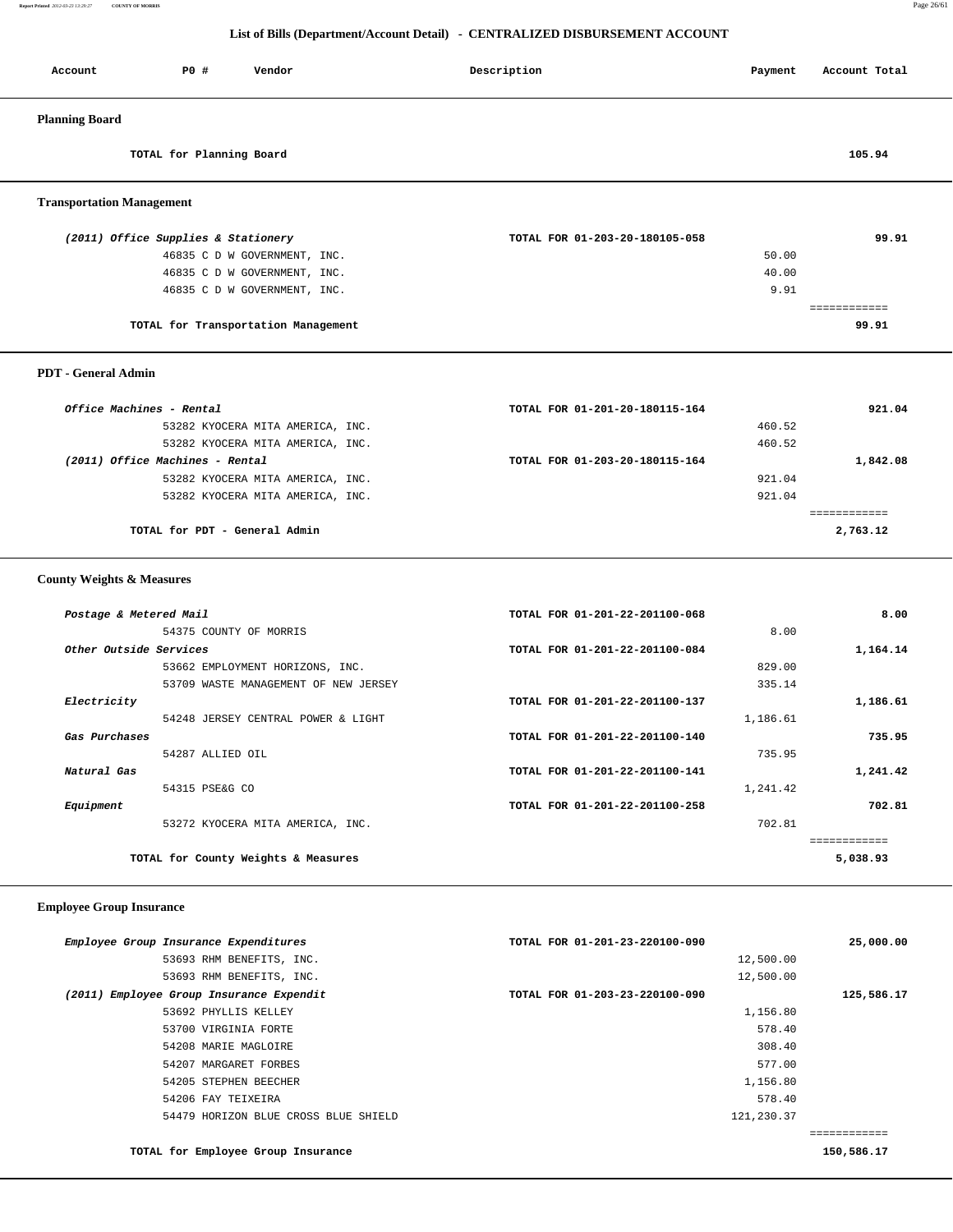**Report Printed** *2012-03-23 13:29:27* **COUNTY OF MORRIS** Page 27/61

## **List of Bills (Department/Account Detail) - CENTRALIZED DISBURSEMENT ACCOUNT**

| Account                               | PO# | Vendor                                   | Description                    | Payment | Account Total |
|---------------------------------------|-----|------------------------------------------|--------------------------------|---------|---------------|
| <b>Office of Emergency Management</b> |     |                                          |                                |         |               |
| Cellular Phones/Pagers                |     |                                          | TOTAL FOR 01-201-25-252100-031 |         | 37.37         |
|                                       |     | 53963 SATCOM GLOBAL INC                  |                                | 37.37   |               |
| Postage & Metered Mail                |     |                                          | TOTAL FOR 01-201-25-252100-068 |         | 4.95          |
|                                       |     | 54375 COUNTY OF MORRIS                   |                                | 4.95    |               |
|                                       |     |                                          |                                |         |               |
|                                       |     | TOTAL for Office of Emergency Management |                                |         | 42.32         |

 **Communications Center** 

| Education Schools & Training         | TOTAL FOR 01-201-25-252105-039 | 107.50       |
|--------------------------------------|--------------------------------|--------------|
| 53575 LIFESAVERS INC                 |                                | 22.50        |
| 53734 NENA                           |                                | 85.00        |
| Office Supplies & Stationery         | TOTAL FOR 01-201-25-252105-058 | 200.86       |
| 53548 W.B. MASON COMPANY INC         |                                | 98.14        |
| 53548 W.B. MASON COMPANY INC         | 102.72                         |              |
| Postage & Metered Mail               | TOTAL FOR 01-201-25-252105-068 | 12.20        |
| 54375 COUNTY OF MORRIS               | 12.20                          |              |
| Radio Repairs                        | TOTAL FOR 01-201-25-252105-072 | 1,160.00     |
| 53567 ROYAL COMMUNICATIONS INC.      | 550.00                         |              |
| 53549 ROYAL COMMUNICATIONS INC.      | 35.00                          |              |
| 53549 ROYAL COMMUNICATIONS INC.      | 300.00                         |              |
| 53549 ROYAL COMMUNICATIONS INC.      | 275.00                         |              |
| County Wide Radio System             | TOTAL FOR 01-201-25-252105-131 | 1,716.50     |
| 53169 MOTOROLA                       | 282.50                         |              |
| 53179 TRIANGLE COMMUNICATIONS LLC    | 1,425.00                       |              |
| 53179 TRIANGLE COMMUNICATIONS LLC    |                                | 9.00         |
| Electricity                          | TOTAL FOR 01-201-25-252105-137 | 1,839.28     |
| 53777 BOROUGH OF BUTLER              | 399.67                         |              |
| 53555 JERSEY CENTRAL POWER & LIGHT   | 512.58                         |              |
| 53556 JERSEY CENTRAL POWER & LIGHT   |                                | 3.25         |
| 53556 JERSEY CENTRAL POWER & LIGHT   | 313.00                         |              |
| 53550 JERSEY CENTRAL POWER & LIGHT   | 610.78                         |              |
| Communications Equipment             | TOTAL FOR 01-201-25-252105-161 | 2,497.75     |
| 53578 ROYAL COMMUNICATIONS INC.      | 2,497.75                       |              |
| Office Machines - Rental             | TOTAL FOR 01-201-25-252105-164 | 702.33       |
| 52560 KYOCERA MITA AMERICA, INC.     | 702.33                         |              |
| Medical                              | TOTAL FOR 01-201-25-252105-189 | 1,500.00     |
| 53553 THE INSTITUTE FOR FORENSIC     | 1,500.00                       |              |
| Uniform And Accessories              | TOTAL FOR 01-201-25-252105-202 | 2,473.61     |
| 53196 UNIVERSAL UNIFORM SALES CO INC |                                | 3.00         |
| 53210 UNIVERSAL UNIFORM SALES CO INC | 945.95                         |              |
| 53210 UNIVERSAL UNIFORM SALES CO INC | 1,524.66                       |              |
| Equipment                            | TOTAL FOR 01-201-25-252105-258 | 127.78       |
| 53171 TELE-COMMUNICATION, INC        | 118.80                         |              |
| 53171 TELE-COMMUNICATION, INC        |                                | 8.98         |
| (2011) Education Schools & Training  | TOTAL FOR 01-203-25-252105-039 | 6,000.00     |
| 48647 AWARENESS PROTECTIVE           | 6,000.00                       |              |
| (2011) Software Maintenance          | TOTAL FOR 01-203-25-252105-078 | 11,905.70    |
| 44642 SHI INTERNATIONAL CORP         | 7,950.00                       |              |
| 44674 SHI INTERNATIONAL CORP         | 3,955.70                       |              |
| (2011) Uniform And Accessories       | TOTAL FOR 01-203-25-252105-202 | 3,135.70     |
| 52541 UNIVERSAL UNIFORM SALES CO INC | 108.95                         |              |
| 52541 UNIVERSAL UNIFORM SALES CO INC | 1,164.85                       |              |
| 53196 UNIVERSAL UNIFORM SALES CO INC | 945.95                         |              |
| 53196 UNIVERSAL UNIFORM SALES CO INC | 915.95                         |              |
|                                      |                                | ============ |
| TOTAL for Communications Center      |                                | 33, 379. 21  |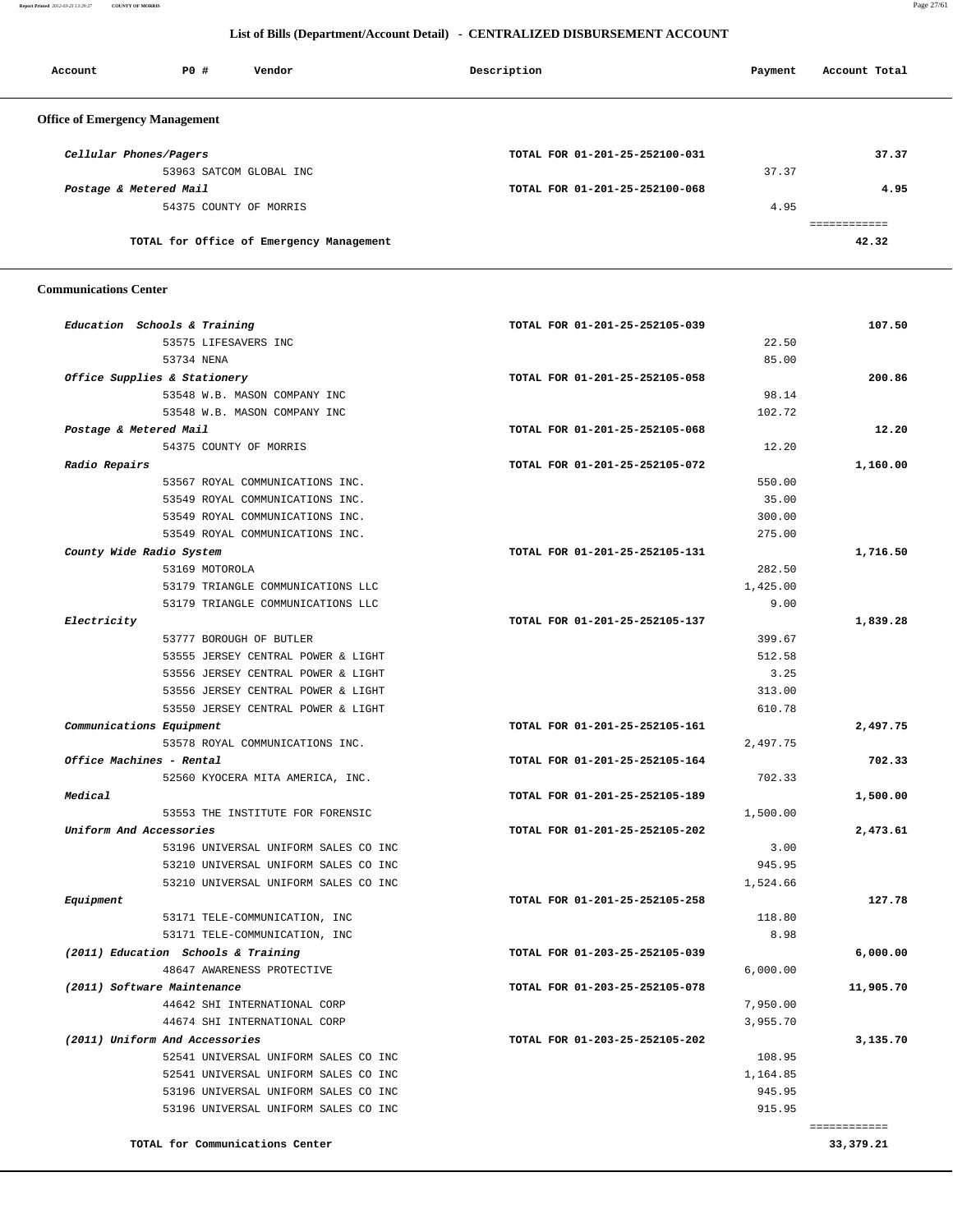### **Report Printed** *2012-03-23 13:29:27* **COUNTY OF MORRIS** Page 28/61

 **List of Bills (Department/Account Detail) - CENTRALIZED DISBURSEMENT ACCOUNT**

|                                       | List of Dills (Department/Account Detail) • CENTRALIZED DISDURSEMENT ACCOUNT |                                     |                                |          |               |  |  |
|---------------------------------------|------------------------------------------------------------------------------|-------------------------------------|--------------------------------|----------|---------------|--|--|
| Account                               | P0#                                                                          | Vendor                              | Description                    | Payment  | Account Total |  |  |
| <b>County Medical Examiner Office</b> |                                                                              |                                     |                                |          |               |  |  |
| Books & Periodicals                   |                                                                              |                                     | TOTAL FOR 01-201-25-254100-028 |          | 183.00        |  |  |
|                                       |                                                                              | 53765 LIPPINCOTT WILLIAMS & WALKINS |                                | 183.00   |               |  |  |
| Consultation Fee                      |                                                                              |                                     | TOTAL FOR 01-201-25-254100-035 |          | 1,100.00      |  |  |
|                                       |                                                                              | 53774 MORRISTOWN PATHOLOGY ASSOC.   |                                | 400.00   |               |  |  |
|                                       |                                                                              | 53760 ALLINA HOSPITALS AND CLINICS  |                                | 700.00   |               |  |  |
|                                       | Postage & Metered Mail                                                       |                                     | TOTAL FOR 01-201-25-254100-068 |          | 29.00         |  |  |
|                                       | 54375 COUNTY OF MORRIS                                                       |                                     |                                | 29.00    |               |  |  |
|                                       | Other Outside Services                                                       |                                     | TOTAL FOR 01-201-25-254100-084 |          | 4,137.00      |  |  |
|                                       | 53919 NMS LABS                                                               |                                     |                                | 2,337.00 |               |  |  |
|                                       | 53919 NMS LABS                                                               |                                     |                                | 1,180.00 |               |  |  |
|                                       | 53919 NMS LABS                                                               |                                     |                                | 620.00   |               |  |  |
|                                       | X-Ray & Medical Supplies                                                     |                                     | TOTAL FOR 01-201-25-254100-203 |          | 165.63        |  |  |
|                                       | 53759 MOPEC INC.                                                             |                                     |                                | 151.20   |               |  |  |
|                                       | 53759 MOPEC INC.                                                             |                                     |                                | 14.43    |               |  |  |
| $(2011)$ Cartage                      |                                                                              |                                     | TOTAL FOR 01-203-25-254100-030 |          | 900.00        |  |  |
|                                       |                                                                              | 53742 MICHALSKI FUNERAL HOME        |                                | 900.00   |               |  |  |
|                                       |                                                                              |                                     |                                |          | ============  |  |  |

**TOTAL for County Medical Examiner Office 6,514.63**

 **County Sheriff's Department**

| 83.22    | TOTAL FOR 01-201-25-270100-031 | Cellular Phones/Pagers               |
|----------|--------------------------------|--------------------------------------|
|          | 83.22                          | 53429 VERIZON WIRELESS               |
| 400.00   | TOTAL FOR 01-201-25-270100-039 | Education Schools & Training         |
|          | 400.00                         | 53198 K9 UNLIMITED LLC               |
| 666.55   | TOTAL FOR 01-201-25-270100-059 | Other General Expenses               |
|          | 437.68                         | 53154 BATTERIES PLUS                 |
|          | 129.47                         | 53200 DEER PARK                      |
|          | 80.00                          | 53173 J. O'BRIEN CO INC              |
|          | 19.40                          | 53173 J. O'BRIEN CO INC              |
| 962.36   | TOTAL FOR 01-201-25-270100-068 | Postage & Metered Mail               |
|          | 962.36                         | 54375 COUNTY OF MORRIS               |
| 196.49   | TOTAL FOR 01-201-25-270100-070 | Publication & Subscriptions          |
|          | 32.00                          | 53161 RECORDER COMMUNITY NEWSPAPERS  |
|          | 164.49                         | 52485 DAILY RECORD                   |
| 6,480.09 | TOTAL FOR 01-201-25-270100-084 | Other Outside Services               |
|          | 1,736.87                       | 53170 U.S. SECURITY ASSOCIATES, INC. |
|          | 2,360.42                       | 53170 U.S. SECURITY ASSOCIATES, INC. |
|          | 2,382.80                       | 53170 U.S. SECURITY ASSOCIATES, INC. |
| 1,180.92 | TOTAL FOR 01-201-25-270100-095 | Other Administrative Supplies        |
|          | 1,118.25                       | 53172 STAPLES BUSINESS ADVANTAGE     |
|          | 62.67                          | 53199 STAPLES BUSINESS ADVANTAGE     |
| 696.92   | TOTAL FOR 01-201-25-270100-116 | Firearms                             |
|          | 180.72                         | 53186 SOUTHERN PRECISION ARMORY      |
|          | 12.42                          | 53186 SOUTHERN PRECISION ARMORY      |
|          | 8.99                           | 53189 BROWNELLS INC                  |
|          | 79.17                          | 53189 BROWNELLS INC                  |
|          | 12.95                          | 53189 BROWNELLS INC                  |
|          | 11.97                          | 53187 CHEAPER THAN DIRT!             |
|          | 11.97                          | 53187 CHEAPER THAN DIRT!             |
|          | 11.97                          | 53187 CHEAPER THAN DIRT!             |
|          | 45.66                          | 53187 CHEAPER THAN DIRT!             |
|          | 65.85                          | 53187 CHEAPER THAN DIRT!             |
|          | 43.94                          | 53187 CHEAPER THAN DIRT!             |
|          | 173.16                         | 53187 CHEAPER THAN DIRT!             |
|          | 38.15                          | 53187 CHEAPER THAN DIRT!             |
| 1,228.82 | TOTAL FOR 01-201-25-270100-161 | Communications Equipment             |
|          |                                | 52482 VERIZON WIRELESS               |
|          | 1,228.82                       |                                      |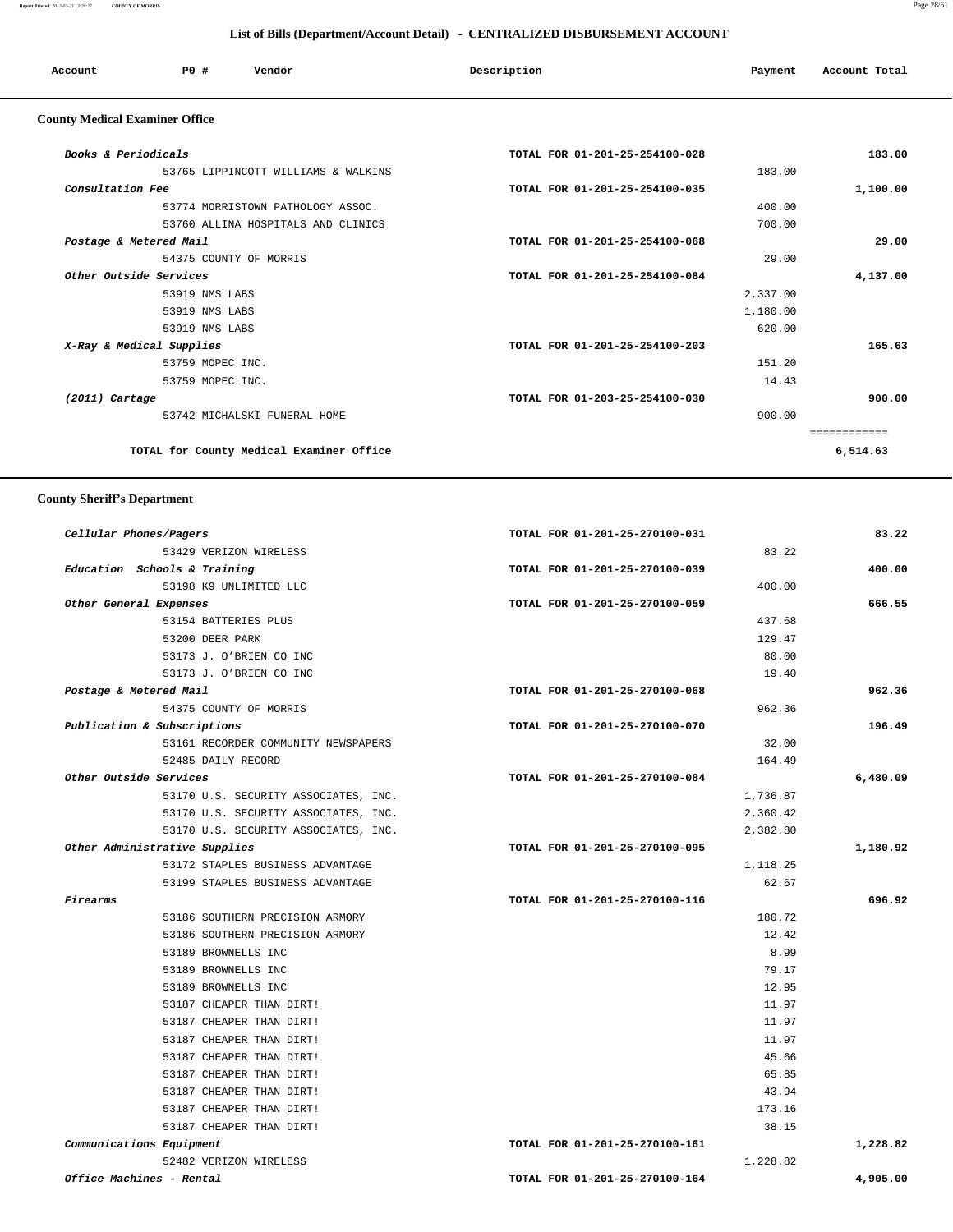**Report Printed** *2012-03-23 13:29:27* **COUNTY OF MORRIS** Page 29/61

## **List of Bills (Department/Account Detail) - CENTRALIZED DISBURSEMENT ACCOUNT**

| Account | P0 # | Vendor | Description | Payment | Account Total |
|---------|------|--------|-------------|---------|---------------|
|         |      |        |             |         |               |

# **County Sheriff's Department**

|                         | 52468 KYOCERA MITA AMERICA INC       | 4,905.00                       |          |
|-------------------------|--------------------------------------|--------------------------------|----------|
| Food                    |                                      | TOTAL FOR 01-201-25-270100-185 | 1,580.32 |
|                         | 47552 FAUNA FOODS CORP.              | 80.32                          |          |
|                         | 47552 FAUNA FOODS CORP.              | 750.00                         |          |
|                         | 47552 FAUNA FOODS CORP.              | 750.00                         |          |
| Uniform And Accessories |                                      | TOTAL FOR 01-201-25-270100-202 | 1,362.37 |
|                         | 53167 UNIVERSAL UNIFORM SALES CO INC | 136.51                         |          |
|                         | 53167 UNIVERSAL UNIFORM SALES CO INC | 70.86                          |          |
|                         | 53167 UNIVERSAL UNIFORM SALES CO INC | 99.99                          |          |
|                         | 53167 UNIVERSAL UNIFORM SALES CO INC | 141.72                         |          |
|                         | 53166 UNIVERSAL UNIFORM SALES CO INC | 26.95                          |          |
|                         | 53166 UNIVERSAL UNIFORM SALES CO INC | 100.04                         |          |
|                         | 53166 UNIVERSAL UNIFORM SALES CO INC | 118.15                         |          |
|                         | 53166 UNIVERSAL UNIFORM SALES CO INC | 36.47                          |          |
|                         | 53166 UNIVERSAL UNIFORM SALES CO INC | 19.95                          |          |
|                         | 53201 UNIVERSAL UNIFORM SALES CO INC | 20.00                          |          |
|                         | 53201 UNIVERSAL UNIFORM SALES CO INC | 170.58                         |          |
|                         | 53201 UNIVERSAL UNIFORM SALES CO INC | 78.15                          |          |
|                         | 53438 UNIVERSAL UNIFORM SALES CO INC | 343.00                         |          |
| Small Tools             |                                      | TOTAL FOR 01-201-25-270100-239 | 55.96    |
|                         | 53216 MORRISTOWN LUMBER &            | 55.96                          |          |
|                         | (2011) Education Schools & Training  | TOTAL FOR 01-203-25-270100-039 | 1,000.00 |
|                         | 53197 NJ STATE ASSOCIATION OF        | 1,000.00                       |          |
|                         | (2011) Other General Expenses        | TOTAL FOR 01-203-25-270100-059 | 749.00   |
|                         | 53406 HOUNDQUATER'S INC              | 714.00                         |          |
|                         | 53406 HOUNDQUATER'S INC              | 35.00                          |          |
| (2011) Food             |                                      | TOTAL FOR 01-203-25-270100-185 | 1,880.32 |
|                         | 47552 FAUNA FOODS CORP.              | 937.50                         |          |
|                         | 47552 FAUNA FOODS CORP.              | 80.32                          |          |
|                         | 47552 FAUNA FOODS CORP.              | 862.50                         |          |

## **County Prosecutor's Office**

| Outside Salaries & Wages           | TOTAL FOR 01-201-25-275100-016 | 360.60   |
|------------------------------------|--------------------------------|----------|
| 53679 BERYL SKOG                   | 22.80                          |          |
| 53673 BETTY ANN DERCO              | 51.30                          |          |
| 53676 DIANE DINUNZIO               | 7.20                           |          |
| 53696 JANET B. NOVELLO             | 15.00                          |          |
| 53696 JANET B. NOVELLO             | 50.00                          |          |
| 53697 JUNE WITTY                   | 71.10                          |          |
| 53697 JUNE WITTY                   | 50.00                          |          |
| 53677 MARNIE SPERLING              | 43.20                          |          |
| 53677 MARNIE SPERLING              | 50.00                          |          |
| Associations and Memberships       | TOTAL FOR 01-201-25-275100-023 | 300.00   |
| 52879 THE NATIONAL ASS'N OF BUNCO  | 60.00                          |          |
| 51782 NJ STATE BAR ASSOCIATION     | 240.00                         |          |
| Cellular Phones/Pagers             | TOTAL FOR 01-201-25-275100-031 | 7,173.92 |
| 53105 VERIZON WIRELESS             | 513.47                         |          |
| 52969 VERIZON WIRELESS             | 59.32                          |          |
| 53101 SPRINT-NEXTEL                | 6,601.13                       |          |
| Data Processing Supplies           | TOTAL FOR 01-201-25-275100-037 | 1,029.90 |
| 52933 STAPLES BUSINESS ADVANTAGE   | 114.94                         |          |
| 52933 STAPLES BUSINESS ADVANTAGE   | 751.87                         |          |
| 52047 DEPOT AMERICA INC.           | 150.42                         |          |
| 52047 DEPOT AMERICA INC.           | 12.67                          |          |
| Education Schools & Training       | TOTAL FOR 01-201-25-275100-039 | 7,785.00 |
| 53204 NJ ST ASSOC CHIEFS OF POLICE | 1,000.00                       |          |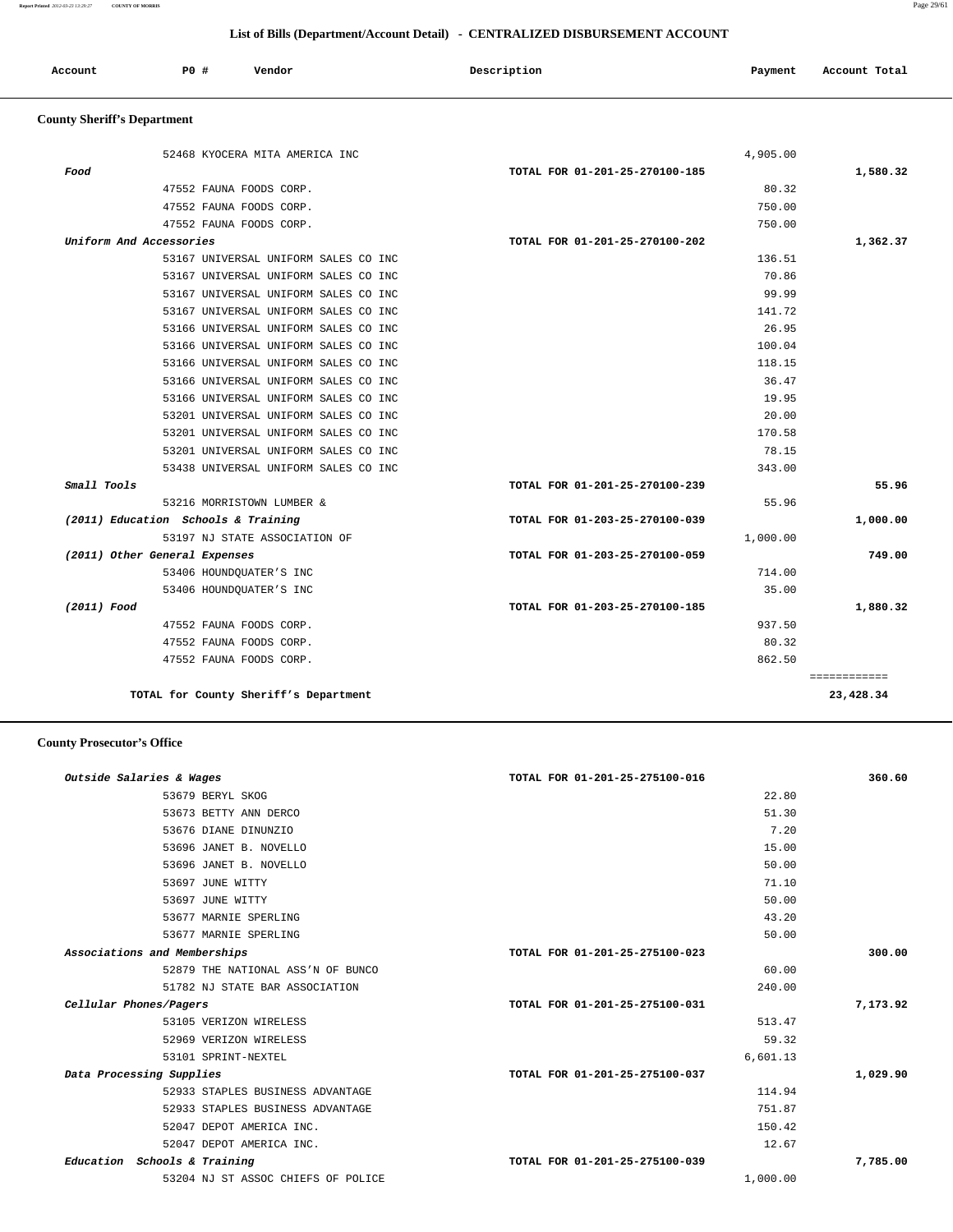**Report Printed** *2012-03-23 13:29:27* **COUNTY OF MORRIS** Page 30/61

## **List of Bills (Department/Account Detail) - CENTRALIZED DISBURSEMENT ACCOUNT**

| Account<br>. | PO # | Vendor | Description | Payment | Account Total |
|--------------|------|--------|-------------|---------|---------------|
|              |      |        |             |         |               |

# **County Prosecutor's Office**

| Law Books                  | 54352 NJ ASSOCIATION FOR JUSTICE             | 6,785.00                       |                                                           |
|----------------------------|----------------------------------------------|--------------------------------|-----------------------------------------------------------|
|                            |                                              | TOTAL FOR 01-201-25-275100-050 | 3,041.69                                                  |
|                            | 52932 WEST PAYMENT CENTER                    | 754.00                         |                                                           |
|                            | 52932 WEST PAYMENT CENTER                    | 1,221.35                       |                                                           |
|                            | 52932 WEST PAYMENT CENTER                    | 1,066.34                       |                                                           |
|                            | Office Supplies & Stationery                 | TOTAL FOR 01-201-25-275100-058 | 2,131.51                                                  |
|                            | 52933 STAPLES BUSINESS ADVANTAGE             |                                | 19.59                                                     |
|                            | 52933 STAPLES BUSINESS ADVANTAGE             | 188.01                         |                                                           |
|                            | 52933 STAPLES BUSINESS ADVANTAGE             | 172.01                         |                                                           |
|                            | 52933 STAPLES BUSINESS ADVANTAGE             |                                | 18.69                                                     |
|                            | 52933 STAPLES BUSINESS ADVANTAGE             |                                | 15.90                                                     |
|                            | 52933 STAPLES BUSINESS ADVANTAGE             |                                | 89.52                                                     |
|                            | 52933 STAPLES BUSINESS ADVANTAGE             |                                | 89.52                                                     |
|                            | 52933 STAPLES BUSINESS ADVANTAGE             | $-17.79$                       |                                                           |
|                            | 53648 W.B. MASON COMPANY INC                 | 1,099.60                       |                                                           |
|                            | 53650 RIOS' ENGRAVING                        |                                | 30.00                                                     |
|                            |                                              |                                | 31.96                                                     |
|                            | 53655 ALPHA GRAPHICS MORRISTOWN              |                                |                                                           |
|                            | 53655 ALPHA GRAPHICS MORRISTOWN              | 394.50                         |                                                           |
| Postage & Metered Mail     |                                              | TOTAL FOR 01-201-25-275100-068 | 1,897.63                                                  |
|                            | 53654 FEDEX                                  | 238.91                         |                                                           |
|                            | 53654 FEDEX                                  | 243.52                         |                                                           |
|                            | 53686 FEDEX                                  | 149.45                         |                                                           |
|                            | 53686 FEDEX                                  |                                | 56.98                                                     |
|                            | 54362 FEDEX                                  | 187.58                         |                                                           |
|                            | 54375 COUNTY OF MORRIS                       | 1,021.19                       |                                                           |
| Travel Expense             |                                              | TOTAL FOR 01-201-25-275100-082 | 96.50                                                     |
|                            | 53690 ROXBURY CAR WASH                       |                                | 7.00                                                      |
|                            | 54356 EDWARD MITREUTER                       |                                | 73.00                                                     |
|                            | 54360 THOMAS PRIMO                           |                                | 16.50                                                     |
|                            | Meeting Exp Advisory Board Etc               | TOTAL FOR 01-201-25-275100-088 | 576.00                                                    |
|                            | 53651 WILLIAM SCHIEVELLA                     |                                | 76.00                                                     |
|                            | 53087 D.A.R.E. NEW JERSEY INC.               | 300.00                         |                                                           |
|                            | 54355 ASSUMPTION COLLEGE FOR SISTERS         | 200.00                         |                                                           |
| Investigation Expense      |                                              | TOTAL FOR 01-201-25-275100-118 | 11,212.08                                                 |
|                            |                                              |                                |                                                           |
|                            | 52971 4N6XPRT SYSTEMS                        | 215.00                         |                                                           |
|                            | 52971 4N6XPRT SYSTEMS                        |                                | 15.00                                                     |
|                            | 53699 CABLEVISION                            | 220.52                         |                                                           |
|                            | 53699 CABLEVISION                            |                                | 49.62                                                     |
|                            | 53685 VERIZON                                |                                | 55.12                                                     |
|                            | 53647 VERIZON                                |                                | 29.20                                                     |
|                            | 53097 MEDIA SUPPLY                           | 1,180.00                       |                                                           |
|                            | 53097 MEDIA SUPPLY                           | 1,180.00                       |                                                           |
|                            | 53097 MEDIA SUPPLY                           | 160.00                         |                                                           |
|                            | 53966 LEXIS NEXIS ACCURINT                   | 7,668.00                       |                                                           |
|                            | 52983 DRUGSCAN INC                           | 235.00                         |                                                           |
|                            | 53646 VERIZON                                |                                | 204.62                                                    |
|                            |                                              | TOTAL FOR 01-201-25-275100-126 |                                                           |
|                            | 53680 CHRISTOPHER DORN                       |                                | 127.72                                                    |
|                            | 53659 DANIEL HABER                           |                                | 13.00                                                     |
| Court Expenses-Extradition | 53659 DANIEL HABER                           |                                | 17.00                                                     |
|                            | 53653 KEYLA DENT                             |                                | 67.48                                                     |
|                            |                                              | TOTAL FOR 01-201-25-275100-202 |                                                           |
|                            |                                              |                                |                                                           |
|                            | 53656 ATLANTIC TACTICAL OF NJ, INC.          | TOTAL FOR 01-203-25-275100-037 | 39.99                                                     |
|                            | (2011) Data Processing Supplies              |                                |                                                           |
|                            | 53922 BITS N BYTES AMERICA                   | 2,380.00                       |                                                           |
| Uniform And Accessories    | (2011) Education Schools & Training          | TOTAL FOR 01-203-25-275100-039 |                                                           |
|                            | 47917 TACTICAL OFFICER SURVIVAL              |                                | 300.00                                                    |
|                            | (2011) Postage & Metered Mail<br>49671 FEDEX | TOTAL FOR 01-203-25-275100-068 | 225.20<br>39.99<br>2,380.00<br>300.00<br>477.68<br>118.02 |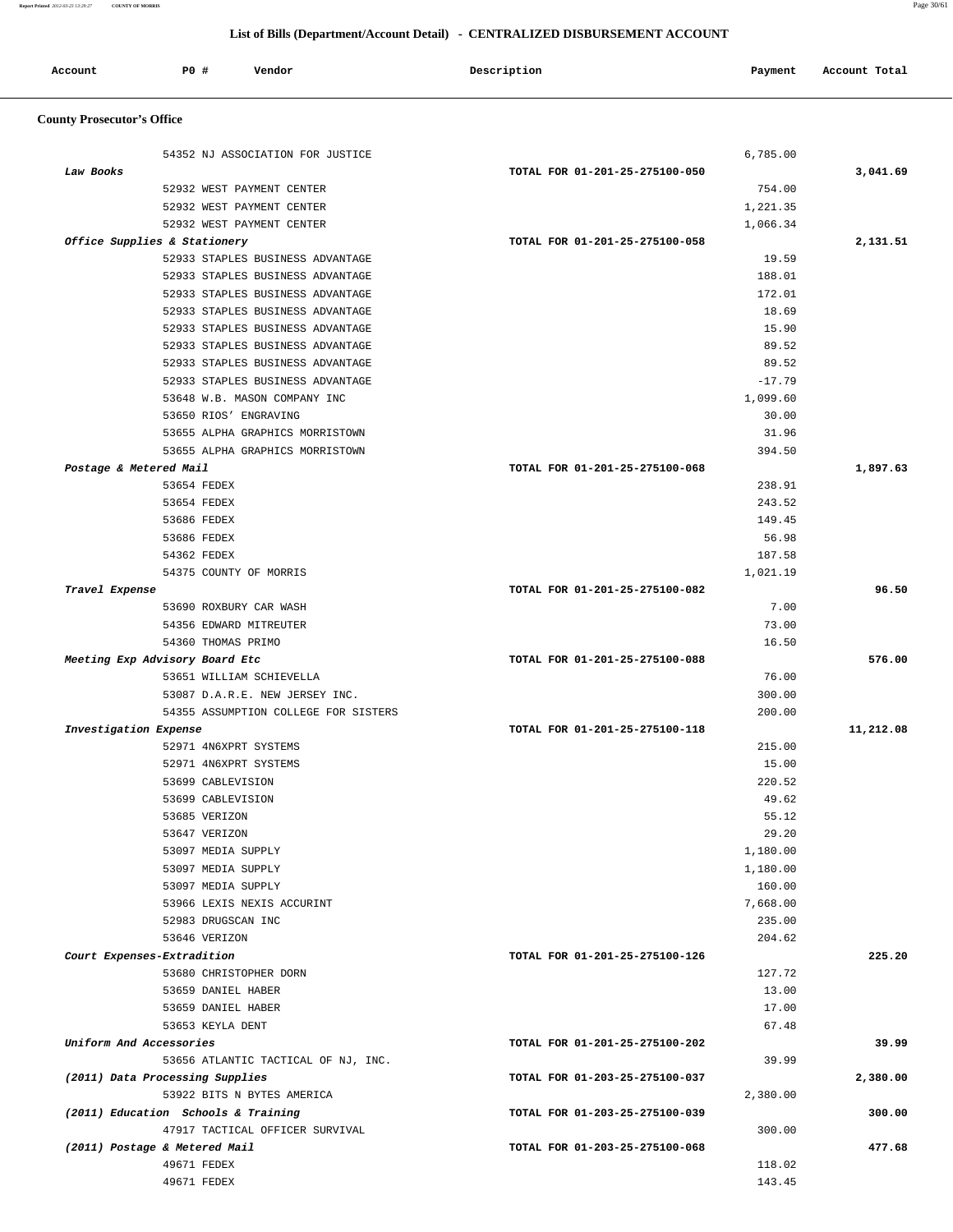**Report Printed** *2012-03-23 13:29:27* **COUNTY OF MORRIS** Page 31/61

## **List of Bills (Department/Account Detail) - CENTRALIZED DISBURSEMENT ACCOUNT**

| Account                           | PO#                          | Vendor                               | Description                    | Payment  | Account Total |
|-----------------------------------|------------------------------|--------------------------------------|--------------------------------|----------|---------------|
| <b>County Prosecutor's Office</b> |                              |                                      |                                |          |               |
|                                   | 49671 FEDEX                  |                                      |                                | 216.21   |               |
| (2011) Travel Expense             |                              |                                      | TOTAL FOR 01-203-25-275100-082 |          | 11.00         |
|                                   | 54360 THOMAS PRIMO           |                                      |                                | 11.00    |               |
|                                   | (2011) Investigation Expense |                                      | TOTAL FOR 01-203-25-275100-118 |          | 2,753.79      |
|                                   |                              | 49753 VIAFORENSICS LLC               |                                | 1,475.00 |               |
|                                   | 49705 BFI                    |                                      |                                | 283.79   |               |
|                                   |                              | 49762 PASSWARE, INC.                 |                                | 995.00   |               |
|                                   |                              |                                      |                                |          | ===========   |
|                                   |                              | TOTAL for County Prosecutor's Office |                                |          | 41,792.49     |

## **County Jail**

| Cellular Phones/Pagers |                                     | TOTAL FOR 01-201-25-280100-031 | 358.35    |
|------------------------|-------------------------------------|--------------------------------|-----------|
|                        | 52320 VERIZON WIRELESS              | 358.35                         |           |
|                        | Education Schools & Training        | TOTAL FOR 01-201-25-280100-039 | 1,673.54  |
|                        | 53319 ATLANTIC TRAINING CENTER      | 130.00                         |           |
|                        | 53426 MICHAEL BLASKO                | 50.00                          |           |
|                        | 53331 MICHEAL MORSCH                | 345.00                         |           |
|                        | 53331 MICHEAL MORSCH                | 93.81                          |           |
|                        | 53331 MICHEAL MORSCH                | 34.73                          |           |
|                        | 53343 VAN METER & ASSOCIATES INC.   | 1,020.00                       |           |
|                        | Equipment Service Agreements        | TOTAL FOR 01-201-25-280100-044 | 5,105.13  |
|                        | 52058 MORPHOTRAK INC.               | 5,105.13                       |           |
|                        | Office Supplies & Stationery        | TOTAL FOR 01-201-25-280100-058 | 2,570.93  |
|                        | 52957 W.B. MASON COMPANY INC        | 73.94                          |           |
|                        | 52958 STAPLES BUSINESS ADVANTAGE    | 40.95                          |           |
|                        | 52958 STAPLES BUSINESS ADVANTAGE    | 658.95                         |           |
|                        | 53082 STAPLES BUSINESS ADVANTAGE    | 23.66                          |           |
|                        | 53082 STAPLES BUSINESS ADVANTAGE    | 167.71                         |           |
|                        | 53805 STAPLES BUSINESS ADVANTAGE    | 1,351.33                       |           |
|                        | 53792 STAPLES BUSINESS ADVANTAGE    | 121.11                         |           |
|                        | 53792 STAPLES BUSINESS ADVANTAGE    | 133.28                         |           |
| Other General Expenses |                                     | TOTAL FOR 01-201-25-280100-059 | 509.99    |
|                        | 52319 DELL MARKETING L.P.           | 509.99                         |           |
| Postage & Metered Mail |                                     | TOTAL FOR 01-201-25-280100-068 |           |
|                        | 54375 COUNTY OF MORRIS              | 83.95                          |           |
| Other Outside Services |                                     | TOTAL FOR 01-201-25-280100-084 | 1,969.31  |
|                        | 52968 T J'S SPORTWIDE TROPHY        | 41.00                          |           |
|                        | 53119 DEVINE KALLEBERG LLC          | 600.00                         |           |
|                        | 52953 ELEVATOR MAINTENANCE CORP     | 683.33                         |           |
|                        | 50971 TSI INCORPORATED              | 644.98                         |           |
| Water                  |                                     | TOTAL FOR 01-201-25-280100-147 | 205.00    |
|                        | 52327 QUENCH USA                    | 205.00                         |           |
| Office Machines        |                                     | TOTAL FOR 01-201-25-280100-163 | 2,342.75  |
|                        | 52701 HEWLETT-PACKARD COMPANY       | 573.75                         |           |
|                        | 53797 W.B. MASON COMPANY INC        | 1,769.00                       |           |
|                        | Office Machines - Rental            | TOTAL FOR 01-201-25-280100-164 | 1,011.72  |
|                        | 52334 KYOCERA MITA AMERICA, INC.    | 1,011.72                       |           |
| Food                   |                                     | TOTAL FOR 01-201-25-280100-185 | 69,852.56 |
|                        | 53318 ARAMARK CORRECTIONAL SERVICES | 17,419.01                      |           |
|                        | 53016 ARAMARK CORRECTIONAL SERVICES | 262.50                         |           |
|                        | 53016 ARAMARK CORRECTIONAL SERVICES | 262.50                         |           |
|                        | 53016 ARAMARK CORRECTIONAL SERVICES | 17,032.55                      |           |
|                        | 53016 ARAMARK CORRECTIONAL SERVICES | 17,094.11                      |           |
|                        | 53793 ARAMARK CORRECTIONAL SERVICES | 357.75                         |           |
|                        | 53793 ARAMARK CORRECTIONAL SERVICES | 17,424.14                      |           |
|                        |                                     |                                | 11,824.83 |
| Medical                |                                     | TOTAL FOR 01-201-25-280100-189 |           |
|                        | 53002 MOORE MEDICAL LLC             | 1,609.34                       |           |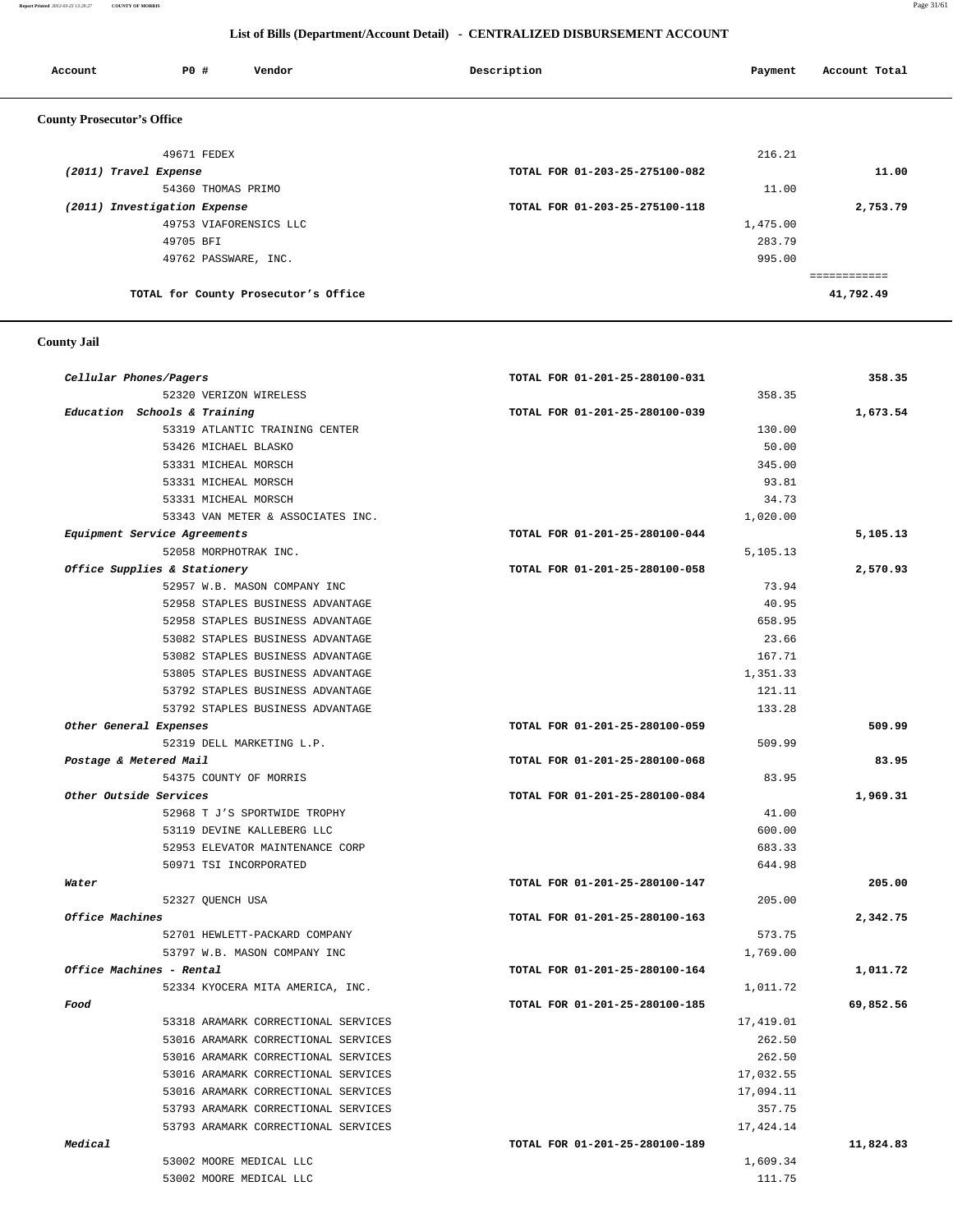**Report Printed** *2012-03-23 13:29:27* **COUNTY OF MORRIS** Page 32/61

# **List of Bills (Department/Account Detail) - CENTRALIZED DISBURSEMENT ACCOUNT**

| Account              | P0 #<br>Vendor                                                       | Description                    | Payment           | Account Total |
|----------------------|----------------------------------------------------------------------|--------------------------------|-------------------|---------------|
| <b>County Jail</b>   |                                                                      |                                |                   |               |
|                      | 53002 MOORE MEDICAL LLC                                              |                                | 176.24            |               |
|                      | 53002 MOORE MEDICAL LLC                                              |                                | 81.98             |               |
|                      | 53002 MOORE MEDICAL LLC                                              |                                | 155.19            |               |
|                      | 53002 MOORE MEDICAL LLC                                              |                                | 1,600.21          |               |
|                      | 53002 MOORE MEDICAL LLC                                              |                                | 23.10             |               |
|                      | 53002 MOORE MEDICAL LLC                                              |                                | 52.71             |               |
|                      | 53002 MOORE MEDICAL LLC                                              |                                | 46.49             |               |
|                      | 53640 DAWN STIFTER                                                   |                                | 21.28             |               |
|                      | 53643 DONNA GRUBLE                                                   |                                | 4.75              |               |
|                      | 53644 ELMER S. GILO, MD                                              |                                | 46.00             |               |
|                      | 52959 BIO- REFERENCE LABORATORIES                                    |                                | 1,784.54          |               |
|                      | 52954 DENTRUST DENTAL INC.<br>52333 HEALTH CARE LOGISTICS INC.       |                                | 4,861.00<br>50.25 |               |
|                      | 52336 PRECISION HEALTH INC.                                          |                                | 1,200.00          |               |
| Psychiatric Services |                                                                      | TOTAL FOR 01-201-25-280100-198 |                   | 850.00        |
|                      | 53317 THE INSTITUTE FOR FORENSIC                                     |                                | 850.00            |               |
|                      | Uniform And Accessories                                              | TOTAL FOR 01-201-25-280100-202 |                   | 9,326.12      |
|                      | 53547 UNIVERSAL UNIFORM SALES CO INC                                 |                                | 633.26            |               |
|                      | 53547 UNIVERSAL UNIFORM SALES CO INC                                 |                                | 662.51            |               |
|                      | 53547 UNIVERSAL UNIFORM SALES CO INC                                 |                                | 662.51            |               |
|                      | 53547 UNIVERSAL UNIFORM SALES CO INC                                 |                                | 662.51            |               |
|                      | 53547 UNIVERSAL UNIFORM SALES CO INC                                 |                                | 662.51            |               |
|                      | 53547 UNIVERSAL UNIFORM SALES CO INC                                 |                                | 662.51            |               |
|                      | 53547 UNIVERSAL UNIFORM SALES CO INC                                 |                                | 662.51            |               |
|                      | 53547 UNIVERSAL UNIFORM SALES CO INC                                 |                                | 662.51            |               |
|                      | 53547 UNIVERSAL UNIFORM SALES CO INC                                 |                                | 662.51            |               |
|                      | 53547 UNIVERSAL UNIFORM SALES CO INC                                 |                                | 662.51            |               |
|                      | 53547 UNIVERSAL UNIFORM SALES CO INC                                 |                                | 662.51            |               |
|                      | 53547 UNIVERSAL UNIFORM SALES CO INC                                 |                                | 662.51            |               |
|                      | 53547 UNIVERSAL UNIFORM SALES CO INC                                 |                                | 662.51            |               |
|                      | 53547 UNIVERSAL UNIFORM SALES CO INC                                 |                                | 662.51            |               |
|                      | 52321 UNIVERSAL UNIFORM SALES CO INC                                 |                                | 80.23             |               |
|                      | Bldg Maintenance Supplies                                            | TOTAL FOR 01-201-25-280100-249 | 266.05            | 2,922.74      |
|                      | 53017 ATC SERVICES INC<br>53047 CULLIGAN                             |                                | 504.99            |               |
|                      | 52967 MADISON PLUMBING SUPPLY CO                                     |                                | 31.78             |               |
|                      | 52967 MADISON PLUMBING SUPPLY CO                                     |                                | 103.17            |               |
|                      | 52970 SHERWIN-WILLIAMS                                               |                                | 395.40            |               |
|                      | 52956 TURTLE & HUGHES, INC                                           |                                | 1,621.35          |               |
| Janitorial Supplies  |                                                                      | TOTAL FOR 01-201-25-280100-252 |                   | 2,699.60      |
|                      | 52966 E.A. MORSE & CO. INC.                                          |                                | 685.35            |               |
|                      | 52961 ATLANTIC SAFETY PRODUCTS                                       |                                | 1,980.00          |               |
|                      | 52961 ATLANTIC SAFETY PRODUCTS                                       |                                | $-690.75$         |               |
|                      | 53806 CENTRAL POLY CORP                                              |                                | 725.00            |               |
|                      | Machinery Repairs & Parts                                            | TOTAL FOR 01-201-25-280100-262 |                   | 233.65        |
|                      | 52955 JOHNSTONE SUPPLY                                               |                                | 187.41            |               |
|                      | 53020 MCMASTER-CARR SUPPLY CO                                        |                                | 46.24             |               |
|                      | (2011) Education Schools & Training                                  | TOTAL FOR 01-203-25-280100-039 |                   | 1,743.99      |
|                      | 44023 CMI EDUCATION INSTITUTE INC.                                   |                                | 189.99            |               |
|                      | 53083 COLLEGE OF ST ELIZABETH<br>32626 INSTITUTE FOR BRAIN POTENTIAL |                                | 1,475.00<br>79.00 |               |
| (2011) Water         |                                                                      | TOTAL FOR 01-203-25-280100-147 |                   | 417.00        |
|                      | 48415 QUENCH USA                                                     |                                | 205.00            |               |
|                      | 38728 QUENCH USA                                                     |                                | 212.00            |               |
|                      | (2011) Office Machines - Rental                                      | TOTAL FOR 01-203-25-280100-164 |                   | 4,429.56      |
|                      | 46526 KYOCERA MITA AMERICA, INC.                                     |                                | 505.86            |               |
|                      | 48459 KYOCERA MITA AMERICA, INC.                                     |                                | 3,923.70          |               |
| (2011) Medical       |                                                                      | TOTAL FOR 01-203-25-280100-189 |                   | 19,683.52     |
|                      | 52710 ANESTHESIA ASSOCIATES OF                                       |                                | 1,360.00          |               |
|                      | 52710 ANESTHESIA ASSOCIATES OF                                       |                                | 2,040.00          |               |
|                      |                                                                      |                                |                   |               |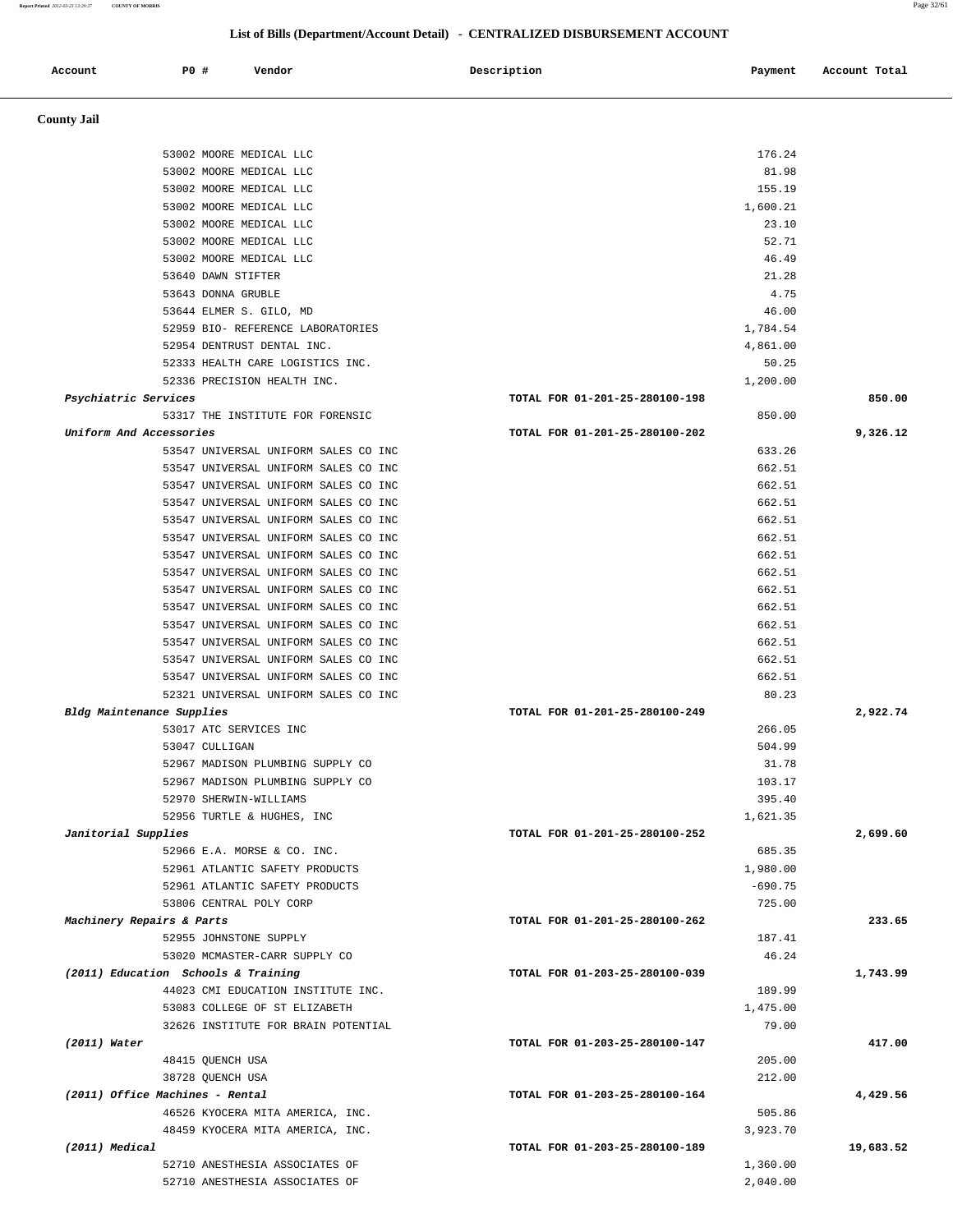**Report Printed** *2012-03-23 13:29:27* **COUNTY OF MORRIS** Page 33/61

## **List of Bills (Department/Account Detail) - CENTRALIZED DISBURSEMENT ACCOUNT**

| Account | <b>PO#</b> | Vendor | Description | Payment | Account Total |
|---------|------------|--------|-------------|---------|---------------|
|         |            |        |             |         |               |

 **County Jail** 

|                            | 35910 MOORE MEDICAL LLC                                                |                                | 172.20         |              |
|----------------------------|------------------------------------------------------------------------|--------------------------------|----------------|--------------|
|                            | 41253 MORRIS IMAGING ASSOC II                                          |                                | 43.00          |              |
|                            | 41253 MORRIS IMAGING ASSOC II                                          |                                | 203.00         |              |
|                            | 41253 MORRIS IMAGING ASSOC II                                          |                                | 449.00         |              |
|                            | 41253 MORRIS IMAGING ASSOC II                                          |                                | 75.00          |              |
|                            | 41253 MORRIS IMAGING ASSOC II                                          |                                | 425.00         |              |
|                            | 41253 MORRIS IMAGING ASSOC II                                          |                                | 96.00          |              |
|                            | 41253 MORRIS IMAGING ASSOC II                                          |                                | 434.00         |              |
|                            | 53641 DONNA GRUBLE                                                     |                                | 21.56          |              |
|                            | 52326 BIO- REFERENCE LABORATORIES                                      |                                | 1,452.39       |              |
|                            | 48119 CIVIC RESEARCH INSTITUTE INC                                     |                                | 186.95         |              |
|                            | 52708 DR. NATHAN SABIN                                                 |                                | 125.00         |              |
|                            | 47537 DENTRUST DENTAL INC.                                             |                                | 4,085.00       |              |
|                            | 52707 HAND SURGERY SPECIALISTS LLC                                     |                                | 175.00         |              |
|                            | 52705 JOHN DALENA MD                                                   |                                | 225.00         |              |
|                            | 52711 MORRISTOWN PATHOLOGY ASSOC.                                      |                                | 52.64          |              |
|                            | 52711 MORRISTOWN PATHOLOGY ASSOC.                                      |                                | 180.00         |              |
|                            | 52711 MORRISTOWN PATHOLOGY ASSOC.                                      |                                | 51.16          |              |
|                            | 52711 MORRISTOWN PATHOLOGY ASSOC.                                      |                                | 5.32           |              |
|                            | 52711 MORRISTOWN PATHOLOGY ASSOC.                                      |                                | 45.10          |              |
|                            | 52711 MORRISTOWN PATHOLOGY ASSOC.                                      |                                | 44.28          |              |
|                            | 52711 MORRISTOWN PATHOLOGY ASSOC.                                      |                                | 54.45          |              |
|                            | 52711 MORRISTOWN PATHOLOGY ASSOC.                                      |                                | 41.00          |              |
|                            | 52992 MC GASTRO ASSOC. P.A.                                            |                                | 4,400.00       |              |
|                            | 52991 MORRIS HEART ASSOCIATES P.A.                                     |                                | 200.00         |              |
|                            | 52713 MORRISTOWN PATHOLOGY ASSOC.                                      |                                | 66.00          |              |
|                            | 52713 MORRISTOWN PATHOLOGY ASSOC.                                      |                                | 53.47          |              |
|                            | 52713 MORRISTOWN PATHOLOGY ASSOC.                                      |                                | 40.40          |              |
|                            | 52713 MORRISTOWN PATHOLOGY ASSOC.                                      |                                | 47.68          |              |
|                            | 52713 MORRISTOWN PATHOLOGY ASSOC.                                      |                                | 38.20          |              |
|                            | 52713 MORRISTOWN PATHOLOGY ASSOC.                                      |                                | 31.88          |              |
|                            | 52713 MORRISTOWN PATHOLOGY ASSOC.                                      |                                | 40.40          |              |
|                            | 52713 MORRISTOWN PATHOLOGY ASSOC.                                      |                                | 9.60           |              |
|                            | 52713 MORRISTOWN PATHOLOGY ASSOC.<br>52713 MORRISTOWN PATHOLOGY ASSOC. |                                | 48.84<br>44.12 |              |
|                            | 52713 MORRISTOWN PATHOLOGY ASSOC.                                      |                                | 5.12           |              |
|                            | 52712 MORRISTOWN MEMORIAL/PATHOLOGY                                    |                                | 58.28          |              |
|                            | 52712 MORRISTOWN MEMORIAL/PATHOLOGY                                    |                                | 42.32          |              |
|                            | 52712 MORRISTOWN MEMORIAL/PATHOLOGY                                    |                                | 10.76          |              |
|                            | 52712 MORRISTOWN MEMORIAL/PATHOLOGY                                    |                                | 64.85          |              |
|                            | 52712 MORRISTOWN MEMORIAL/PATHOLOGY                                    |                                | 17.50          |              |
|                            | 52709 PRACTICE ASSOCIATES INC                                          |                                | 120.25         |              |
|                            | 52709 PRACTICE ASSOCIATES INC                                          |                                | 98.80          |              |
|                            | 52709 PRACTICE ASSOCIATES INC                                          |                                | 294.40         |              |
|                            | 52709 PRACTICE ASSOCIATES INC                                          |                                | 121.60         |              |
|                            | 50968 EMERGENCY MEDICAL ASSOC                                          |                                | 807.00         |              |
|                            | 46533 MORRIS IMAGING ASSOC II                                          |                                | 522.00         |              |
|                            | 46533 MORRIS IMAGING ASSOC II                                          |                                | 129.00         |              |
|                            | 46533 MORRIS IMAGING ASSOC II                                          |                                | 329.00         |              |
| (2011) Janitorial Supplies |                                                                        | TOTAL FOR 01-203-25-280100-252 |                | 2,323.95     |
|                            | 52951 ALLEN PAPER & SUPPLY CO                                          |                                | 2,323.95       |              |
| County Jail CP: 2009 OE    |                                                                        | TOTAL FOR 01-204-55-280100-509 |                | 801.00       |
|                            | 17991 EMERGENCY PHYSICANS OF                                           |                                | 801.00         |              |
|                            |                                                                        |                                |                | ============ |
|                            | TOTAL for County Jail                                                  |                                |                | 142,939.19   |
|                            |                                                                        |                                |                |              |

### **County Youth Detention Facilit**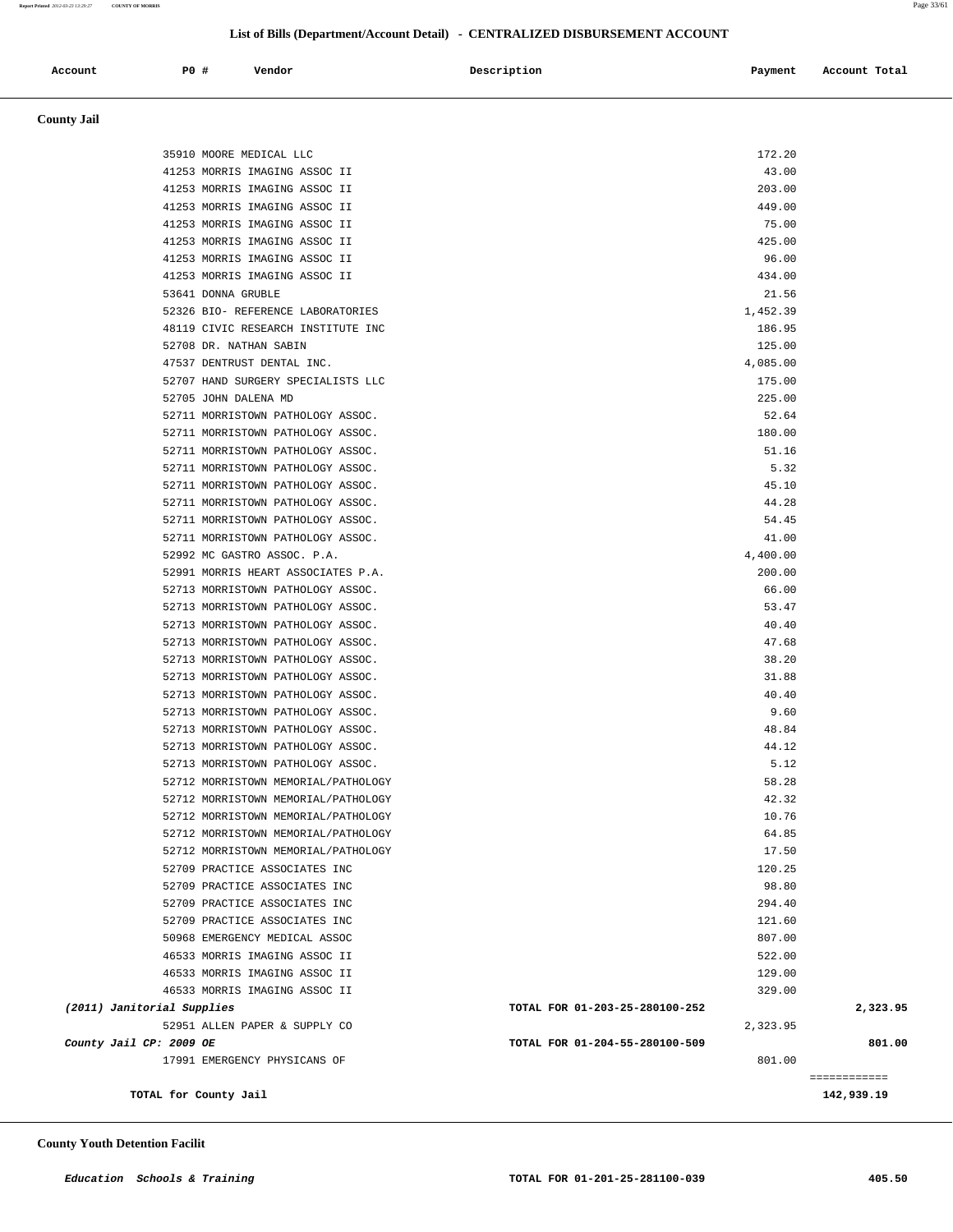**Report Printed** *2012-03-23 13:29:27* **COUNTY OF MORRIS** Page 34/61

## **List of Bills (Department/Account Detail) - CENTRALIZED DISBURSEMENT ACCOUNT**

| Account                               | <b>PO #</b> | Vendor | Description | Account Total<br>Payment |
|---------------------------------------|-------------|--------|-------------|--------------------------|
| <b>County Youth Detention Facilit</b> |             |        |             |                          |

|                                          |                                                                                                                                                                                                                                                                                                                                                                                                                                                                                                                                                                                                                                                      | 70.00    |              |
|------------------------------------------|------------------------------------------------------------------------------------------------------------------------------------------------------------------------------------------------------------------------------------------------------------------------------------------------------------------------------------------------------------------------------------------------------------------------------------------------------------------------------------------------------------------------------------------------------------------------------------------------------------------------------------------------------|----------|--------------|
|                                          |                                                                                                                                                                                                                                                                                                                                                                                                                                                                                                                                                                                                                                                      | 15.50    |              |
|                                          |                                                                                                                                                                                                                                                                                                                                                                                                                                                                                                                                                                                                                                                      | 300.00   |              |
|                                          |                                                                                                                                                                                                                                                                                                                                                                                                                                                                                                                                                                                                                                                      | 20.00    |              |
|                                          | TOTAL FOR 01-201-25-281100-058                                                                                                                                                                                                                                                                                                                                                                                                                                                                                                                                                                                                                       |          | 480.55       |
|                                          |                                                                                                                                                                                                                                                                                                                                                                                                                                                                                                                                                                                                                                                      | 47.58    |              |
|                                          |                                                                                                                                                                                                                                                                                                                                                                                                                                                                                                                                                                                                                                                      | 432.97   |              |
|                                          | TOTAL FOR 01-201-25-281100-068                                                                                                                                                                                                                                                                                                                                                                                                                                                                                                                                                                                                                       |          | 98.55        |
|                                          |                                                                                                                                                                                                                                                                                                                                                                                                                                                                                                                                                                                                                                                      | 98.55    |              |
|                                          | TOTAL FOR 01-201-25-281100-189                                                                                                                                                                                                                                                                                                                                                                                                                                                                                                                                                                                                                       |          | 1,542.80     |
|                                          |                                                                                                                                                                                                                                                                                                                                                                                                                                                                                                                                                                                                                                                      | 321.22   |              |
|                                          |                                                                                                                                                                                                                                                                                                                                                                                                                                                                                                                                                                                                                                                      | $-49.00$ |              |
|                                          |                                                                                                                                                                                                                                                                                                                                                                                                                                                                                                                                                                                                                                                      | 328.79   |              |
|                                          |                                                                                                                                                                                                                                                                                                                                                                                                                                                                                                                                                                                                                                                      | 941.79   |              |
|                                          | TOTAL FOR 01-201-25-281100-202                                                                                                                                                                                                                                                                                                                                                                                                                                                                                                                                                                                                                       |          | 61.43        |
|                                          |                                                                                                                                                                                                                                                                                                                                                                                                                                                                                                                                                                                                                                                      | 61.43    |              |
|                                          | TOTAL FOR 01-203-25-281100-189                                                                                                                                                                                                                                                                                                                                                                                                                                                                                                                                                                                                                       |          | 16.00        |
|                                          |                                                                                                                                                                                                                                                                                                                                                                                                                                                                                                                                                                                                                                                      | 16.00    |              |
|                                          | TOTAL FOR 01-203-25-281100-202                                                                                                                                                                                                                                                                                                                                                                                                                                                                                                                                                                                                                       |          | 1,420.00     |
|                                          |                                                                                                                                                                                                                                                                                                                                                                                                                                                                                                                                                                                                                                                      | 1,420.00 |              |
|                                          | TOTAL FOR 01-203-25-281100-252                                                                                                                                                                                                                                                                                                                                                                                                                                                                                                                                                                                                                       |          | 284.23       |
|                                          |                                                                                                                                                                                                                                                                                                                                                                                                                                                                                                                                                                                                                                                      | 284.23   |              |
|                                          |                                                                                                                                                                                                                                                                                                                                                                                                                                                                                                                                                                                                                                                      |          | ============ |
| TOTAL for County Youth Detention Facilit |                                                                                                                                                                                                                                                                                                                                                                                                                                                                                                                                                                                                                                                      |          | 4,309.06     |
|                                          | 51749 LAW & PUBLIC SAFETY INSTITUTE<br>50228 COMPUTER CABLE & CONNECTOR CO<br>52081 NISIVOCCIA LLP<br>53277 CABLEVISION<br>Office Supplies & Stationery<br>53465 STAPLES BUSINESS ADVANTAGE<br>53465 STAPLES BUSINESS ADVANTAGE<br>Postage & Metered Mail<br>54375 COUNTY OF MORRIS<br>53276 MOORE MEDICAL LLC<br>53276 MOORE MEDICAL LLC<br>53276 MOORE MEDICAL LLC<br>52144 BOB BARKER COMPANY, INC.<br>Uniform And Accessories<br>51081 BOB BARKER COMPANY, INC.<br>43428 ALERE TOXICOLOGY SERVICES INC.<br>(2011) Uniform And Accessories<br>49048 UNIVERSAL UNIFORM SALES CO INC<br>(2011) Janitorial Supplies<br>49537 SPRUCE INDUSTRIES, INC. |          |              |

## **Road Repairs**

| 3,276.00 |          | TOTAL FOR 01-201-26-290100-036 |                                  | Contracted Services    |
|----------|----------|--------------------------------|----------------------------------|------------------------|
|          | 3,276.00 |                                | 53735 SPACE FARMS INC            |                        |
| 73.98    |          | TOTAL FOR 01-201-26-290100-058 | Office Supplies & Stationery     |                        |
|          | 73.98    |                                | 53362 STAPLES BUSINESS ADVANTAGE |                        |
| 2.70     |          | TOTAL FOR 01-201-26-290100-068 |                                  | Postage & Metered Mail |
|          | 2.70     |                                | 54375 COUNTY OF MORRIS           |                        |
| 4,023.41 |          | TOTAL FOR 01-201-26-290100-140 |                                  | Gas Purchases          |
|          | 4,023.41 |                                | 54287 ALLIED OIL                 |                        |
| 156.78   |          | TOTAL FOR 01-201-26-290100-146 |                                  | Telephone              |
|          | 156.78   |                                | 53667 VERIZON                    |                        |
| 437.00   |          | TOTAL FOR 01-201-26-290100-188 |                                  | Meals                  |
|          | 30.00    |                                | 53340 HUNAN WOK                  |                        |
|          | 4.50     |                                | 53340 HUNAN WOK                  |                        |
|          | 40.00    |                                | 53345 RIDGEDALE PIZZA & PASTA    |                        |
|          | 6.00     |                                | 53345 RIDGEDALE PIZZA & PASTA    |                        |
|          | 40.00    |                                | 53369 KELLY'S DELI               |                        |
|          | 6.00     |                                | 53369 KELLY'S DELI               |                        |
|          | 270.00   |                                | 53342 R.B.'S DELI                |                        |
|          | 40.50    |                                | 53342 R.B.'S DELI                |                        |
| 199.98   |          | TOTAL FOR 01-201-26-290100-207 | Uniform & Clothing Allowance     |                        |
|          | 69.99    |                                | 53915 RUTH BIAMONTE              |                        |
|          | 39.99    |                                | 53762 SHAUN MACKEY               |                        |
|          | 90.00    |                                | 54076 TRAVIS LUECHT              |                        |
| 6,664.88 |          | TOTAL FOR 01-201-26-290100-222 |                                  | Bituminous Concrete    |
|          | 962.30   |                                | 53088 TILCON                     |                        |
|          | 1,550.78 |                                | 53088 TILCON                     |                        |
|          | 4,151.80 |                                | 52795 BIOSYSTEMS INC.            |                        |
| 3,033.72 |          | TOTAL FOR 01-201-26-290100-224 | Catch Basin Drainage & Pipes     |                        |
|          | 3,033.72 |                                | 53510 HARRISON SUPPLY            |                        |
| 58.92    |          | TOTAL FOR 01-201-26-290100-238 |                                  | Signage                |
|          | 17.31    |                                | 53263 MORRISTOWN LUMBER &        |                        |
|          | 41.61    |                                | 53738 SHEAFFER SUPPLY INC.       |                        |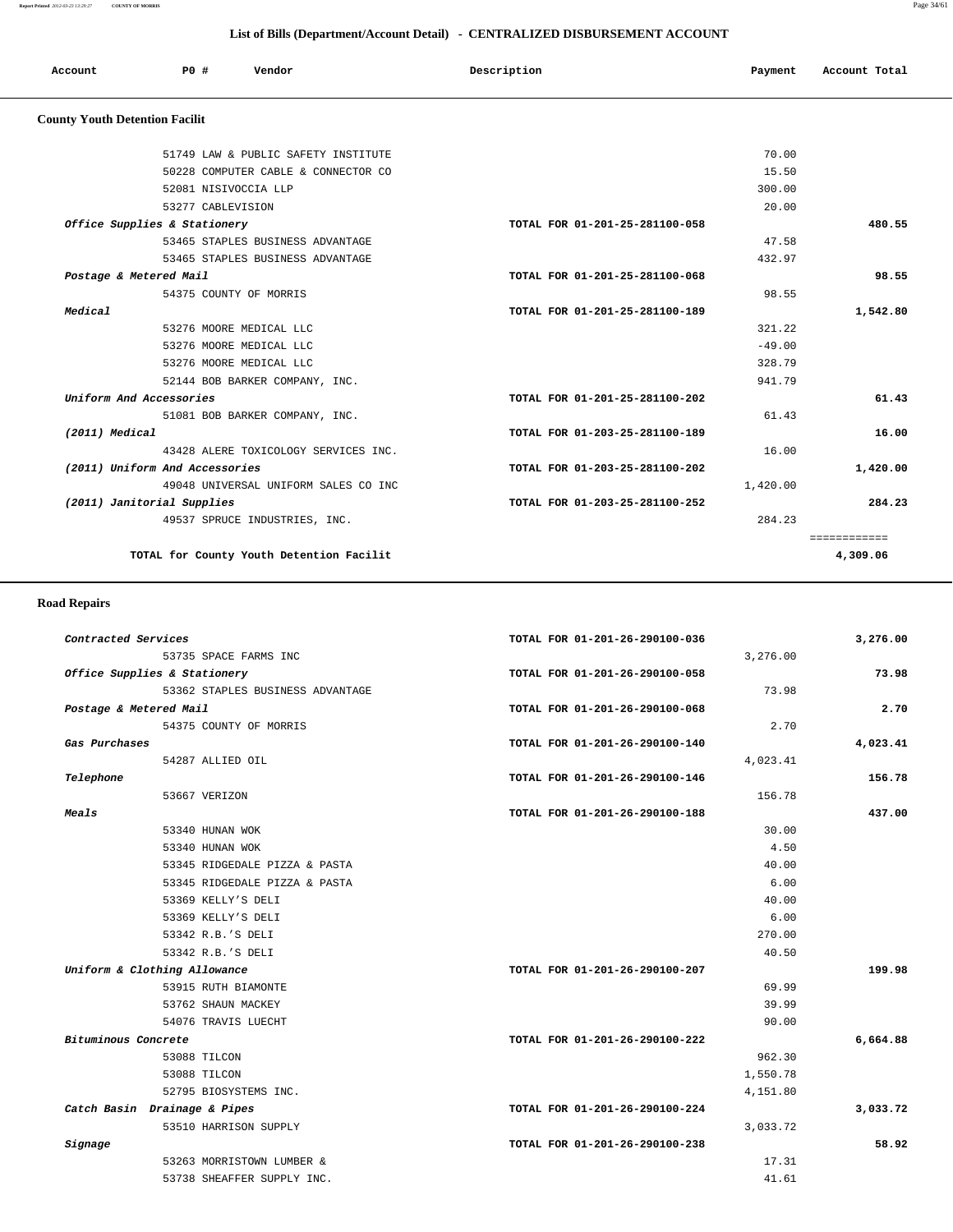### **Report Printed** *2012-03-23 13:29:27* **COUNTY OF MORRIS** Page 35/61

## **List of Bills (Department/Account Detail) - CENTRALIZED DISBURSEMENT ACCOUNT**

| Account | . PO | Vendor | Description<br>$\sim$ $\sim$ | Payment | Account Total |
|---------|------|--------|------------------------------|---------|---------------|
|         |      |        |                              |         |               |

# **Road Repairs**

| Construction Materials              | TOTAL FOR 01-201-26-290100-260 | 1,804.84     |
|-------------------------------------|--------------------------------|--------------|
| 53262 DEER PARK                     | 25.24                          |              |
| 53089 GRINNELL RECYCLING INC.       | 276.70                         |              |
| 53089 GRINNELL RECYCLING INC.       | 251.48                         |              |
| 53089 GRINNELL RECYCLING INC.       | 249.29                         |              |
| 53089 GRINNELL RECYCLING INC.       | 268.45                         |              |
| 53089 GRINNELL RECYCLING INC.       | 372.97                         |              |
| 53263 MORRISTOWN LUMBER &           | 9.18                           |              |
| 53767 MORRISTOWN LUMBER &           | 103.93                         |              |
| 53737 GRINNELL RECYCLING INC.       | 247.60                         |              |
| Safety Items                        | TOTAL FOR 01-201-26-290100-266 | 69.22        |
| 51374 CABLEVISION                   | 69.22                          |              |
| $(2011)$ Meals                      | TOTAL FOR 01-203-26-290100-188 | 23.00        |
| 53369 KELLY'S DELI                  | 20.00                          |              |
| 53369 KELLY'S DELI                  | 3.00                           |              |
| (2011) Uniform & Clothing Allowance | TOTAL FOR 01-203-26-290100-207 | 374.55       |
| 49365 AWARD EXCELLENCE CO LLC       | 374.55                         |              |
|                                     |                                | ============ |
| TOTAL for Road Repairs              |                                | 20,198.98    |
|                                     |                                |              |

## **Bridges and Culverts**

| 103.30<br>78.19 |
|-----------------|
|                 |
|                 |
|                 |
|                 |
|                 |
|                 |
|                 |
|                 |
|                 |
|                 |
|                 |
|                 |
|                 |
|                 |
|                 |
|                 |
| 606.49          |
|                 |
|                 |
| 507.50          |
|                 |
|                 |
|                 |
| 529.20          |
|                 |
| ============    |
| 2,579.68        |
|                 |

## **Shade Tree Commission**

| Other Operating&Repair Supply     | TOTAL FOR 01-201-26-300100-098 | 172.15 |
|-----------------------------------|--------------------------------|--------|
| 52703 NATURE'S CHOICE CORPORATION | 120.00                         |        |
| 53349 DEER PARK                   | 12.15                          |        |
| 52239 NATURE'S CHOICE CORPORATION | 40.00                          |        |
| Machinery Repairs & Parts         | TOTAL FOR 01-201-26-300100-262 | 88.88  |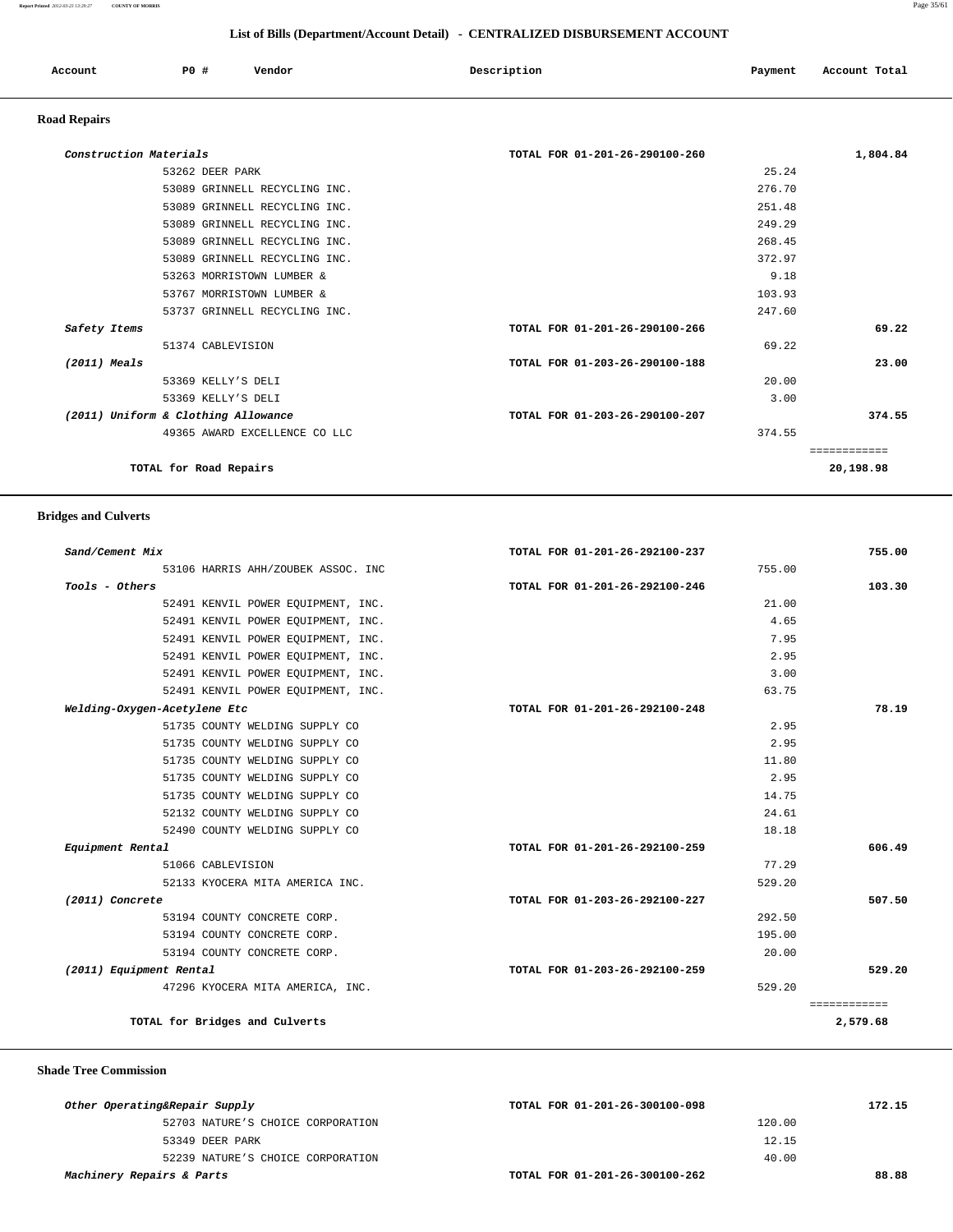**Report Printed** *2012-03-23 13:29:27* **COUNTY OF MORRIS** Page 36/61

## **List of Bills (Department/Account Detail) - CENTRALIZED DISBURSEMENT ACCOUNT**

| Account                      | PO#                             | Vendor                    | Description | Account Total<br>Payment |
|------------------------------|---------------------------------|---------------------------|-------------|--------------------------|
| <b>Shade Tree Commission</b> |                                 |                           |             |                          |
|                              |                                 | 53348 MORRISTOWN LUMBER & |             | 88.88                    |
|                              | TOTAL for Shade Tree Commission |                           |             | 261.03                   |

 **Buildings & Grounds** 

| Parking Lot Rental                   | TOTAL FOR 01-201-26-310100-062 | 5,130.00  |
|--------------------------------------|--------------------------------|-----------|
| 54343 MORRISTOWN PARKING AUTHORITY   | 5,130.00                       |           |
| Other Outside Services               | TOTAL FOR 01-201-26-310100-084 | 34,969.88 |
| 54250 BIRDSALL SERVICES GROUP        | 3,361.88                       |           |
| 53962 EMPLOYMENT HORIZONS, INC.      | 30,108.00                      |           |
| 53695 VOLKER ARCHITECT INC           | 1,500.00                       |           |
| Other Operating&Repair Supply        | TOTAL FOR 01-201-26-310100-098 | 1,656.00  |
| 53335 CARROT-TOP INDUSTRIES INC      | 1,656.00                       |           |
| Rubbish & Trash Removal              | TOTAL FOR 01-201-26-310100-143 | 17,297.74 |
| 54261 WASTE MANAGEMENT OF NEW JERSEY | 8,429.69                       |           |
| 54261 WASTE MANAGEMENT OF NEW JERSEY | 8,429.69                       |           |
| 53952 MC MUA TRANSFER STATION        | 232.13                         |           |
| 53952 MC MUA TRANSFER STATION        | 206.23                         |           |
| Office Machines - Rental             | TOTAL FOR 01-201-26-310100-164 | 634.32    |
| 52962 KYOCERA MITA AMERICA INC       | 634.32                         |           |
| Uniform & Clothing Allowance         | TOTAL FOR 01-201-26-310100-207 | 270.00    |
| 53969 HECTOR MEZA                    | 90.00                          |           |
| 53544 EDUARDO VARGAS                 | 90.00                          |           |
| 53932 ALVARENGA LESVIA               | 90.00                          |           |
| Paint                                | TOTAL FOR 01-201-26-310100-234 | 49.79     |
| 53336 SHERWIN-WILLIAMS               | 49.79                          |           |
| Pipes - Others                       | TOTAL FOR 01-201-26-310100-235 | 3,034.43  |
| 53305 JOHNSTONE SUPPLY               | 228.69                         |           |
| 53305 JOHNSTONE SUPPLY               | 98.17                          |           |
| 53305 JOHNSTONE SUPPLY               | 92.28                          |           |
| 53942 UNIVERSAL SUPPLY GROUP INC.    | 94.30                          |           |
| 53942 UNIVERSAL SUPPLY GROUP INC.    | 312.34                         |           |
|                                      | 216.78                         |           |
| 53942 UNIVERSAL SUPPLY GROUP INC.    | 1,233.23                       |           |
| 53329 WATER WORKS SUPPLY CO., INC.   | 60.58                          |           |
| 53329 WATER WORKS SUPPLY CO., INC.   |                                |           |
| 53365 GRAINGER                       | 151.09                         |           |
| 53773 TURTLE & HUGHES, INC           | 125.24                         |           |
| 53773 TURTLE & HUGHES, INC           | 421.73                         |           |
| Small Tools                          | TOTAL FOR 01-201-26-310100-239 | 451.95    |
| 51855 SHEAFFER SUPPLY, INC.          | 83.22                          |           |
| 51855 SHEAFFER SUPPLY, INC.          | 48.73                          |           |
| 53365 GRAINGER                       | 320.00                         |           |
| Bldg Maintenance Supplies            | TOTAL FOR 01-201-26-310100-249 | 435.84    |
| 53937 KUIKEN BROTHERS CO. INC.       | 139.70                         |           |
| 53937 KUIKEN BROTHERS CO. INC.       | 2.70                           |           |
| 53365 GRAINGER                       | 283.90                         |           |
| 53365 GRAINGER                       | 9.54                           |           |
| Heat & $A/C$                         | TOTAL FOR 01-201-26-310100-264 | 2,083.87  |
| 53307 JOHNSTONE SUPPLY               | 319.01                         |           |
| 53307 JOHNSTONE SUPPLY               | 567.73                         |           |
| 53307 JOHNSTONE SUPPLY               | 288.32                         |           |
| 53307 JOHNSTONE SUPPLY               | $-251.82$                      |           |
| 53780 JOHNSTONE SUPPLY               | 184.38                         |           |
| 53780 JOHNSTONE SUPPLY               | 133.91                         |           |
| 53780 JOHNSTONE SUPPLY               | 15.24                          |           |
| 53780 JOHNSTONE SUPPLY               | 20.85                          |           |
| 53780 JOHNSTONE SUPPLY               | 160.60                         |           |
| 53780 JOHNSTONE SUPPLY               | $-54.08$                       |           |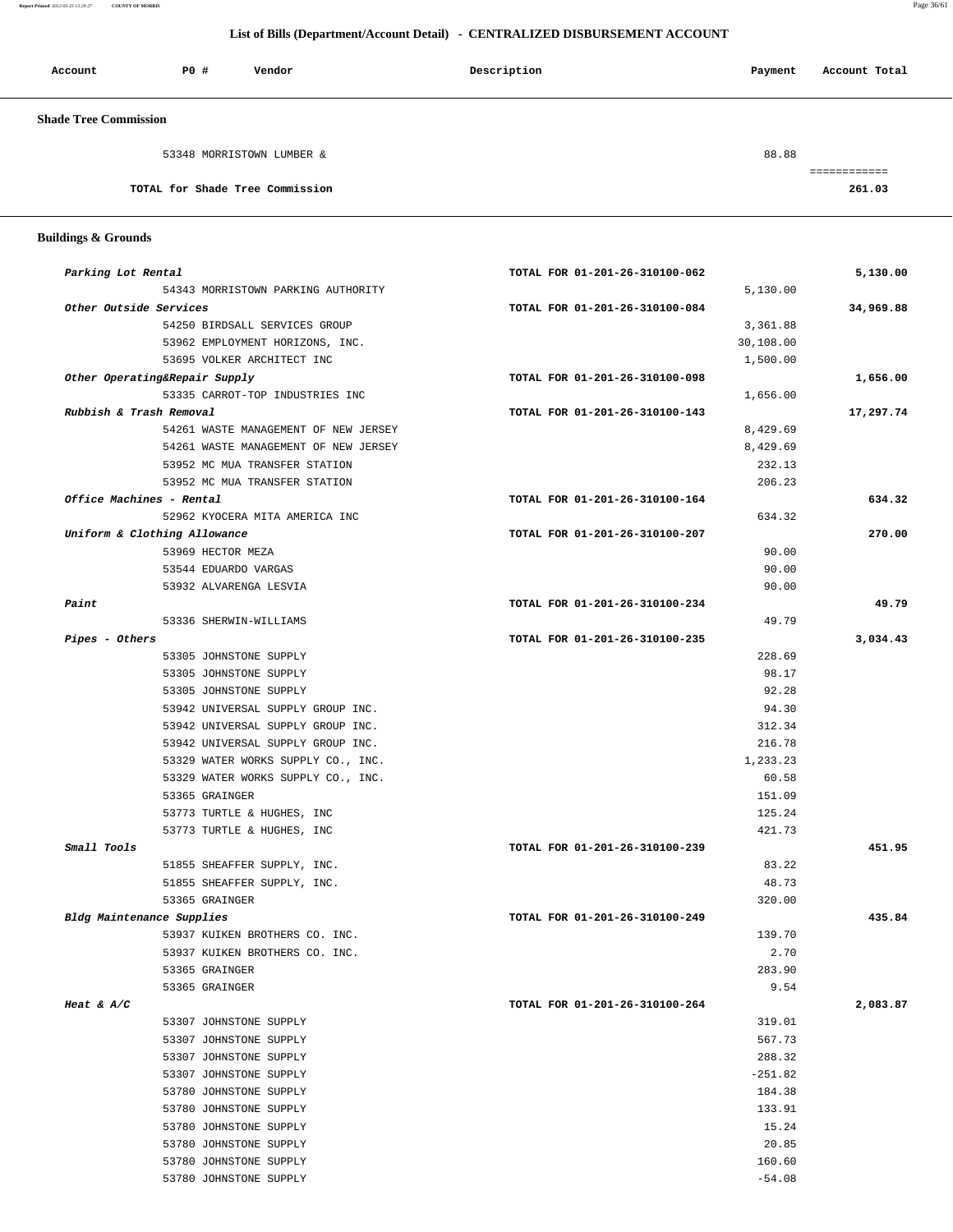**Report Printed** *2012-03-23 13:29:27* **COUNTY OF MORRIS** Page 37/61

## **List of Bills (Department/Account Detail) - CENTRALIZED DISBURSEMENT ACCOUNT**

| Account                          | P0 #        | Vendor                              | Description<br>Payment                   | Account Total |
|----------------------------------|-------------|-------------------------------------|------------------------------------------|---------------|
| <b>Buildings &amp; Grounds</b>   |             |                                     |                                          |               |
|                                  |             | 53743 JOHNSTONE SUPPLY              | 84.68                                    |               |
|                                  |             | 53743 JOHNSTONE SUPPLY              | 34.20                                    |               |
|                                  |             | 53743 JOHNSTONE SUPPLY              | 84.68                                    |               |
|                                  |             | 53743 JOHNSTONE SUPPLY              | 104.04                                   |               |
|                                  |             | 53743 JOHNSTONE SUPPLY              | 207.24                                   |               |
|                                  |             | 53305 JOHNSTONE SUPPLY              | 107.13                                   |               |
|                                  |             | 53305 JOHNSTONE SUPPLY              | 77.76                                    |               |
| Electrical                       |             |                                     | TOTAL FOR 01-201-26-310100-265           | 5,391.27      |
|                                  |             | 53772 TURTLE & HUGHES, INC          | 129.60                                   |               |
|                                  |             | 53772 TURTLE & HUGHES, INC          | 80.80                                    |               |
|                                  |             | 53772 TURTLE & HUGHES, INC          | 95.39                                    |               |
|                                  |             | 53772 TURTLE & HUGHES, INC          | 466.00                                   |               |
|                                  |             | 53772 TURTLE & HUGHES, INC          | 5.37                                     |               |
|                                  |             | 53772 TURTLE & HUGHES, INC          | 300.00                                   |               |
|                                  |             | 53772 TURTLE & HUGHES, INC          | 192.42                                   |               |
|                                  |             | 53772 TURTLE & HUGHES, INC          | 406.16                                   |               |
|                                  |             | 53770 TURTLE & HUGHES, INC          | 199.84                                   |               |
|                                  |             | 53770 TURTLE & HUGHES, INC          | 13.96                                    |               |
|                                  |             | 53770 TURTLE & HUGHES, INC          | 69.10                                    |               |
|                                  |             | 53770 TURTLE & HUGHES, INC          | 18.49                                    |               |
|                                  |             | 53770 TURTLE & HUGHES, INC          | 711.71                                   |               |
|                                  |             | 53770 TURTLE & HUGHES, INC          | 109.20                                   |               |
|                                  |             | 53770 TURTLE & HUGHES, INC          | 28.64                                    |               |
|                                  |             | 53770 TURTLE & HUGHES, INC          | 221.76                                   |               |
|                                  |             | 53771 TURTLE & HUGHES, INC          | 709.34                                   |               |
|                                  |             | 53771 TURTLE & HUGHES, INC          | 131.75                                   |               |
|                                  |             | 53771 TURTLE & HUGHES, INC          | 1,247.13                                 |               |
|                                  |             | 53771 TURTLE & HUGHES, INC          | 207.84                                   |               |
|                                  |             | 53771 TURTLE & HUGHES, INC          | 275.52                                   |               |
|                                  |             | 53771 TURTLE & HUGHES, INC          | 43.51                                    |               |
|                                  |             | 53771 TURTLE & HUGHES, INC          | 146.16                                   |               |
|                                  |             | 53771 TURTLE & HUGHES, INC          | $-418.42$                                |               |
| Incremental Bond Costs           |             |                                     | TOTAL FOR 01-201-26-310100-267           | 1,713.95      |
|                                  |             | 54342 MORRISTOWN PARKING AUTHORITY  | 1,713.95                                 |               |
| (2011) Cellular Phones/Pagers    |             |                                     | TOTAL FOR 01-203-26-310100-031           | 644.82        |
|                                  |             | 52981 BITS N BYTES AMERICA          | 599.85                                   |               |
|                                  |             | 52981 BITS N BYTES AMERICA          | 44.97                                    |               |
|                                  |             | (2011) Equipment Service Agreements | TOTAL FOR 01-203-26-310100-044           | 4,154.00      |
|                                  | 52192 TRANE |                                     | 4,154.00                                 |               |
| (2011) Other Outside Services    |             |                                     | TOTAL FOR 01-203-26-310100-084           | 4,500.00      |
|                                  |             | 53755 BIRDSALL SERVICES GROUP       | 4,500.00                                 | 937.14        |
| (2011) Rubbish & Trash Removal   |             | 53952 MC MUA TRANSFER STATION       | TOTAL FOR 01-203-26-310100-143<br>273.54 |               |
|                                  |             | 53952 MC MUA TRANSFER STATION       | 663.60                                   |               |
|                                  |             |                                     |                                          |               |
| $(2011)$ Pipes - Others          |             | 53329 WATER WORKS SUPPLY CO., INC.  | TOTAL FOR 01-203-26-310100-235<br>229.13 | 229.13        |
| (2011) Bldg Maintenance Supplies |             |                                     | TOTAL FOR 01-203-26-310100-249           | 309.40        |
|                                  |             | 53937 KUIKEN BROTHERS CO. INC.      | 84.40                                    |               |
|                                  |             | 53365 GRAINGER                      | 225.00                                   |               |
| $(2011)$ Heat & A/C              |             |                                     | TOTAL FOR 01-203-26-310100-264           | 142.73        |
|                                  | 52921 TRANE |                                     | 45.10                                    |               |
|                                  | 52921 TRANE |                                     | 97.63                                    |               |
|                                  |             |                                     | TOTAL FOR 01-203-26-310100-265           | 216.43        |
| (2011) Electrical                |             |                                     |                                          |               |

 **Motor Services Center**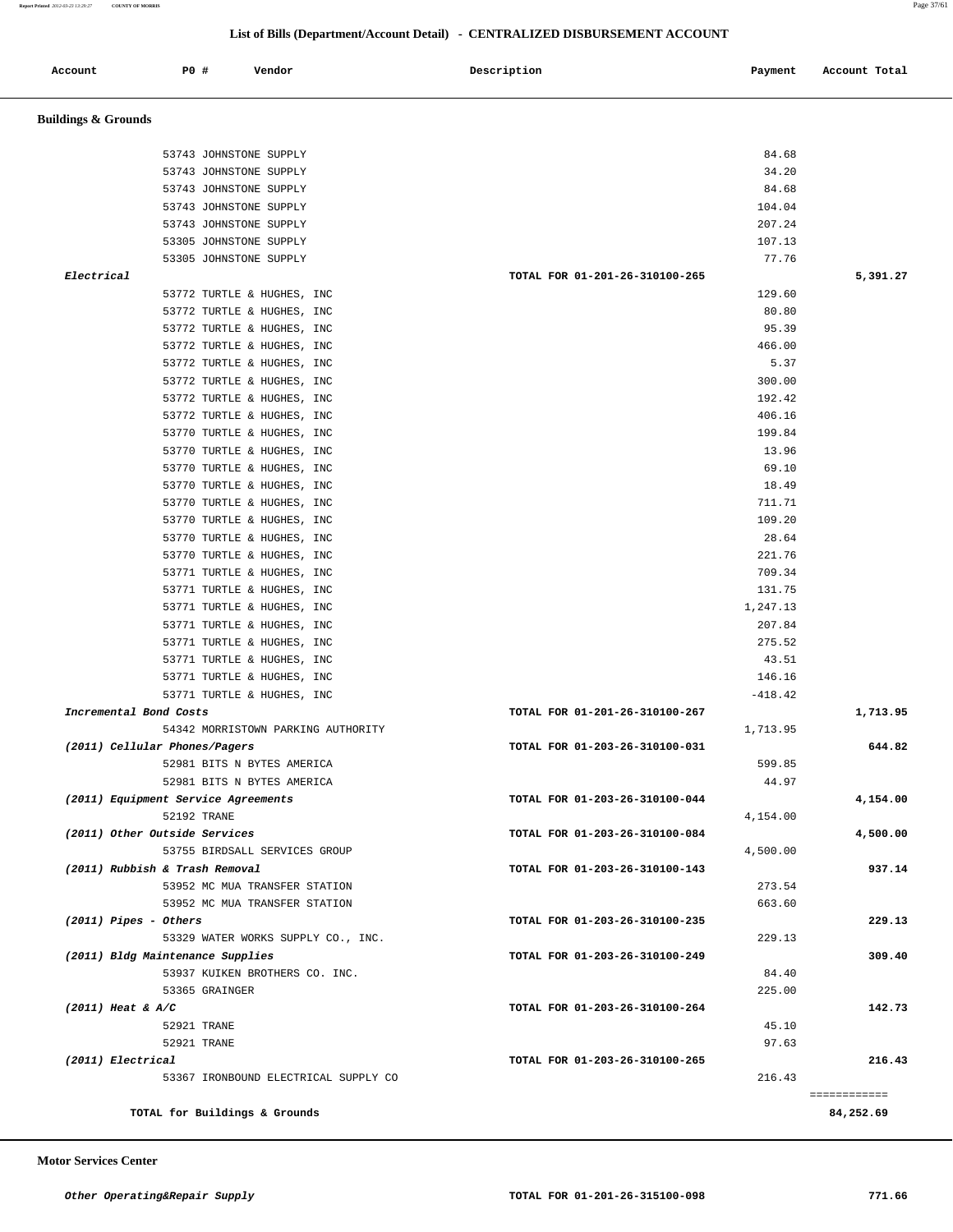**Report Printed** *2012-03-23 13:29:27* **COUNTY OF MORRIS** Page 38/61

## **List of Bills (Department/Account Detail) - CENTRALIZED DISBURSEMENT ACCOUNT**

| Account                      | P0 # | Vendor                                                                     | Description<br>Payment         | Account Total |
|------------------------------|------|----------------------------------------------------------------------------|--------------------------------|---------------|
| <b>Motor Services Center</b> |      |                                                                            |                                |               |
|                              |      |                                                                            |                                |               |
|                              |      | 53524 MORRISTOWN LUMBER &                                                  | 20.79<br>99.95                 |               |
|                              |      | 53535 STAPLES BUSINESS ADVANTAGE                                           | 146.11                         |               |
|                              |      | 53535 STAPLES BUSINESS ADVANTAGE<br>53885 BOONTON AUTO PARTS               | 16.50                          |               |
|                              |      | 53901 SMITH MOTOR CO., INC.                                                | 15.80                          |               |
|                              |      | 53246 SHEAFFER SUPPLY, INC.                                                | 9.50                           |               |
|                              |      | 53252 Y-PERS INC                                                           | 273.60                         |               |
|                              |      | 53507 SGS TESTCOM INC                                                      | 189.41                         |               |
| Uniform & Clothing Allowance |      |                                                                            | TOTAL FOR 01-201-26-315100-207 | 41.87         |
|                              |      | 53918 ROBERT BECKMANN                                                      | 41.87                          |               |
| Snow Plowing Parts           |      |                                                                            | TOTAL FOR 01-201-26-315100-241 | 102.25        |
|                              |      | 53242 REED SYSTEMS, LTD.                                                   | 102.25                         |               |
| Tires                        |      |                                                                            | TOTAL FOR 01-201-26-315100-245 | 4,223.97      |
|                              |      | 53521 INTER CITY TIRE                                                      | 177.12                         |               |
|                              |      | 53532 SERVICE TIRE TRUCK CENTERS INC                                       | 454.00                         |               |
|                              |      | 53532 SERVICE TIRE TRUCK CENTERS INC                                       | 1,416.40                       |               |
|                              |      | 53892 INTER CITY TIRE                                                      | 720.20                         |               |
|                              |      | 53892 INTER CITY TIRE                                                      | 802.23                         |               |
|                              |      | 53892 INTER CITY TIRE                                                      | $-40.00$                       |               |
|                              |      | 53245 SERVICE TIRE TRUCK CENTERS INC                                       | 694.02                         |               |
| Welding-Oxygen-Acetylene Etc |      |                                                                            | TOTAL FOR 01-201-26-315100-248 | 428.09        |
|                              |      | 53251 GTS WELCO                                                            | 105.85                         |               |
|                              |      | 52230 GTS WELCO                                                            | 49.40                          |               |
|                              |      | 52230 GTS WELCO                                                            | 79.46                          |               |
|                              |      | 52230 GTS WELCO                                                            | 193.38                         |               |
| Janitorial Supplies          |      |                                                                            | TOTAL FOR 01-201-26-315100-252 | 458.20        |
|                              |      | 53537 TOMAR INDUSTRIES INC                                                 | 333.90                         |               |
|                              |      | 53903 TOMAR INDUSTRIES INC                                                 | 26.70                          |               |
|                              |      | 53903 TOMAR INDUSTRIES INC                                                 | 97.60                          |               |
| Spare Parts for Equipment    |      |                                                                            | TOTAL FOR 01-201-26-315100-261 | 5,162.05      |
|                              |      | 53515 BUTENSKY SERVICES COMPANY INC.                                       | 1,062.00                       |               |
|                              |      | 53520 GUARANTEED REBUILDERS INC                                            | 235.00                         |               |
|                              |      | 53522 MID-ATLANTIC TRUCK CENTRE INC                                        | 155.40                         |               |
|                              |      | 53522 MID-ATLANTIC TRUCK CENTRE INC<br>53522 MID-ATLANTIC TRUCK CENTRE INC | 22.55<br>411.52                |               |
|                              |      | 53522 MID-ATLANTIC TRUCK CENTRE INC                                        | 38.97                          |               |
|                              |      | 53522 MID-ATLANTIC TRUCK CENTRE INC                                        | 53.24                          |               |
|                              |      | 53525 MSC INDUSTRIAL SUPPLY CO.                                            | 72.90                          |               |
|                              |      | 53525 MSC INDUSTRIAL SUPPLY CO.                                            | 76.54                          |               |
|                              |      | 53250 TRICO EQUIPMENT SERVICES LLC                                         | 111.18                         |               |
|                              |      | 53539 WALT'S AUTO RADIATOR, LLC.                                           | 911.00                         |               |
|                              |      | 53894 MID-ATLANTIC TRUCK CENTRE INC                                        | 101.79                         |               |
|                              |      | 53860 PROGRESSIVE HYDRAULICS INC                                           | 256.88                         |               |
|                              |      | 53860 PROGRESSIVE HYDRAULICS INC                                           | 90.52                          |               |
|                              |      | 53902 SMITH TRACTOR & EQUIPMENT INC.                                       | 8.80                           |               |
|                              |      | 53517 DOVER BRAKE & CLUTCH CO INC                                          | 527.20                         |               |
|                              |      | 52582 JET-VAC INC                                                          | 282.50                         |               |
|                              |      | 52582 JET-VAC INC                                                          | $-158.01$                      |               |
|                              |      | 53523 MONTAGE ENTERPRISES INC.                                             | 142.05                         |               |
|                              |      | 53904 TRICO EQUIPMENT SERVICES LLC                                         | 631.10                         |               |
|                              |      | 50978 A W DIRECT INC                                                       | 128.92                         |               |
| Safety Items                 |      |                                                                            | TOTAL FOR 01-201-26-315100-266 | 1,096.00      |
|                              |      | 53236 MOYE HANDLING SYSTEMS INC                                            | 1,096.00                       |               |
| Vehicle Repairs              |      |                                                                            | TOTAL FOR 01-201-26-315100-291 | 11,199.59     |
|                              |      | 53511 BEYER CHRYSLER JEEP                                                  | 425.75                         |               |
|                              |      | 53512 BEYER FORD                                                           | 102.36                         |               |
|                              |      | 53512 BEYER FORD                                                           | 72.48                          |               |
|                              |      | 53512 BEYER FORD                                                           | $-102.36$                      |               |
|                              |      | 53518 FLEMINGTON BUICK CHEVROLET                                           | 107.30                         |               |
|                              |      | 53514 D&B AUTO SUPPLY                                                      | 1,323.90                       |               |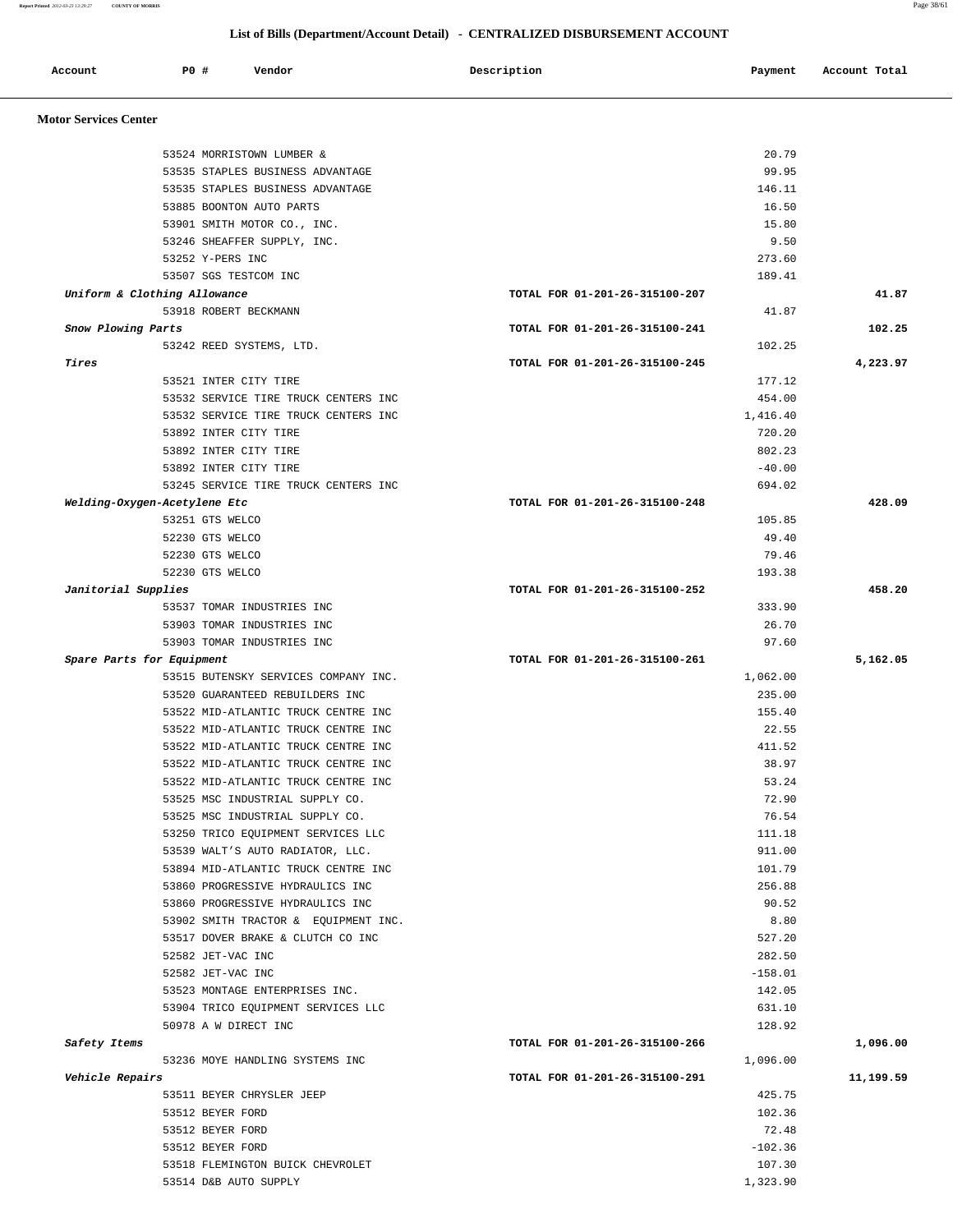**Report Printed** *2012-03-23 13:29:27* **COUNTY OF MORRIS** Page 39/61

# **List of Bills (Department/Account Detail) - CENTRALIZED DISBURSEMENT ACCOUNT**

| Account | <b>PO #</b> | Vendor | Description | Payment | Account Total |
|---------|-------------|--------|-------------|---------|---------------|
|         |             |        |             |         |               |

 **Motor Services Center** 

| TOTAL for Motor Services Center      |                                | ============<br>23,753.04 |
|--------------------------------------|--------------------------------|---------------------------|
| 49303 Y-PERS INC                     | 269.36                         |                           |
| (2011) Other Operating&Repair Supply | TOTAL FOR 01-203-26-315100-098 | 269.36                    |
| 53886 D&B AUTO SUPPLY                | $-42.00$                       |                           |
| 53886 D&B AUTO SUPPLY                | $-132.00$                      |                           |
| 53886 D&B AUTO SUPPLY                | 211.05                         |                           |
| 53886 D&B AUTO SUPPLY                | 1,101.25                       |                           |
| 53886 D&B AUTO SUPPLY                | 785.20                         |                           |
| 52209 J & J TRUCK BODIES & TRAILERS  | 221.83                         |                           |
| 53243 ROUTE 23 AUTO MALL LLC         | 33.05                          |                           |
| 53243 ROUTE 23 AUTO MALL LLC         | 25.33                          |                           |
| 53529 PLAINSMAN AUTO SUPPLY          | 154.62                         |                           |
| 53529 PLAINSMAN AUTO SUPPLY          | 14.40                          |                           |
| 53529 PLAINSMAN AUTO SUPPLY          | 396.38                         |                           |
| 53240 PLAINSMAN AUTO SUPPLY          | 261.56                         |                           |
| 53240 PLAINSMAN AUTO SUPPLY          | 65.60                          |                           |
| 53240 PLAINSMAN AUTO SUPPLY          | 139.75                         |                           |
| 53240 PLAINSMAN AUTO SUPPLY          | 521.05                         |                           |
| 53240 PLAINSMAN AUTO SUPPLY          | 105.96                         |                           |
| 53896 PLAINSMAN AUTO SUPPLY          | 96.64                          |                           |
| 53896 PLAINSMAN AUTO SUPPLY          | 75.42                          |                           |
| 53896 PLAINSMAN AUTO SUPPLY          | 11.39                          |                           |
| 53232 FLEMINGTON BUICK CHEVROLET     | 206.30                         |                           |
| 53232 FLEMINGTON BUICK CHEVROLET     | 125.51                         |                           |
| 53232 FLEMINGTON BUICK CHEVROLET     | 140.42                         |                           |
| 50979 BEYER FORD                     | 31.32                          |                           |
| 53229 BUNKY'S TOWING & AUTO REPAIR   | 100.00                         |                           |
| 53900 SMITH CHRYSLER JEEP DODGE      | 71.35                          |                           |
| 53900 SMITH CHRYSLER JEEP DODGE      | 111.20                         |                           |
| 53900 SMITH CHRYSLER JEEP DODGE      | 89.12                          |                           |
| 53900 SMITH CHRYSLER JEEP DODGE      | 179.10                         |                           |
| 53900 SMITH CHRYSLER JEEP DODGE      | 140.40                         |                           |
| 53900 SMITH CHRYSLER JEEP DODGE      | 290.39                         |                           |
| 53900 SMITH CHRYSLER JEEP DODGE      | 178.55                         |                           |
| 53900 SMITH CHRYSLER JEEP DODGE      | 111.09                         |                           |
| 53884 BEYER CHRYSLER JEEP            | 32.38                          |                           |
| 53890 FLEMINGTON BUICK CHEVROLET     | 88.08                          |                           |
| 53890 FLEMINGTON BUICK CHEVROLET     | 5.44                           |                           |
| 53533 SMITH CHRYSLER JEEP DODGE      | 78.00                          |                           |
| 53533 SMITH CHRYSLER JEEP DODGE      | 766.39                         |                           |
| 53533 SMITH CHRYSLER JEEP DODGE      | 36.53                          |                           |
| 53533 SMITH CHRYSLER JEEP DODGE      | 53.95                          |                           |
| 53534 SMITH MOTOR CO., INC.          | 75.00                          |                           |
| 53534 SMITH MOTOR CO., INC.          | 29.14                          |                           |
| 53534 SMITH MOTOR CO., INC.          | 24.07                          |                           |
| 53534 SMITH MOTOR CO., INC.          | 60.88                          |                           |
| 53534 SMITH MOTOR CO., INC.          | 45.38                          |                           |
| 53239 NIELSEN DODGE -C-J - R         | 129.80                         |                           |
| 53514 D&B AUTO SUPPLY                | $-18.00$                       |                           |
| 53514 D&B AUTO SUPPLY                | 447.63                         |                           |
| 53514 D&B AUTO SUPPLY                | 673.97                         |                           |
| 53514 D&B AUTO SUPPLY                | 920.29                         |                           |
|                                      |                                |                           |

 **Health Management**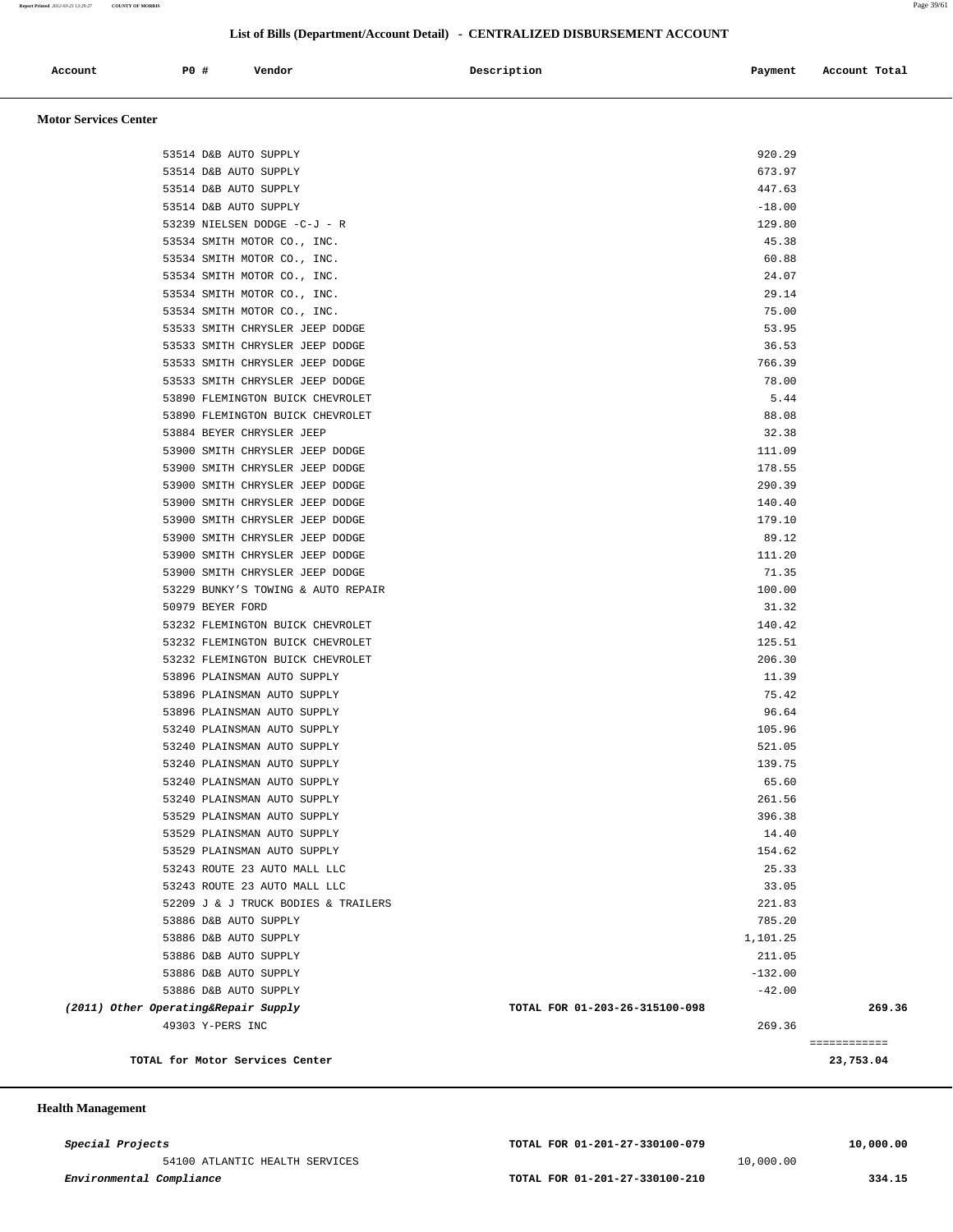**Report Printed** *2012-03-23 13:29:27* **COUNTY OF MORRIS** Page 40/61

## **List of Bills (Department/Account Detail) - CENTRALIZED DISBURSEMENT ACCOUNT**

| Account                  | PO#                         | Vendor                 | Description | Payment | Account Total |
|--------------------------|-----------------------------|------------------------|-------------|---------|---------------|
| <b>Health Management</b> |                             |                        |             |         |               |
|                          |                             | 53837 VERIZON WIRELESS |             | 267.75  |               |
|                          |                             | 54375 COUNTY OF MORRIS |             | 66.40   |               |
|                          |                             |                        |             |         | ============  |
|                          | TOTAL for Health Management |                        |             |         | 10,334.15     |

### **Human Services**

| Education Schools & Training     | TOTAL FOR 01-201-27-331100-039 | 20.00        |
|----------------------------------|--------------------------------|--------------|
| 53716 MORRIS COUNTY CHAMBER OF   |                                | 20.00        |
| Office Supplies & Stationery     | TOTAL FOR 01-201-27-331100-058 | 647.44       |
| 53180 STAPLES BUSINESS ADVANTAGE |                                | 31.34        |
| 53180 STAPLES BUSINESS ADVANTAGE |                                | 57.02        |
| 53180 STAPLES BUSINESS ADVANTAGE |                                | 10.01        |
| 53180 STAPLES BUSINESS ADVANTAGE |                                | 2.70         |
| 53180 STAPLES BUSINESS ADVANTAGE |                                | 2.70         |
| 53180 STAPLES BUSINESS ADVANTAGE |                                | 2.19         |
| 53180 STAPLES BUSINESS ADVANTAGE |                                | 11.53        |
| 53180 STAPLES BUSINESS ADVANTAGE | 145.11                         |              |
| 53180 STAPLES BUSINESS ADVANTAGE |                                | 20.75        |
| 53180 STAPLES BUSINESS ADVANTAGE |                                | 13.42        |
| 53180 STAPLES BUSINESS ADVANTAGE |                                | 24.39        |
| 53637 STAPLES BUSINESS ADVANTAGE | 193.80                         |              |
| 53637 STAPLES BUSINESS ADVANTAGE |                                | 94.48        |
| 53914 STAPLES BUSINESS ADVANTAGE |                                | 33.00        |
| 53914 STAPLES BUSINESS ADVANTAGE |                                | 5.00         |
| Postage & Metered Mail           | TOTAL FOR 01-201-27-331100-068 | 65.79        |
| 54375 COUNTY OF MORRIS           |                                | 65.79        |
|                                  |                                | ============ |
| TOTAL for Human Services         |                                | 733.23       |
|                                  |                                |              |

 **Youth Shelter** 

| Other General Expenses              | TOTAL FOR 01-201-27-331110-059 |        | 328.81 |
|-------------------------------------|--------------------------------|--------|--------|
| 53098 SPORT SUPPLY GROUP INC        |                                | 285.85 |        |
| 53096 MORRIS COUNTY PARK COMMISSION |                                | 21.00  |        |
| 54126 WAL-MART STORE                |                                | 21.96  |        |
| Postage and Metered Mail            | TOTAL FOR 01-201-27-331110-068 |        | 6.25   |
| 54375 COUNTY OF MORRIS              |                                | 6.25   |        |
| Food                                | TOTAL FOR 01-201-27-331110-185 |        | 94.50  |
| 54133 LONGFELLOWS SANDWICH DELI     |                                | 94.50  |        |
| (2011) Food                         | TOTAL FOR 01-203-27-331110-185 |        | 75.90  |
| 54134 LOVEYS PIZZA & GRILL          |                                | 75.90  |        |
|                                     |                                |        |        |
| TOTAL for Youth Shelter             |                                |        | 505.46 |

## **Office on Aging**

| Insurance                    | TOTAL FOR 01-201-27-333100-048 | 96.00  |
|------------------------------|--------------------------------|--------|
| 53718 BETH DENMEAD           | 12.00                          |        |
| 53719 LUCY CANNIZZO          | 12.00                          |        |
| 53720 OPHELIA V. CRUSE       | 12.00                          |        |
| 53721 VICTORINE FUNG         | 12.00                          |        |
| 53877 ANDREA BATISTONI       | 12.00                          |        |
| 53878 KRISTINE A. BEIRNE     | 12.00                          |        |
| 53876 KAREN WEBSTER          | 12.00                          |        |
| 54245 VERA BLOSSOM           | 12.00                          |        |
| Office Supplies & Stationery | TOTAL FOR 01-201-27-333100-058 | 468.30 |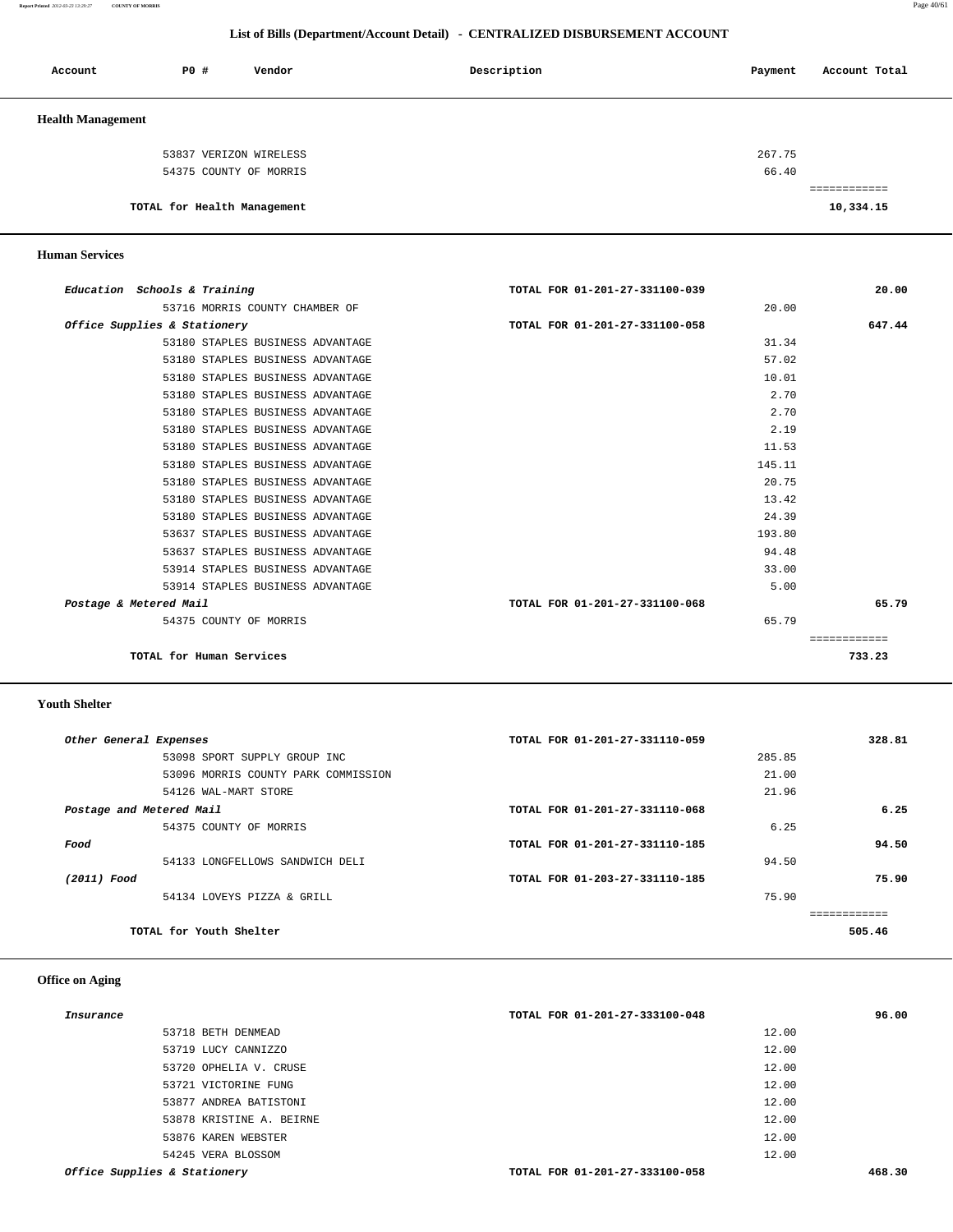**Report Printed** *2012-03-23 13:29:27* **COUNTY OF MORRIS** Page 41/61

## **List of Bills (Department/Account Detail) - CENTRALIZED DISBURSEMENT ACCOUNT**

| Account | <b>PO #</b> | Vendor | Description | Payment | Account Total |
|---------|-------------|--------|-------------|---------|---------------|
|         |             |        |             |         |               |

 **Office on Aging** 

| 53721 VICTORINE FUNG             |                                | 51.80        |
|----------------------------------|--------------------------------|--------------|
| 53721 VICTORINE FUNG             |                                | 2.50         |
| 53717 STAPLES BUSINESS ADVANTAGE |                                | 1.10         |
| 53717 STAPLES BUSINESS ADVANTAGE | 290.63                         |              |
| 53717 STAPLES BUSINESS ADVANTAGE | 122.27                         |              |
| Postage & Metered Mail           | TOTAL FOR 01-201-27-333100-068 | 321.88       |
| 54375 COUNTY OF MORRIS           | 321.88                         |              |
| Travel Expense                   | TOTAL FOR 01-201-27-333100-082 | 358.75       |
| 53718 BETH DENMEAD               |                                | 94.15        |
| 53719 LUCY CANNIZZO              |                                | 29.40        |
| 53720 OPHELIA V. CRUSE           |                                | 19.60        |
| 53877 ANDREA BATISTONI           |                                | 61.60        |
| 53878 KRISTINE A. BEIRNE         |                                | 64.05        |
| 53876 KAREN WEBSTER              |                                | 34.65        |
| 54245 VERA BLOSSOM               |                                | 55.30        |
| Other Outside Services           | TOTAL FOR 01-201-27-333100-084 | 400.00       |
| 53879 JOEL S FEDERBUSH MD MS     | 400.00                         |              |
|                                  |                                | ============ |
| TOTAL for Office on Aging        |                                | 1,644.93     |
|                                  |                                |              |

 **Grant in Aid** 

| Grant in Aid GIA: HISPANIC AFFAIRS      | TOTAL FOR 01-201-27-342000-459 | 7,362.00  |
|-----------------------------------------|--------------------------------|-----------|
| 53781 EL PRIMER PASO                    | 1,440.00                       |           |
| 53781 EL PRIMER PASO                    | 2,772.00                       |           |
| 53781 EL PRIMER PASO                    | 1,950.00                       |           |
| 53781 EL PRIMER PASO                    | 1,200.00                       |           |
| Grant in Aid GIA: HOPEHOUSEOPERTNFIXIT  | TOTAL FOR 01-201-27-342000-480 | 3,452.00  |
| 53827 HOPE HOUSE                        | 1,067.00                       |           |
| 53826 HOPE HOUSE                        | 2,385.00                       |           |
| Grant in Aid: Freedom House             | TOTAL FOR 01-201-27-342000-482 | 4,386.00  |
| 53500 FREEDOM HOUSE INC.                | 4,386.00                       |           |
| Grant in Aid: Daytop                    | TOTAL FOR 01-201-27-342000-490 | 8,710.00  |
| 53499 DAYTOP VILLAGE INC.               | 8,710.00                       |           |
| (2011) Grant in Aid GIA: COMMUNITY HOPE | TOTAL FOR 01-203-27-342000-468 | 15,123.00 |
| 53769 COMMUNITY HOPE INC.               | 15,123.00                      |           |
|                                         |                                |           |
| TOTAL for Grant in Aid                  |                                | 39,033.00 |
|                                         |                                |           |

### **Seniors, Disabled & Veterans**

| Contracted Services - Adult Day Care   | TOTAL FOR 01-201-27-343100-036 | 19,942.90 |
|----------------------------------------|--------------------------------|-----------|
| 53934 FAMILY SERVICE OF MORRIS COUNTY  | 19,942.90                      |           |
|                                        |                                |           |
| TOTAL for Seniors, Disabled & Veterans |                                | 19,942.90 |
|                                        |                                |           |

## **County Board of Social Service**

| TOTAL FOR 01-201-27-345100-058 | 100.00    |
|--------------------------------|-----------|
| 100.00                         |           |
| TOTAL FOR 01-201-27-345100-146 | 2,502.26  |
| 1,609.76                       |           |
| 892.50                         |           |
| TOTAL FOR 01-201-27-345100-325 | 10,956.20 |
| 1,404.90                       |           |
| 1,826.37                       |           |
| 702.45                         |           |
|                                |           |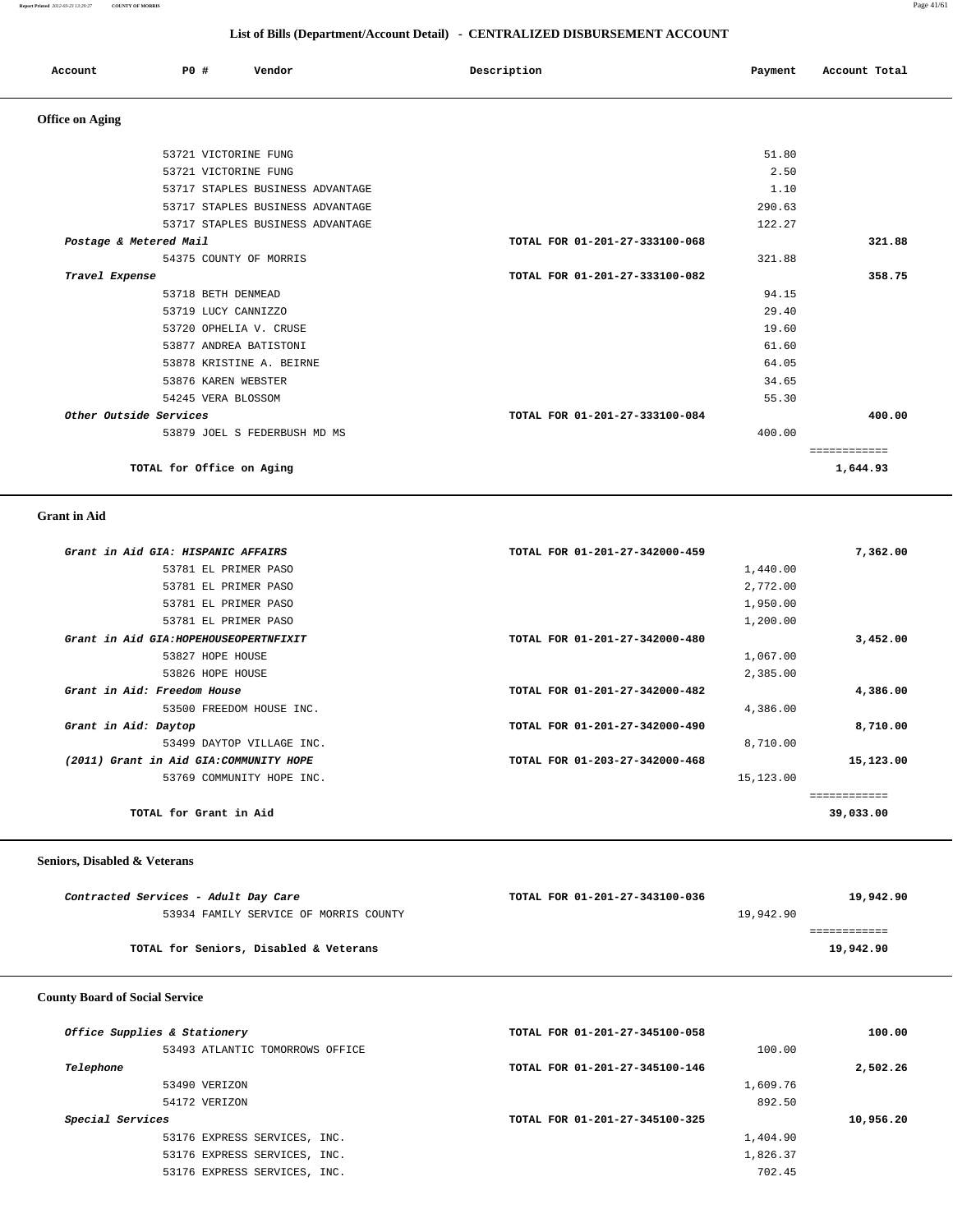**Report Printed** *2012-03-23 13:29:27* **COUNTY OF MORRIS** Page 42/61

## **List of Bills (Department/Account Detail) - CENTRALIZED DISBURSEMENT ACCOUNT**

| Account<br>. | PO# | Vendor | Description | Payment | Account Total<br>.<br>. |
|--------------|-----|--------|-------------|---------|-------------------------|
|              |     |        |             |         |                         |

# **County Board of Social Service**

|                    | TOTAL for County Board of Social Service                       |                                |                    | 22,438.22    |
|--------------------|----------------------------------------------------------------|--------------------------------|--------------------|--------------|
|                    | 52475 TREASURER. ST OF NJ                                      |                                | 1,041.13           | ============ |
|                    | (2011) Federal Parent Locator Service                          | TOTAL FOR 01-203-27-345100-360 |                    | 1,041.13     |
|                    | 53492 TREASURER. ST OF NJ                                      |                                | 973.85             |              |
|                    | (2011) Collection Service Fees                                 | TOTAL FOR 01-203-27-345100-353 |                    | 973.85       |
|                    | 53494 LINDA CARUTH                                             |                                | 72.00              |              |
|                    | (2011) Other Allowances                                        | TOTAL FOR 01-203-27-345100-333 |                    | 72.00        |
|                    | 53498 COMPUTER CABLE & CONNECTOR CO                            |                                | 66.00              |              |
|                    | (2011) Office Supplies & Stationery                            | TOTAL FOR 01-203-27-345100-058 |                    | 66.00        |
|                    | 53177 LABORATORY CORPORATION OF                                |                                | 156.25             |              |
| Paternity Expenses |                                                                | TOTAL FOR 01-201-27-345100-351 |                    | 156.25       |
|                    | 53497 VALLEY PHARMACY                                          |                                | 186.92             |              |
|                    | 53496 MOLNAR PHARMACY                                          |                                | 785.96             |              |
|                    | 53495 GOODALE SURGICAL SUPPLY                                  |                                | 445.00             |              |
|                    | 53495 GOODALE SURGICAL SUPPLY                                  |                                | 23.33              |              |
|                    | Health Related Services                                        | TOTAL FOR 01-201-27-345100-338 |                    | 1,441.21     |
|                    | 54184 STEVEN A. TOTH                                           |                                | 36.00              |              |
|                    | 54181 MORRISTOWN PARKING AUTHORITY                             |                                | 75.00              |              |
| Other Allowances   |                                                                | TOTAL FOR 01-201-27-345100-333 |                    | 111.00       |
|                    | 54180 SHAU-YING LIU                                            |                                | 57.05              |              |
|                    | 54179 JERRY THIEL                                              |                                | 66.85              |              |
|                    | 54162 DICK HAGEY                                               |                                | 69.30              |              |
|                    | 54166 GUADALUPE PARAMO                                         |                                | 48.30              |              |
|                    | 54182 LAURIE PALMA                                             |                                | 65.80              |              |
| Mileage            |                                                                | TOTAL FOR 01-201-27-345100-332 |                    | 307.30       |
|                    | 53491 HORIZON BLUE CROSS BLUE SHIELD                           |                                | 4,711.02           |              |
|                    | Hospital Insurance Premiums                                    | TOTAL FOR 01-201-27-345100-329 |                    | 4,711.02     |
|                    | 54160 JOHNSON & JOHNSON, ESQS                                  |                                | 51.00              |              |
|                    | 54160 JOHNSON & JOHNSON, ESQS<br>54160 JOHNSON & JOHNSON, ESOS |                                | 504.00             |              |
|                    | 54160 JOHNSON & JOHNSON, ESOS                                  |                                | 625.52             |              |
|                    | 53213 EXPRESS SERVICES, INC.                                   |                                | 561.96<br>5,280.00 |              |

### **MV:Administration**

| Outside Salaries & Wages |                               | TOTAL FOR 01-201-27-350100-016 | 52,262.04 |
|--------------------------|-------------------------------|--------------------------------|-----------|
|                          | 53038 TELESEARCH INC          | 1,616.16                       |           |
|                          | 54038 BARON HR HEALTHCARE LLC | 3,902.26                       |           |
|                          | 54038 BARON HR HEALTHCARE LLC | 4,052.18                       |           |
|                          | 54038 BARON HR HEALTHCARE LLC | 3,182.52                       |           |
|                          | 54062 TELESEARCH INC          | 3,155.36                       |           |
|                          | 54063 TELESEARCH INC          | 3,155.36                       |           |
|                          | 54266 CHARLES NADARAJAH       | 1,400.00                       |           |
|                          | 54267 CHRISNADINE FRANCOIS    | 2,368.80                       |           |
|                          | 54268 DANILO LAPID            | 1,395.80                       |           |
|                          | 54269 EDITHA MARQUEZ          | 3,380.30                       |           |
|                          | 54270 EVELYN TOLENTINO        | 1,843.80                       |           |
|                          | 54271 GEORGINA GRAY-HORSLEY   | 672.00                         |           |
|                          | 54272 HARRIET VALLECER RN     | 1,400.00                       |           |
|                          | 54274 JEDDIE A GARCIA         | 840.00                         |           |
|                          | 54275 JESSY JACOB             | 840.00                         |           |
|                          | 54276 JOYCE REED              | 2,464.00                       |           |
|                          | 54277 LOREEN RAFISURA         | 1,061.55                       |           |
|                          | 54278 LOUISE R. MACCHIA       | 1,871.45                       |           |
|                          | 54279 MA. LIZA IMPERIAL       | 2,504.25                       |           |
|                          | 54280 MARIA CAMPOS            | 560.00                         |           |
|                          | 54281 MARTHA YAGHI            | 1,120.00                       |           |
|                          | 54282 MARY JANE M. ARCINAS    | 560.00                         |           |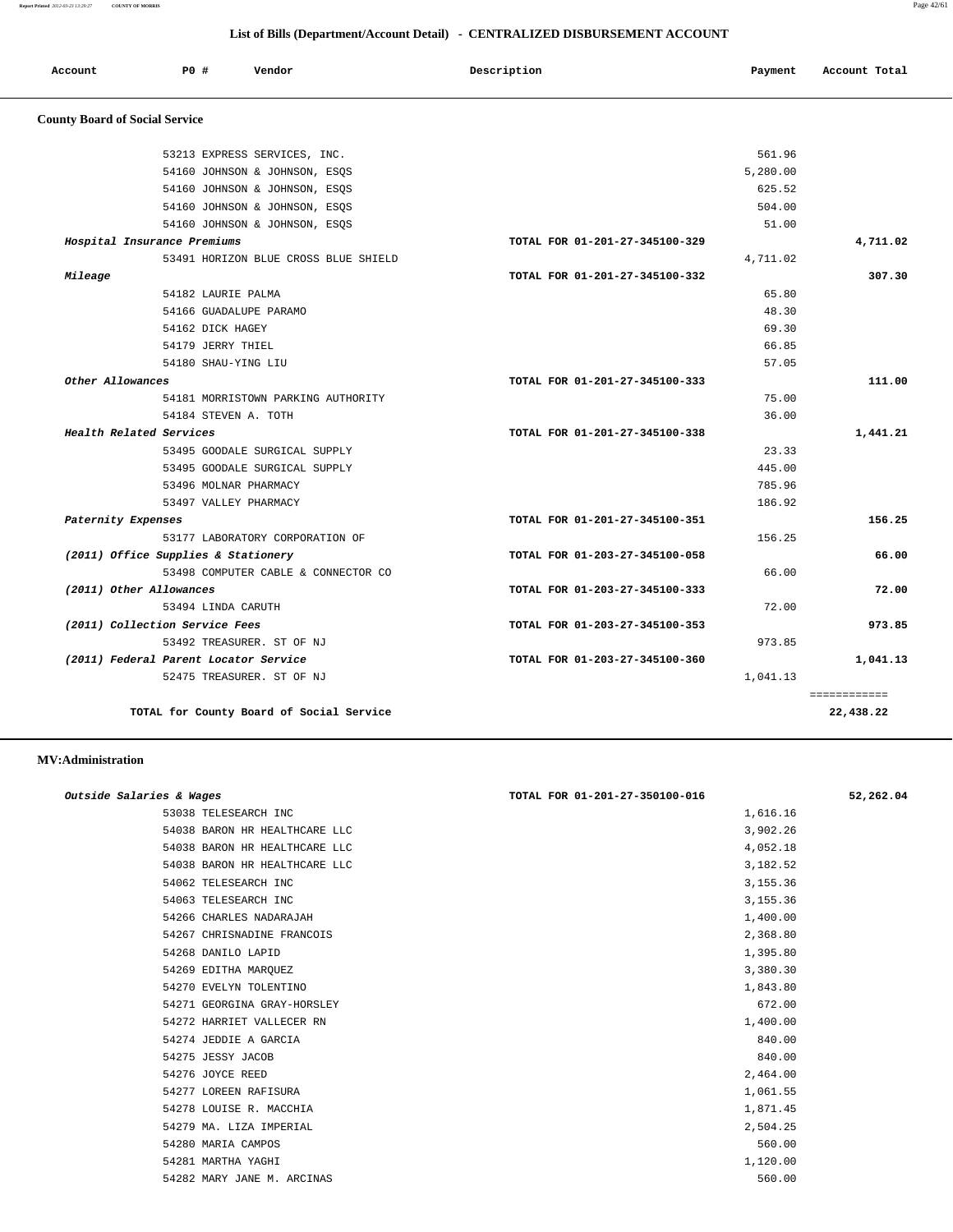### **Report Printed** *2012-03-23 13:29:27* **COUNTY OF MORRIS** Page 43/61

 **List of Bills (Department/Account Detail) - CENTRALIZED DISBURSEMENT ACCOUNT**

| Account                  | PO#                | Vendor                                | Description                    | Payment   | Account Total |
|--------------------------|--------------------|---------------------------------------|--------------------------------|-----------|---------------|
| <b>MV:Administration</b> |                    |                                       |                                |           |               |
|                          |                    | 54283 MELOJANE CELESTINO              |                                | 1,120.00  |               |
|                          |                    | 54284 NICASIA SANTOS                  |                                | 1,154.30  |               |
|                          | 54285 ROSE DUMAPIT |                                       |                                | 2,240.00  |               |
|                          |                    | 54286 VIVIAN BLANDURA                 |                                | 840.00    |               |
|                          |                    | 54273 ILLIENE CHARLES, RN             |                                | 1,383.20  |               |
|                          |                    | 54265 MADUKWE IMO IBOKO, RN           |                                | 2,178.75  |               |
| Consultation Fee         |                    |                                       | TOTAL FOR 01-201-27-350100-035 |           | 65,205.36     |
|                          |                    | 54058 PREMIER HEALTHCARE              |                                | 65,205.36 |               |
| Contracted Services      |                    |                                       | TOTAL FOR 01-201-27-350100-036 |           | 21,000.00     |
|                          |                    | 54044 FAMILY SERVICE OF MORRIS COUNTY |                                | 21,000.00 |               |
| Postage & Metered Mail   |                    |                                       | TOTAL FOR 01-201-27-350100-068 |           | 237.93        |
|                          | 54045 FEDEX        |                                       |                                | 25.37     |               |
|                          |                    | 54375 COUNTY OF MORRIS                |                                | 212.56    |               |
| Gas Purchases            |                    |                                       | TOTAL FOR 01-201-27-350100-140 |           | 684.29        |
|                          | 54287 ALLIED OIL   |                                       |                                | 684.29    |               |
| Safety Items             |                    |                                       | TOTAL FOR 01-201-27-350100-266 |           | 16,503.65     |
|                          |                    | 51895 COMPLETE SECURITY SYSTEMS       |                                | 400.00    |               |
|                          |                    | 54051 KURT'S LOCKSMITH SERVICE, LLC   |                                | 499.50    |               |
|                          |                    | 54051 KURT'S LOCKSMITH SERVICE, LLC   |                                | 576.00    |               |
|                          |                    | 54051 KURT'S LOCKSMITH SERVICE, LLC   |                                | 166.50    |               |
|                          |                    | 54064 U.S. SECURITY ASSOCIATES, INC.  |                                | 5,067.71  |               |
|                          |                    | 54064 U.S. SECURITY ASSOCIATES, INC.  |                                | 4,810.44  |               |
|                          |                    | 54064 U.S. SECURITY ASSOCIATES, INC.  |                                | 4,983.50  |               |
|                          |                    |                                       |                                |           | ============  |
|                          |                    | TOTAL for MV:Administration           |                                |           | 155,893.27    |

# **MV:Building Services**

| Contracted Services       |                                      | TOTAL FOR 01-201-27-350110-036 | 1,740.00  |
|---------------------------|--------------------------------------|--------------------------------|-----------|
|                           | 54065 VIKING TERMITE & PEST          | 870.00                         |           |
|                           | 54065 VIKING TERMITE & PEST          | 870.00                         |           |
|                           | Equipment Service Agreements         | TOTAL FOR 01-201-27-350110-044 | 2,150.00  |
|                           | 54055 SCHINDLER ELEVATOR CORPORATION | 2,150.00                       |           |
| State Mandated Costs      |                                      | TOTAL FOR 01-201-27-350110-102 | 1,472.00  |
|                           | 54070 TREASURER-STATE OF NEW JERSEY  | 1,472.00                       |           |
| Electricity               |                                      | TOTAL FOR 01-201-27-350110-137 | 44,802.57 |
|                           | 54069 AES-NJ COGEN CO INC            | 2,753.17                       |           |
|                           | 54049 JERSEY CENTRAL POWER & LIGHT   | 42,049.40                      |           |
| Fuel Oil                  |                                      | TOTAL FOR 01-201-27-350110-139 | 876.87    |
|                           | 54046 FINCH FUEL OIL COMPANY, INC.   | 503.57                         |           |
|                           | 54046 FINCH FUEL OIL COMPANY, INC.   | 373.30                         |           |
| Natural Gas               |                                      | TOTAL FOR 01-201-27-350110-141 | 54,951.71 |
|                           | 54054 PSE&G CO                       | 17,936.88                      |           |
|                           | 54056 PSE&G CO                       | 1,426.64                       |           |
|                           | 54068 WOODRUFF ENERGY                | 32,757.33                      |           |
|                           | 54068 WOODRUFF ENERGY                | 2,830.86                       |           |
| Rubbish & Trash Removal   |                                      | TOTAL FOR 01-201-27-350110-143 | 8,085.33  |
|                           | 54067 WASTE MANAGEMENT OF NEW JERSEY | 8,085.33                       |           |
| Sewer                     |                                      | TOTAL FOR 01-201-27-350110-144 | 43,382.65 |
|                           | 54373 TOWNSHIP OF MORRIS             | 43,382.65                      |           |
| Plant Operation           |                                      | TOTAL FOR 01-201-27-350110-204 | 177.84    |
|                           | 54060 SHERWIN-WILLIAMS               | 177.84                         |           |
| Equipment                 |                                      | TOTAL FOR 01-201-27-350110-258 | 1,699.35  |
|                           | 54098 DIRECT SUPPLY INC              | 1,699.35                       |           |
| Machinery Repairs & Parts |                                      | TOTAL FOR 01-201-27-350110-262 | 3,443.18  |
|                           | 51975 J.A. SEXAUER                   | 444.30                         |           |
|                           | 52094 J.A. SEXAUER                   | 1,899.85                       |           |
|                           | 52094 J.A. SEXAUER                   | 151.08                         |           |
|                           | 52721 NATIONAL INDUSTRIES            | 546.63                         |           |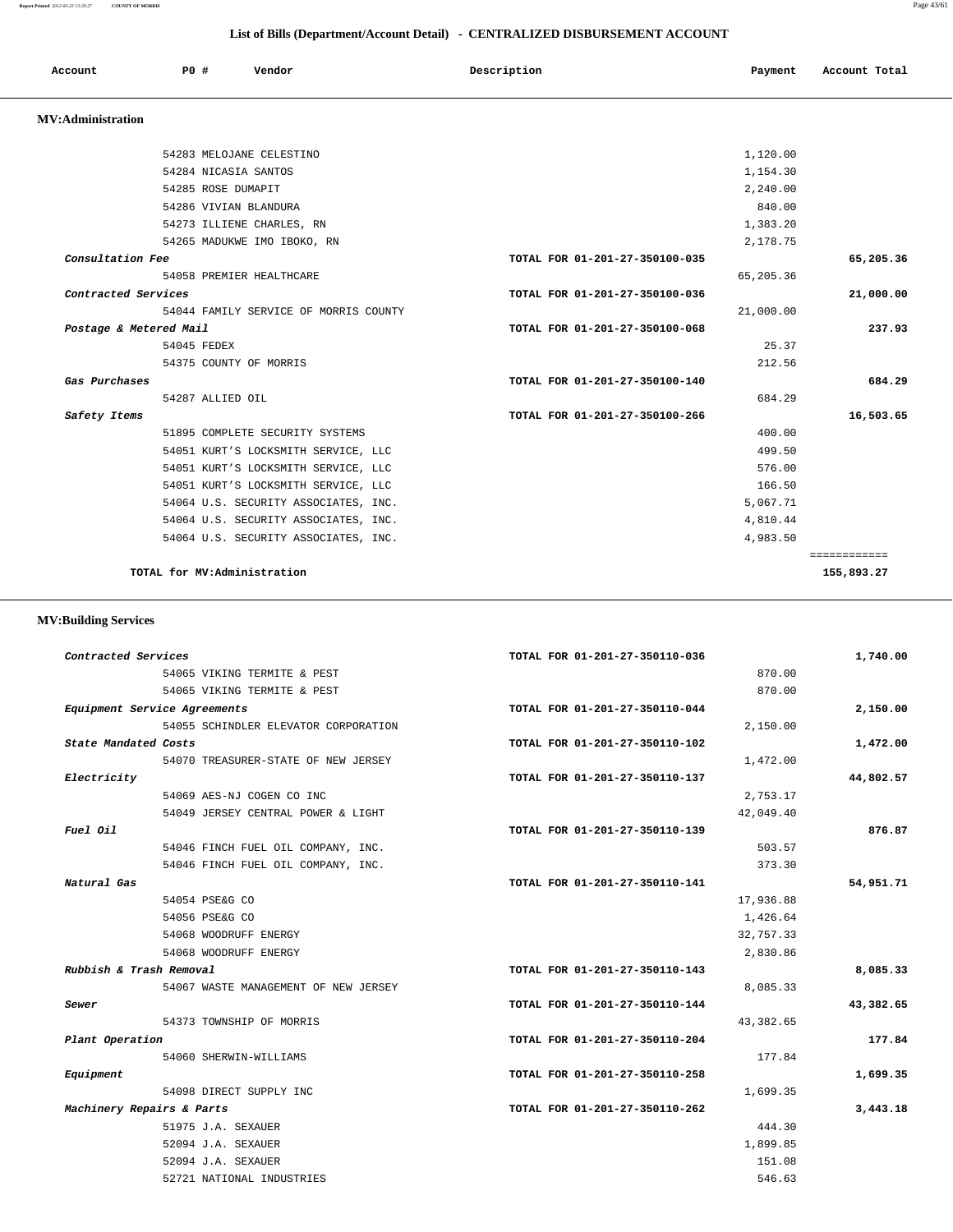## **List of Bills (Department/Account Detail) - CENTRALIZED DISBURSEMENT ACCOUNT**

| Account                     | PO#                        | Vendor                          | Description                    | Payment  | Account Total |
|-----------------------------|----------------------------|---------------------------------|--------------------------------|----------|---------------|
| <b>MV:Building Services</b> |                            |                                 |                                |          |               |
|                             | 54059 J.A. SEXAUER         |                                 |                                | 247.82   |               |
|                             | 54059 J.A. SEXAUER         |                                 |                                | 153.50   |               |
|                             | (2011) Contracted Services |                                 | TOTAL FOR 01-203-27-350110-036 |          | 1,740.00      |
|                             |                            | 54066 VIKING TERMITE & PEST     |                                | 870.00   |               |
|                             |                            | 54066 VIKING TERMITE & PEST     |                                | 870.00   |               |
| (2011) Plant Operation      |                            |                                 | TOTAL FOR 01-203-27-350110-204 |          | 1,324.80      |
|                             |                            | 52722 VANORE ELECTRIC INC       |                                | 1,324.80 |               |
|                             |                            |                                 |                                |          | ---------     |
|                             |                            | TOTAL for MV: Building Services |                                |          | 165,846.30    |

## **MV:Dietary**

| Contracted Services              | TOTAL FOR 01-201-27-350115-036 | 248,528.24 |
|----------------------------------|--------------------------------|------------|
| 54033 SODEXO, INC & AFFILIATES   | 247,008.24                     |            |
| 54033 SODEXO, INC & AFFILIATES   | 1,520.00                       |            |
| Coffee / Gift Shop               | TOTAL FOR 01-201-27-350115-186 | 29.61      |
| 54040 DAILY RECORD               | 29.61                          |            |
| Machinery Repairs & Parts        | TOTAL FOR 01-201-27-350115-262 | 728.85     |
| 52097 UNITED REFRIGERATION INC   | 395.14                         |            |
| 54035 ACME AMERICAN REPAIRS INC. | 333.71                         |            |
|                                  |                                |            |
| TOTAL for MV: Dietary            |                                | 249,286.70 |
|                                  |                                |            |

## **MV:Nursing**

| Consultation Fee    |                                       | TOTAL FOR 01-201-27-350130-035 | 3,564.00  |
|---------------------|---------------------------------------|--------------------------------|-----------|
|                     | 54053 PHARMA CARE INC                 |                                | 3,564.00  |
| Contracted Services |                                       | TOTAL FOR 01-201-27-350130-036 | 11,825.00 |
|                     | 54048 JAGDISH DANG                    |                                | 2,200.00  |
|                     | 54058 PREMIER HEALTHCARE              |                                | 9,625.00  |
| General Stores      |                                       | TOTAL FOR 01-201-27-350130-046 | 5,084.76  |
|                     | 52724 ASSOCIATED SALES AND BAG CO.    |                                | 258.33    |
|                     | 51897 DERMA RITE INDUSTRIES LLC       |                                | 1,500.00  |
|                     | 51897 DERMA RITE INDUSTRIES LLC       |                                | 198.00    |
|                     | 51905 GULF SOUTH MEDICAL SUPPLY INC   |                                | 1,827.60  |
|                     | 54036 AGL WELDING SUPPLY CO INC       |                                | 699.90    |
|                     | 54098 DIRECT SUPPLY INC               |                                | 505.95    |
|                     | 54098 DIRECT SUPPLY INC               |                                | 94.98     |
| Laboratory Services |                                       | TOTAL FOR 01-201-27-350130-049 | 847.45    |
|                     | 52695 BIO-REFERENCE LABORATORIES, INC |                                | 847.45    |
| Nursing             |                                       | TOTAL FOR 01-201-27-350130-191 | 60.00     |
|                     | 54071 VIBERT F. BAGOT                 |                                | 30.00     |
|                     | 54087 ODINE DEBROSSE                  |                                | 30.00     |
| Oxygen              |                                       | TOTAL FOR 01-201-27-350130-193 | 3,394.66  |
|                     | 52089 GTS WELCO                       |                                | 366.98    |
|                     | 52089 GTS WELCO                       |                                | 109.78    |
|                     | 52089 GTS WELCO                       |                                | 103.22    |
|                     | 52089 GTS WELCO                       |                                | 155.70    |
|                     | 52089 GTS WELCO                       |                                | 78.72     |
|                     | 52089 GTS WELCO                       |                                | 103.22    |
|                     | 52089 GTS WELCO                       |                                | 463.15    |
|                     | 52089 GTS WELCO                       |                                | 129.46    |
|                     | 52089 GTS WELCO                       |                                | 181.94    |
|                     | 52089 GTS WELCO                       |                                | 103.22    |
|                     | 54047 GTS WELCO                       |                                | 103.22    |
|                     | 54047 GTS WELCO                       |                                | 181.94    |
|                     |                                       |                                |           |
|                     | 54047 GTS WELCO                       |                                | 103.22    |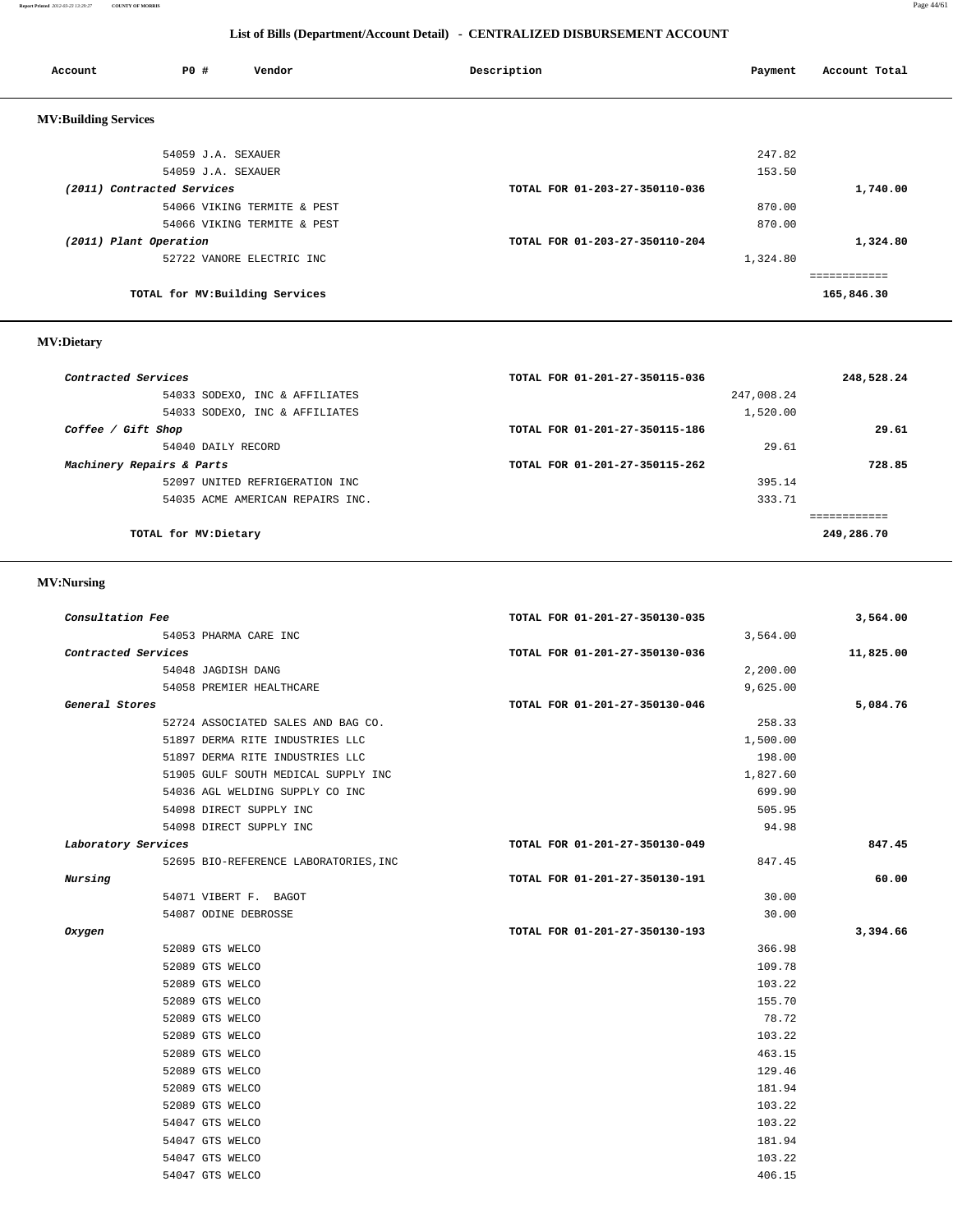### **List of Bills (Department/Account Detail) - CENTRALIZED DISBURSEMENT ACCOUNT**

|                         | List of Dins (Department/Account Detail) • CENTINALIZED DISDONSENIENT ACCOUNT |                                |         |               |  |  |
|-------------------------|-------------------------------------------------------------------------------|--------------------------------|---------|---------------|--|--|
| Account                 | Vendor<br>P0 #                                                                | Description                    | Payment | Account Total |  |  |
| <b>MV:Nursing</b>       |                                                                               |                                |         |               |  |  |
|                         | 54047 GTS WELCO                                                               |                                | 234.42  |               |  |  |
|                         | 54047 GTS WELCO                                                               |                                | 103.22  |               |  |  |
|                         | 54047 GTS WELCO                                                               |                                | 181.94  |               |  |  |
|                         | 54047 GTS WELCO                                                               |                                | 181.94  |               |  |  |
|                         | 54047 GTS WELCO                                                               |                                | 103.22  |               |  |  |
|                         | X-Ray & Medical Supplies                                                      | TOTAL FOR 01-201-27-350130-203 |         | 1,274.30      |  |  |
|                         | 54052 MOBILEX USA                                                             |                                | 652.93  |               |  |  |
|                         | 54052 MOBILEX USA                                                             |                                | 621.37  |               |  |  |
| Transportation Services |                                                                               | TOTAL FOR 01-201-27-350130-340 |         | 585.00        |  |  |
|                         | 54043 EMPIRE AMBULANCE LLC                                                    |                                | 90.00   |               |  |  |
|                         | 54043 EMPIRE AMBULANCE LLC                                                    |                                | 165.00  |               |  |  |
|                         | 54043 EMPIRE AMBULANCE LLC                                                    |                                | 165.00  |               |  |  |
|                         | 54043 EMPIRE AMBULANCE LLC                                                    |                                | 165.00  |               |  |  |
| $(2011)$ Oxygen         |                                                                               | TOTAL FOR 01-203-27-350130-193 |         | 1,207.77      |  |  |
|                         | 51904 GTS WELCO                                                               |                                | 181.94  |               |  |  |
|                         | 51904 GTS WELCO                                                               |                                | 383.35  |               |  |  |
|                         | 51904 GTS WELCO                                                               |                                | 136.02  |               |  |  |
|                         | 51904 GTS WELCO                                                               |                                | 142.58  |               |  |  |
|                         | 51904 GTS WELCO                                                               |                                | 260.66  |               |  |  |
|                         | 51904 GTS WELCO                                                               |                                | 103.22  |               |  |  |
|                         |                                                                               |                                |         | ============  |  |  |
|                         | TOTAL for MV: Nursing                                                         |                                |         | 27,842.94     |  |  |

 **MV:Recreation/Volunteer Svc**

| Contracted Services                    | TOTAL FOR 01-201-27-350135-036<br>5,491.93 |
|----------------------------------------|--------------------------------------------|
| 54039 CLASSIC HAIR CARE                | 5,491.93                                   |
| Patient Activities                     | TOTAL FOR 01-201-27-350135-194<br>1,510.96 |
| 52648 M & N INTERNATIONAL              | 14.99                                      |
| 52648 M & N INTERNATIONAL              | 68.16                                      |
| 52648 M & N INTERNATIONAL              | 49.96                                      |
| 52648 M & N INTERNATIONAL              | 7.09                                       |
| 52648 M & N INTERNATIONAL              | 22.39                                      |
| 52648 M & N INTERNATIONAL              | 39.98                                      |
| 52648 M & N INTERNATIONAL              | 39.98                                      |
| 52648 M & N INTERNATIONAL              | 33.95                                      |
| 54037 ARTISTIC AQUARIA INC             | 568.00                                     |
| 54050 BRUSHSTROKES                     | 135.00                                     |
| 54041 DANZE INNOVATIONS /              | 180.00                                     |
| 54042 DENNIS GRAU                      | 150.00                                     |
| 54077 FRANK PINTO                      | 101.46                                     |
| 54061 SPECIAL K HEALTH & FITNESS       | 100.00                                     |
|                                        | ============                               |
| TOTAL for MV: Recreation/Volunteer Svc | 7,002.89                                   |

### **Assistance Dep Child:Local Shr**

| Assistance Dep Child: Local Shr Program E | TOTAL FOR 01-201-27-354100-091 | 12,000.00 |
|-------------------------------------------|--------------------------------|-----------|
| 54167 OFFICE OF TEMPORARY ASSISTANCE      | 12,000.00                      |           |
|                                           |                                |           |
| TOTAL for Assistance Dep Child: Local Shr |                                | 12,000.00 |
|                                           |                                |           |

 **Assistance SSI Income Recipien**

 **Assistance SSI Income Recipien Expenditu TOTAL FOR 01-201-27-355100-090 40,000.00** 54183 OFFICE OF TEMPORARY ASSISTANCE 40,000.00

============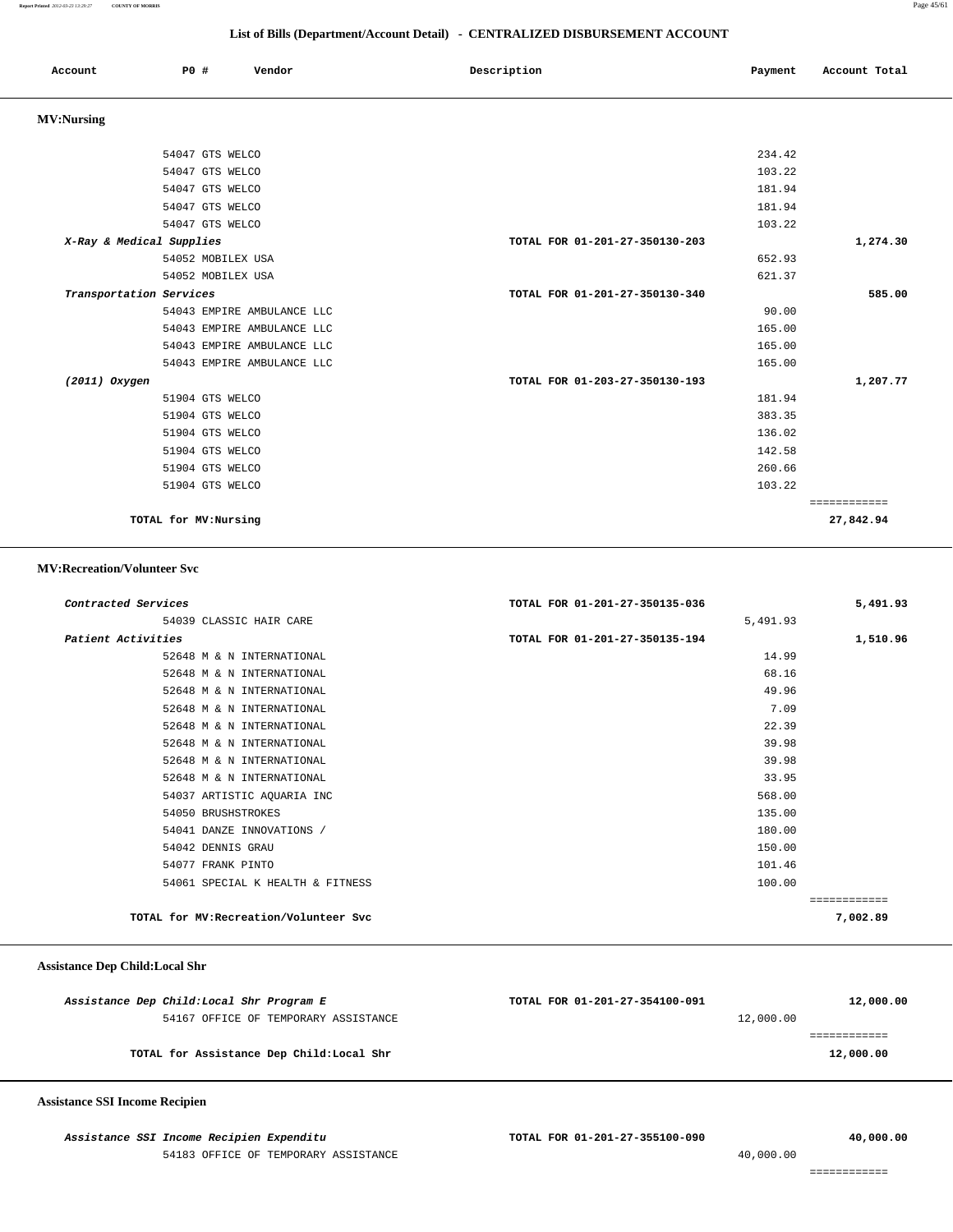**Report Printed** *2012-03-23 13:29:27* **COUNTY OF MORRIS** Page 46/61

# **List of Bills (Department/Account Detail) - CENTRALIZED DISBURSEMENT ACCOUNT**

| Account                               | P0 #<br>Vendor                                                         | Description                    | Payment | Account Total            |
|---------------------------------------|------------------------------------------------------------------------|--------------------------------|---------|--------------------------|
| <b>Assistance SSI Income Recipien</b> |                                                                        |                                |         |                          |
|                                       | TOTAL for Assistance SSI Income Recipien                               |                                |         | 40,000.00                |
| <b>County Adjuster</b>                |                                                                        |                                |         |                          |
| Postage & Metered Mail                | 54375 COUNTY OF MORRIS                                                 | TOTAL FOR 01-201-27-357100-068 | 87.95   | 87.95                    |
|                                       | TOTAL for County Adjuster                                              |                                |         | ============<br>87.95    |
| <b>Dental Clinic</b>                  |                                                                        |                                |         |                          |
|                                       | Dental Clinic Other Administrative Suppl<br>53694 LEONARD LAWRENCE DMD | TOTAL FOR 01-201-27-365100-095 | 285.00  | 285.00                   |
|                                       | TOTAL for Dental Clinic                                                |                                |         | ============<br>285.00   |
| <b>County Library</b>                 |                                                                        |                                |         |                          |
| Postage & Metered Mail                |                                                                        | TOTAL FOR 01-201-29-390100-068 |         | 798.20                   |
|                                       | 54375 COUNTY OF MORRIS                                                 |                                | 798.20  |                          |
| Video & Film Materials                |                                                                        | TOTAL FOR 01-201-29-390100-083 |         | 389.11                   |
|                                       | 52566 MIDWEST TAPE LLC                                                 |                                | 244.82  |                          |
|                                       | 52566 MIDWEST TAPE LLC                                                 |                                | 144.29  |                          |
|                                       | (2011) Video & Film Materials                                          | TOTAL FOR 01-203-29-390100-083 |         | 35.65                    |
|                                       | 52566 MIDWEST TAPE LLC                                                 |                                | 35.65   |                          |
|                                       | TOTAL for County Library                                               |                                |         | ============<br>1,222.96 |
| <b>County Superintendent of Schoo</b> |                                                                        |                                |         |                          |
|                                       | Office Supplies & Stationery                                           | TOTAL FOR 01-201-29-392100-058 |         | 365.79                   |
|                                       | 53910 STAPLES BUSINESS ADVANTAGE                                       |                                | 113.39  |                          |
|                                       | 53910 STAPLES BUSINESS ADVANTAGE                                       |                                | 37.66   |                          |
|                                       | 53910 STAPLES BUSINESS ADVANTAGE                                       |                                | 2.02    |                          |
|                                       | 53910 STAPLES BUSINESS ADVANTAGE                                       |                                | 2.52    |                          |
|                                       | 53910 STAPLES BUSINESS ADVANTAGE                                       |                                | 7.43    |                          |
|                                       | 53910 STAPLES BUSINESS ADVANTAGE                                       |                                | 6.26    |                          |
|                                       | 53910 STAPLES BUSINESS ADVANTAGE                                       |                                | 11.67   |                          |
|                                       | 53910 STAPLES BUSINESS ADVANTAGE                                       |                                | 11.67   |                          |
|                                       | 53910 STAPLES BUSINESS ADVANTAGE                                       |                                | 11.67   |                          |
|                                       | 53910 STAPLES BUSINESS ADVANTAGE                                       |                                | 161.50  |                          |
| Postage & Metered Mail                |                                                                        | TOTAL FOR 01-201-29-392100-068 |         | 93.80                    |

54375 COUNTY OF MORRIS 93.80

**TOTAL for County Superintendent of Schoo 459.59**

### **Rutgers Extension Service**

| Postage & Metered Mail               | TOTAL FOR 01-201-29-396100-068 |        | 108.30 |
|--------------------------------------|--------------------------------|--------|--------|
| 54375 COUNTY OF MORRIS               |                                | 108.30 |        |
| Other Administrative Supplies        | TOTAL FOR 01-201-29-396100-095 |        | 16.13  |
| 53848 DEER PARK                      |                                | 16.13  |        |
| (2011) Other Administrative Supplies | TOTAL FOR 01-203-29-396100-095 |        | 23.90  |
| 48059 DEER PARK                      |                                | 23.90  |        |
|                                      |                                |        |        |
| TOTAL for Rutgers Extension Service  |                                |        | 148.33 |

============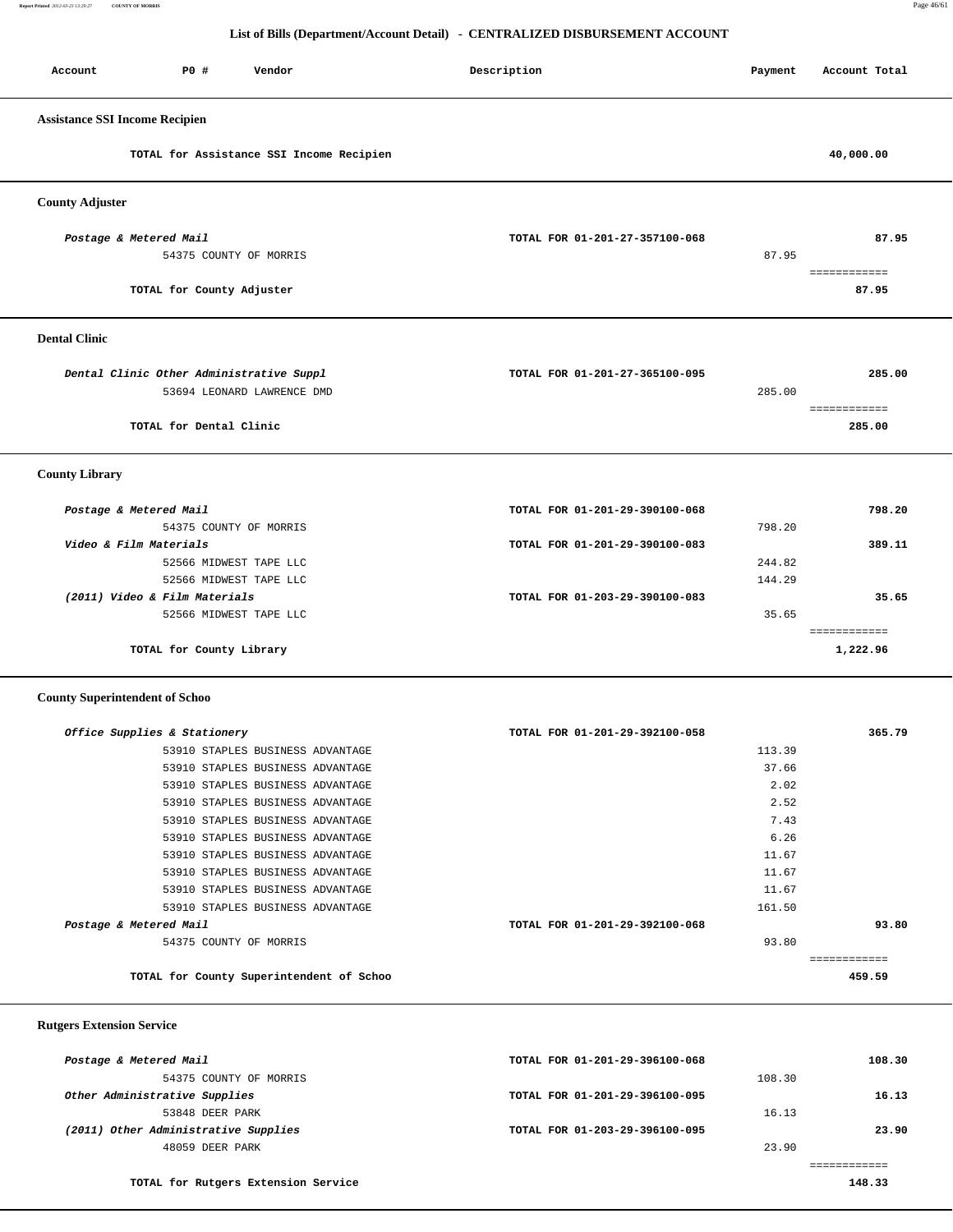**Report Printed** *2012-03-23 13:29:27* **COUNTY OF MORRIS** Page 47/61

## **List of Bills (Department/Account Detail) - CENTRALIZED DISBURSEMENT ACCOUNT**

| Account                           | P0 #<br>Vendor                                                                | Description                    | Payment  | Account Total |
|-----------------------------------|-------------------------------------------------------------------------------|--------------------------------|----------|---------------|
| <b>Rmb Out of Cty Two Yr Coll</b> |                                                                               |                                |          |               |
|                                   | Rmb Out of Cty Two Yr Coll Expenditures<br>54156 ATLANTIC CAPE COMMUNITY COLL | TOTAL FOR 01-201-29-397100-090 | 648.84   | 648.84        |
|                                   | TOTAL for Rmb Out of Cty Two Yr Coll                                          |                                |          | 648.84        |
| <b>Aid to Museums</b>             |                                                                               |                                |          |               |
|                                   | (2011) Aid to Museums Expenditures                                            | TOTAL FOR 01-203-29-403100-090 |          | 5,800.00      |
|                                   | 53917 MUSEUM OF EARLY TRADES &                                                |                                | 1,150.00 |               |
|                                   | 53916 MUSEUM OF EARLY TRADES &                                                |                                | 1,150.00 |               |
|                                   | 53906 MORRIS MUSEUM                                                           |                                | 3,500.00 |               |

============

**TOTAL for Aid to Museums 5,800.00**

### **Fire and Police Academy**

| Books & Periodicals                  | TOTAL FOR 01-201-29-407100-028 | 60.00        |
|--------------------------------------|--------------------------------|--------------|
| 54094 NJ DIVISION OF FIRE SAFETY     | 60.00                          |              |
| Office Supplies & Stationery         | TOTAL FOR 01-201-29-407100-058 | 80.88        |
| 54093 W.B. MASON COMPANY INC         | 56.58                          |              |
| 54093 W.B. MASON COMPANY INC         | 24.30                          |              |
| Postage & Metered Mail               | TOTAL FOR 01-201-29-407100-068 | 37.30        |
| 54375 COUNTY OF MORRIS               | 37.30                          |              |
| Rubbish & Trash Removal              | TOTAL FOR 01-201-29-407100-143 | 1,259.43     |
| 53218 M.C. MUNICIPAL UTILITIES       | 634.03                         |              |
| 53218 M.C. MUNICIPAL UTILITIES       | 625.40                         |              |
| <b>Building Repairs</b>              | TOTAL FOR 01-201-29-407100-223 | 709.00       |
| 53215 NU-LAR                         | 360.00                         |              |
| 53215 NU-LAR                         | 210.00                         |              |
| 53215 NU-LAR                         | 50.00                          |              |
| 53215 NU-LAR                         | 55.00                          |              |
| 53215 NU-LAR                         | 24.00                          |              |
| 53215 NU-LAR                         | 10.00                          |              |
| Equipment                            | TOTAL FOR 01-201-29-407100-258 | 1,280.51     |
| 53219 MORRISTOWN LUMBER &            | 46.08                          |              |
| 53219 MORRISTOWN LUMBER &            | 83.88                          |              |
| 53219 MORRISTOWN LUMBER &            | 239.94                         |              |
| 53219 MORRISTOWN LUMBER &            | 8.93                           |              |
| 53219 MORRISTOWN LUMBER &            | 161.88                         |              |
| 53683 MORRISTOWN LUMBER &            | 92.16                          |              |
| 53683 MORRISTOWN LUMBER &            | 167.76                         |              |
| 53683 MORRISTOWN LUMBER &            | 479.88                         |              |
| (2011) Building Repairs              | TOTAL FOR 01-203-29-407100-223 | 936.87       |
| 53212 FIRE FIGHTERS EQUIPMENT CO INC | 936.87                         |              |
|                                      |                                | ============ |
| TOTAL for Fire and Police Academy    |                                | 4,363.99     |

### **Utilities**

| Diesel Fuel |                                    | TOTAL FOR 01-201-31-430100-136 | 15,401.25  |
|-------------|------------------------------------|--------------------------------|------------|
|             | 53526 NATIONAL FUEL OIL INC.       |                                | 15,401.25  |
| Electricity |                                    | TOTAL FOR 01-201-31-430100-137 | 172,315.67 |
|             | 53678 BOROUGH OF BUTLER            |                                | 81.35      |
|             | 53678 BOROUGH OF BUTLER            |                                | 111.95     |
|             | 53678 BOROUGH OF BUTLER            |                                | 151.82     |
|             | 53674 JERSEY CENTRAL POWER & LIGHT |                                | 680.42     |
|             | 53675 JERSEY CENTRAL POWER & LIGHT |                                | 66.70      |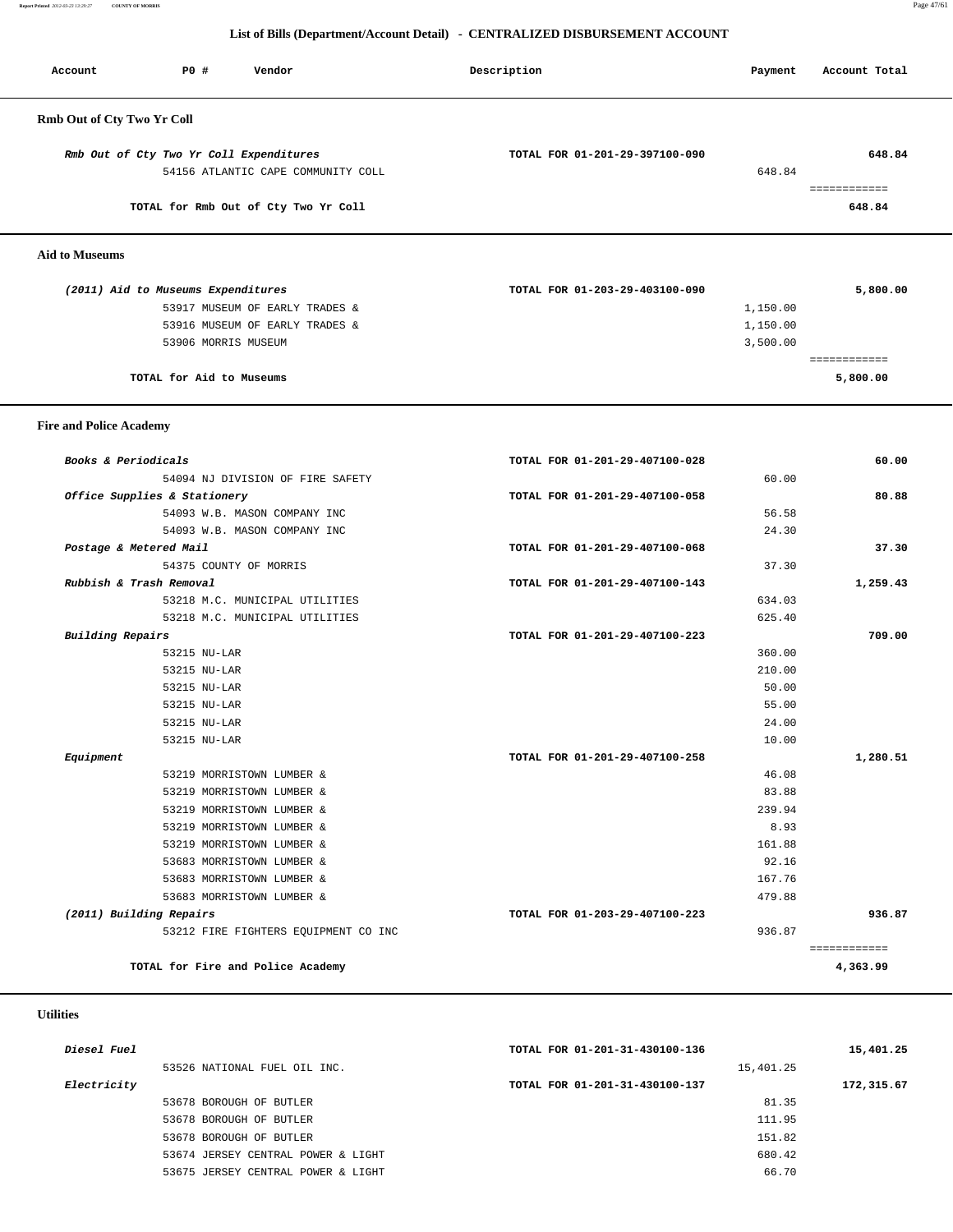### **Report Printed** *2012-03-23 13:29:27* **COUNTY OF MORRIS** Page 48/61

## **List of Bills (Department/Account Detail) - CENTRALIZED DISBURSEMENT ACCOUNT**

| Account          | <b>PO #</b> | Vendor                                                                   | Description                    | Payment                  | Account Total |
|------------------|-------------|--------------------------------------------------------------------------|--------------------------------|--------------------------|---------------|
|                  |             |                                                                          |                                |                          |               |
| <b>Utilities</b> |             |                                                                          |                                |                          |               |
|                  |             |                                                                          |                                |                          |               |
|                  |             | 54078 JERSEY CENTRAL POWER & LIGHT                                       |                                | 43.14                    |               |
|                  |             | 54079 JERSEY CENTRAL POWER & LIGHT                                       |                                | 77.82                    |               |
|                  |             | 54081 JERSEY CENTRAL POWER & LIGHT                                       |                                | 23.73                    |               |
|                  |             | 54248 JERSEY CENTRAL POWER & LIGHT<br>54248 JERSEY CENTRAL POWER & LIGHT |                                | 62,737.44<br>$-3,522.17$ |               |
|                  |             | 54248 JERSEY CENTRAL POWER & LIGHT                                       |                                | $-2,445.10$              |               |
|                  |             | 54248 JERSEY CENTRAL POWER & LIGHT                                       |                                | $-11,060.29$             |               |
|                  |             | 54248 JERSEY CENTRAL POWER & LIGHT                                       |                                | $-176.35$                |               |
|                  |             | 54244 JERSEY CENTRAL POWER & LIGHT                                       |                                | 115,228.44               |               |
|                  |             | 54251 JERSEY CENTRAL POWER & LIGHT                                       |                                | 5,298.15                 |               |
|                  |             | 54252 JERSEY CENTRAL POWER & LIGHT                                       |                                | 68.25                    |               |
|                  |             | 54255 JERSEY CENTRAL POWER & LIGHT                                       |                                | 3,639.12                 |               |
|                  |             | 53536 US BANK OPERATIONS CENTER<br>53536 US BANK OPERATIONS CENTER       |                                | 632.29<br>228.32         |               |
|                  |             | 53536 US BANK OPERATIONS CENTER                                          |                                | 342.59                   |               |
|                  |             | 54231 JERSEY CENTRAL POWER & LIGHT                                       |                                | 23.58                    |               |
|                  |             | 54293 JERSEY CENTRAL POWER & LIGHT                                       |                                | 15.35                    |               |
|                  |             | 54294 JERSEY CENTRAL POWER & LIGHT                                       |                                | 69.12                    |               |
| Gas Purchases    |             |                                                                          | TOTAL FOR 01-201-31-430100-140 |                          | 34,352.95     |
|                  |             | 54287 ALLIED OIL                                                         |                                | 34, 352.95               |               |
| Natural Gas      |             |                                                                          | TOTAL FOR 01-201-31-430100-141 |                          | 69,626.65     |
|                  |             | 53220 SUBURBAN PROPANE -2347                                             |                                | 1,774.22                 |               |
|                  |             | 53220 SUBURBAN PROPANE -2347                                             |                                | 1.35                     |               |
|                  |             | 53220 SUBURBAN PROPANE -2347<br>54344 PSE&G CO                           |                                | 9.62<br>1,000.40         |               |
|                  |             | 54345 PSE&G CO                                                           |                                | 1,371.84                 |               |
|                  |             | 54345 PSE&G CO                                                           |                                | 1,915.76                 |               |
|                  |             | 54345 PSE&G CO                                                           |                                | 8,204.61                 |               |
|                  |             | 54345 PSE&G CO                                                           |                                | 224.47                   |               |
|                  |             | 54346 ELIZABETHTOWN GAS                                                  |                                | 561.74                   |               |
|                  |             | 54315 PSE&G CO                                                           |                                | 947.26                   |               |
|                  |             | 54315 PSE&G CO                                                           |                                | 731.59                   |               |
|                  |             | 54315 PSE&G CO                                                           |                                | 32.31                    |               |
|                  |             | 54315 PSE&G CO<br>54315 PSE&G CO                                         |                                | 7,276.18<br>15, 318.78   |               |
|                  |             | 54315 PSE&G CO                                                           |                                | 2,304.85                 |               |
|                  |             | 54315 PSE&G CO                                                           |                                | 24.07                    |               |
|                  |             | 54315 PSE&G CO                                                           |                                | 252.57                   |               |
|                  |             | 54315 PSE&G CO                                                           |                                | 62.45                    |               |
|                  |             | 54315 PSE&G CO                                                           |                                | 189.21                   |               |
|                  |             | 54315 PSE&G CO                                                           |                                | 3,334.13                 |               |
|                  |             | 54315 PSE&G CO<br>54315 PSE&G CO                                         |                                | 4,255.15<br>116.16       |               |
|                  |             | 54315 PSE&G CO                                                           |                                | 601.05                   |               |
|                  |             | 54315 PSE&G CO                                                           |                                | 6,953.53                 |               |
|                  |             | 54315 PSE&G CO                                                           |                                | 744.64                   |               |
|                  |             | 54315 PSE&G CO                                                           |                                | 2,106.28                 |               |
|                  |             | 54315 PSE&G CO                                                           |                                | 6,823.39                 |               |
|                  |             | 54315 PSE&G CO                                                           |                                | 81.86                    |               |
|                  |             | 54315 PSE&G CO                                                           |                                | 261.56                   |               |
|                  |             | 54315 PSE&G CO                                                           |                                | 627.27                   |               |
|                  |             | 53681 SUBURBAN PROPANE -2347<br>53681 SUBURBAN PROPANE -2347             |                                | 1,506.98<br>1.75         |               |
|                  |             | 53681 SUBURBAN PROPANE -2347                                             |                                | 9.62                     |               |
| Sewer            |             |                                                                          | TOTAL FOR 01-201-31-430100-144 |                          | 6,976.37      |
|                  |             | 54374 HANOVER SEWERAGE AUTHORITY                                         |                                | 126.54                   |               |
|                  |             | 54374 HANOVER SEWERAGE AUTHORITY                                         |                                | 44.46                    |               |
|                  |             | 54374 HANOVER SEWERAGE AUTHORITY                                         |                                | 894.76                   |               |
|                  |             | 54374 HANOVER SEWERAGE AUTHORITY                                         |                                | 63.90                    |               |
|                  |             | 54374 HANOVER SEWERAGE AUTHORITY                                         |                                | 885.17                   |               |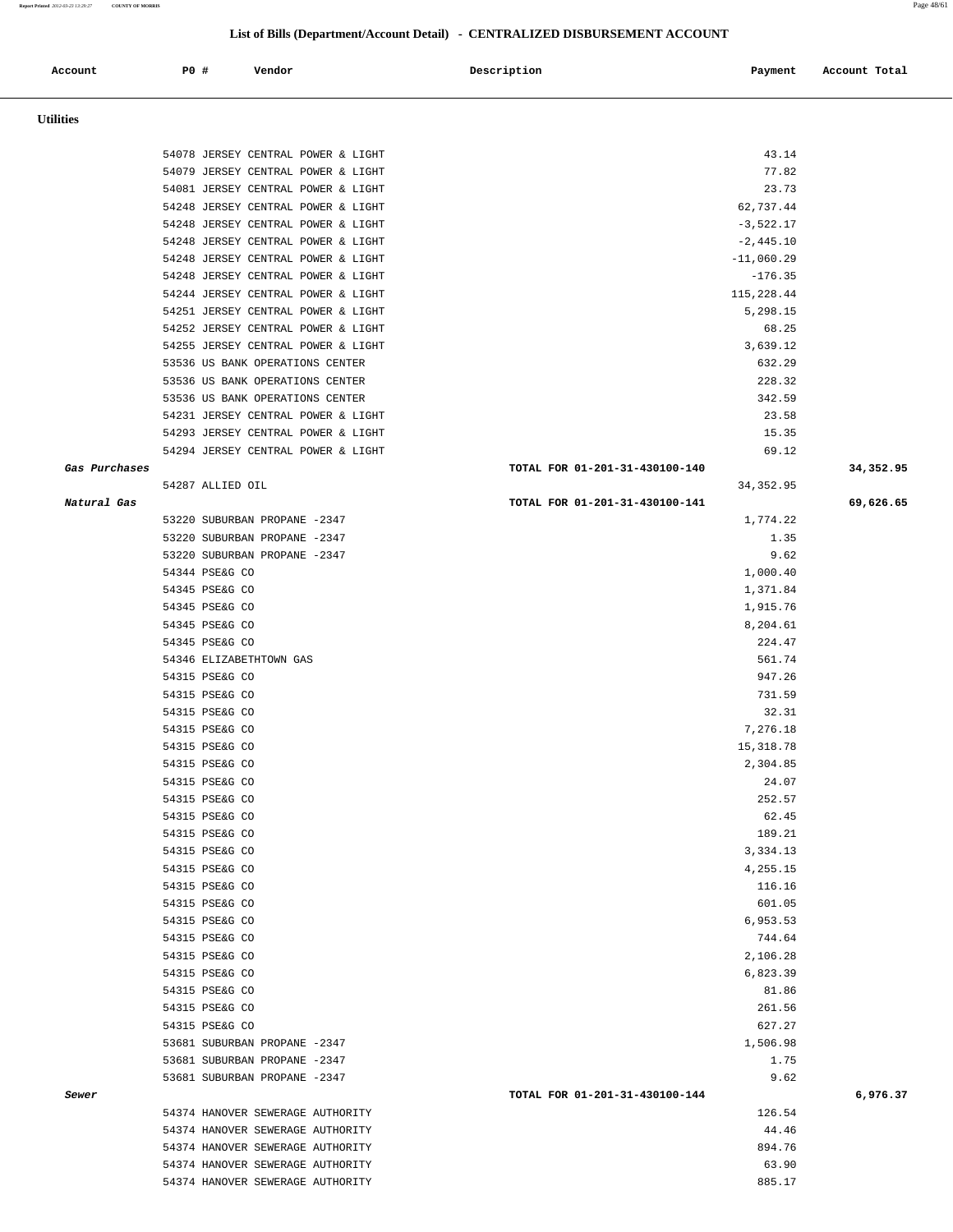## **List of Bills (Department/Account Detail) - CENTRALIZED DISBURSEMENT ACCOUNT**

| Account | PO# | Vendor<br>. | Description | Payment | Account Total |
|---------|-----|-------------|-------------|---------|---------------|
|         |     |             |             |         |               |

## **Utilities**

|                     | 54373 TOWNSHIP OF MORRIS        | 4,820.29                       |              |
|---------------------|---------------------------------|--------------------------------|--------------|
|                     | 54373 TOWNSHIP OF MORRIS        | 141.25                         |              |
| Telephone           |                                 | TOTAL FOR 01-201-31-430100-146 | 18,682.92    |
|                     | 52314 CABLEVISION               | 538.80                         |              |
|                     | 52314 CABLEVISION               | 9.29                           |              |
|                     | 52314 CABLEVISION               | 46.95                          |              |
|                     | 52042 COPPER CONFERENCING       | 56.69                          |              |
|                     | 52041 EXTEL COMMUNICATIONS      | 542.88                         |              |
|                     | 53835 VERIZON                   | 33.81                          |              |
|                     | 53552 VERIZON                   | 210.14                         |              |
|                     | 53552 VERIZON                   | 200.95                         |              |
|                     | 53552 VERIZON                   | 26.95                          |              |
|                     | 53551 VERIZON                   | 4,893.92                       |              |
|                     | 52784 VERIZON                   | 4,486.05                       |              |
|                     | 53837 VERIZON WIRELESS          | 3,628.22                       |              |
|                     | 52540 VERIZON BUSINESS          | 1,760.91                       |              |
|                     | 54008 VERIZON                   | 65.39                          |              |
|                     | 53965 VERIZON                   | 866.00                         |              |
|                     | 53967 VERIZON                   | 1,315.97                       |              |
| (2011) Telephone    |                                 | TOTAL FOR 01-203-31-430100-146 | 1,012.50     |
| 51129 PTS           |                                 | 337.50                         |              |
| 51129 PTS           |                                 | 675.00                         |              |
| $(2011)$ Water      |                                 | TOTAL FOR 01-203-31-430100-147 | 59.73        |
|                     | 53764 DOVER WATER COMMISSIONERS | 59.73                          |              |
|                     |                                 |                                | ============ |
| TOTAL for Utilities |                                 |                                | 318,428.04   |

# **Public Employee Retire System**

| Public Employee Retire System Expenditur |                                         | TOTAL FOR 01-201-36-471100-090 | 9,050,233.56 |
|------------------------------------------|-----------------------------------------|--------------------------------|--------------|
| 54464 COUNTY OF MORRIS                   |                                         | 2,834,145.00                   |              |
| 54464 COUNTY OF MORRIS                   |                                         | 5,668,291.00                   |              |
| 54464 COUNTY OF MORRIS                   |                                         | 541,709.00                     |              |
| 54464 COUNTY OF MORRIS                   |                                         | 1,213.30                       |              |
| 54464 COUNTY OF MORRIS                   |                                         | 4,875.26                       |              |
|                                          |                                         |                                |              |
|                                          | TOTAL for Public Employee Retire System |                                | 9,050,233.56 |
|                                          |                                         |                                |              |

# **Police & Fire Retire System**

| Police & Fire Retire System Expenditures<br>TOTAL FOR 01-201-36-475100-090 | 6,074,825.00 |
|----------------------------------------------------------------------------|--------------|
| 54466 COUNTY OF MORRIS<br>623,578.00                                       |              |
| 691,119.00<br>54466 COUNTY OF MORRIS                                       |              |
| 48,578.00<br>54466 COUNTY OF MORRIS                                        |              |
| 2,148,630.00<br>54465 COUNTY OF MORRIS                                     |              |
| 2,395,579.00<br>54465 COUNTY OF MORRIS                                     |              |
| 167,341.00<br>54465 COUNTY OF MORRIS                                       |              |
|                                                                            |              |
| TOTAL for Police & Fire Retire System                                      | 6,074,825.00 |

### **Nutrition**

|               | Office Supplies & Stationery     | TOTAL FOR 01-201-41-716100-058 |          | 96.49    |
|---------------|----------------------------------|--------------------------------|----------|----------|
|               | 53717 STAPLES BUSINESS ADVANTAGE |                                | 170.47   |          |
|               | 53717 STAPLES BUSINESS ADVANTAGE |                                | $-73.98$ |          |
| Gas Purchases |                                  | TOTAL FOR 01-201-41-716100-140 |          | 2,665.95 |
|               | 54287 ALLIED OIL                 |                                | 2,665.95 |          |